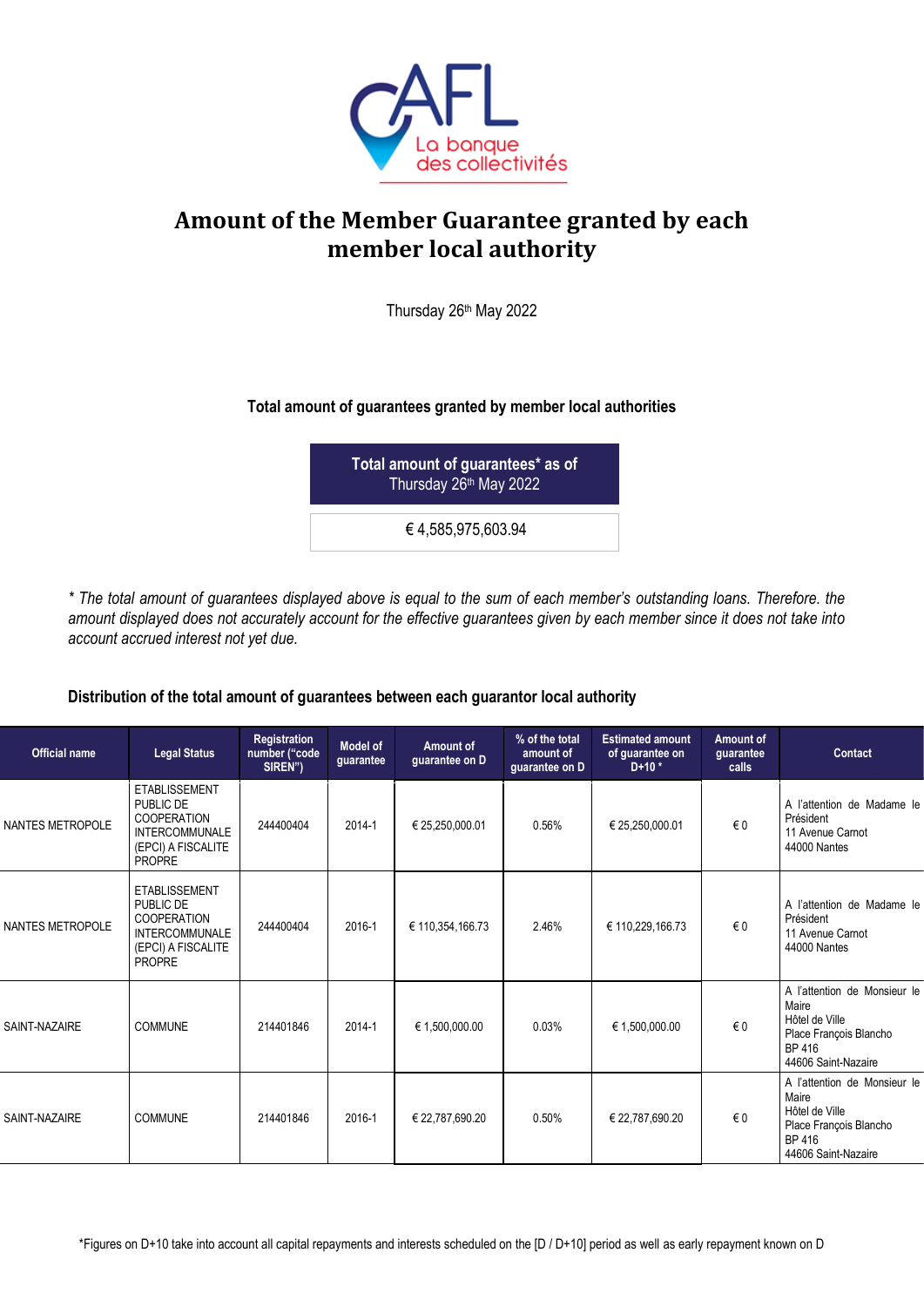

| <b>Official name</b>                      | <b>Legal Status</b>                                                                                                     | Registration<br>number ("code<br>SIREN") | <b>Model of</b><br>guarantee | Amount of<br>guarantee on D | % of the total<br>amount of<br>guarantee on D | <b>Estimated amount</b><br>of guarantee on<br>$D+10*$ | Amount of<br>guarantee<br>calls | Contact                                                                                                   |
|-------------------------------------------|-------------------------------------------------------------------------------------------------------------------------|------------------------------------------|------------------------------|-----------------------------|-----------------------------------------------|-------------------------------------------------------|---------------------------------|-----------------------------------------------------------------------------------------------------------|
| <b>REGION PAYS DE LA</b><br><b>LOIRE</b>  | <b>REGION</b>                                                                                                           | 234400034                                | 2014-1                       | € 31,987,338.62             | 0.71%                                         | € 31,987,338.62                                       | €0                              | A l'attention de Monsieur le<br>Président<br>Hôtel de Région<br>1 rue de la Loire<br>44966 Nantes Cedex 9 |
| <b>REGION PAYS DE LA</b><br>LOIRE         | <b>REGION</b>                                                                                                           | 234400034                                | 2016-1                       | € 86,447,368.48             | 1.91%                                         | € 86,447,368.48                                       | €0                              | A l'attention de Monsieur le<br>Président<br>Hôtel de Région<br>1 rue de la Loire<br>44966 Nantes Cedex 9 |
| <b>NANTES</b>                             | <b>COMMUNE</b>                                                                                                          | 214401093                                | 2014-1                       | € 5,499,999.91              | 0.12%                                         | € 5,499,999.91                                        | €0                              | A l'attention de Madame le<br>Maire<br>11 Avenue Camot<br>44000 Nantes                                    |
| <b>NANTES</b>                             | <b>COMMUNE</b>                                                                                                          | 214401093                                | 2016-1                       | € 40,426,271.42             | 0.89%                                         | € 40,426,271.42                                       | $\in 0$                         | A l'attention de Madame le<br>Maire<br>11 Avenue Carnot<br>44000 Nantes                                   |
| <b>TOULOUSE</b><br><b>METROPOLE</b>       | <b>ETABLISSEMENT</b><br>PUBLIC DE<br><b>COOPERATION</b><br><b>INTERCOMMUNALE</b><br>(EPCI) A FISCALITE<br><b>PROPRE</b> | 243100518                                | 2014-1                       | € 23,333,333.25             | 0.52%                                         | € 23,333,333.25                                       | €0                              | A l'attention de Monsieur le<br>Président<br>6 rue René Leduc<br>BP 35821<br>31505 Toulouse Cedex 5       |
| <b>TOULOUSE</b><br><b>METROPOLE</b>       | <b>ETABLISSEMENT</b><br>PUBLIC DE<br><b>COOPERATION</b><br><b>INTERCOMMUNALE</b><br>(EPCI) A FISCALITE<br>PROPRE        | 243100518                                | 2016-1                       | € 97,849,379.80             | 2.17%                                         | € 97,667,736.01                                       | €0                              | A l'attention de Monsieur le<br>Président<br>6 rue René Leduc<br>BP 35821<br>31505 Toulouse Cedex 5       |
| <b>STRASBOURG</b><br><b>EUROMETROPOLE</b> | <b>ETABLISSEMENT</b><br>PUBLIC DE<br><b>COOPERATION</b><br><b>INTERCOMMUNALE</b><br>(EPCI) A FISCALITE<br><b>PROPRE</b> | 246700488                                | 2014-1                       | € 29,666,666.50             | 0.66%                                         | € 29,666,666.50                                       | € 0                             | A l'attention de Monsieur le<br>Président<br>1 parc de l'Etoile<br>67076 Strasbourg Cedex                 |
| <b>STRASBOURG</b><br><b>EUROMETROPOLE</b> | <b>ETABLISSEMENT</b><br>PUBLIC DE<br><b>COOPERATION</b><br><b>INTERCOMMUNALE</b><br>(EPCI) A FISCALITE<br>PROPRE        | 246700488                                | 2016-1                       | € 86,233,333.58             | 1.90%                                         | € 86,100,000.25                                       | $\in 0$                         | A l'attention de Monsieur le<br>Président<br>1 parc de l'Etoile<br>67076 Strasbourg Cedex                 |
| <b>PUJO</b>                               | <b>COMMUNE</b>                                                                                                          | 216503722                                | 2014-1                       | € 80,000.00                 | 0.00%                                         | € 80,000.00                                           | € 0                             | A l'attention de Madame le<br>Maire<br>1 place de la Mairie<br>65500 Pujo                                 |
| <b>FLOURENS</b>                           | <b>COMMUNE</b>                                                                                                          | 213101843                                | 2014-1                       | € 566,666.58                | 0.01%                                         | € 566,666.58                                          | $\in 0$                         | A l'attention de Madame le<br>Maire<br>Hôtel de Ville<br>Place de la Mairie<br>31130 Flourens             |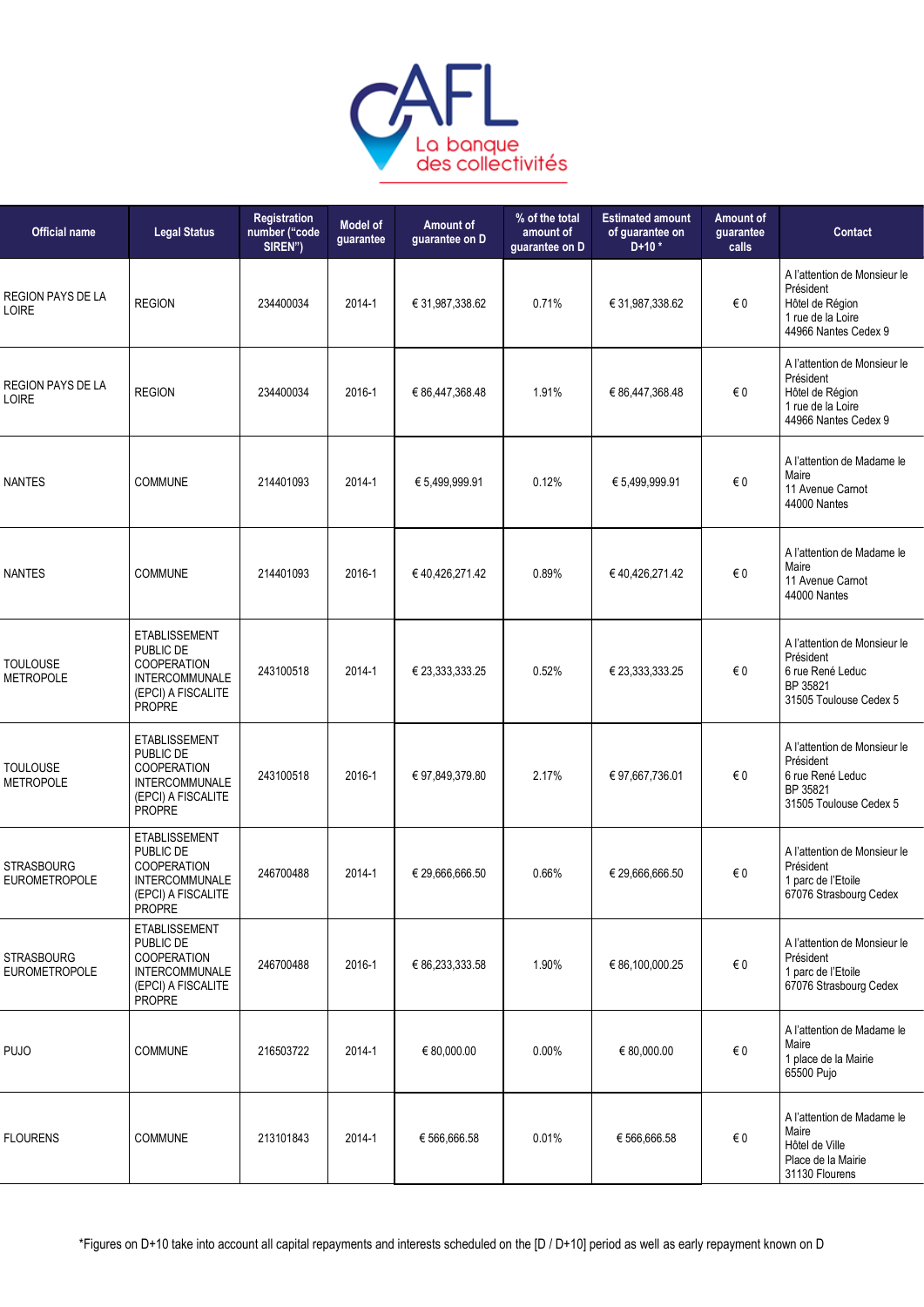

| <b>Official name</b>                                               | <b>Legal Status</b>                                                                                              | Registration<br>number ("code<br>SIREN") | <b>Model of</b><br>guarantee | Amount of<br>guarantee on D | % of the total<br>amount of<br>guarantee on D | <b>Estimated amount</b><br>of guarantee on<br>$D+10*$ | Amount of<br>guarantee<br>calls | Contact                                                                                                               |
|--------------------------------------------------------------------|------------------------------------------------------------------------------------------------------------------|------------------------------------------|------------------------------|-----------------------------|-----------------------------------------------|-------------------------------------------------------|---------------------------------|-----------------------------------------------------------------------------------------------------------------------|
| <b>NOYON</b>                                                       | <b>COMMUNE</b>                                                                                                   | 216004655                                | 2016-1                       | € 7,253,550.91              | 0.15%                                         | € 7,253,550.91                                        | € 0                             | A l'attention de Monsieur le<br>Maire<br>Hôtel de Ville<br>Place de l'Hôtel de Ville<br>BP 30158<br>60406 Noyon Cedex |
| <b>MARSEILLE</b>                                                   | <b>COMMUNE</b>                                                                                                   | 211300553                                | 2016-1                       | € 120,041,512.97            | 2.66%                                         | € 120,041,512.97                                      | € 0                             | A l'attention de Monsieur le<br>Maire<br>Hôtel de Ville<br>Quai du Port<br>13233 Marseille Cedex 20                   |
| LE BOUSCAT                                                         | <b>COMMUNE</b>                                                                                                   | 213300692                                | 2014-1                       | € 275,000.09                | 0.01%                                         | € 275,000.09                                          | € 0                             | A l'attention de Monsieur le<br>Maire<br>BP 20045<br>33491 Le Bouscat Cedex                                           |
| LE BOUSCAT                                                         | <b>COMMUNE</b>                                                                                                   | 213300692                                | 2016-1                       | € 7,508,333.41              | 0.17%                                         | € 7,508,333.41                                        | $\epsilon$ 0                    | A l'attention de Monsieur le<br>Maire<br>BP 20045<br>33491 Le Bouscat Cedex                                           |
| <b>CHAMBERY</b><br><b>METROPOLE</b><br><b>CŒUR DES BAUGES</b>      | <b>ETABLISSEMENT</b><br>PUBLIC DE<br>COOPERATION<br>INTERCOMMUNALE<br>(EPCI) A FISCALITE<br>PROPRE               | 200069110                                | 2014-1                       | € 7,568,750.09              | 0.17%                                         | € 7,568,750.09                                        | € 0                             | A l'attention de Monsieur le<br>Président<br>106 allée des Blachères<br>73026 Chambéry Cedex                          |
| <b>CHAMBERY</b><br><b>METROPOLE</b><br><b>CŒUR DES BAUGES</b>      | <b>ETABLISSEMENT</b><br>PUBLIC DE<br>COOPERATION<br>INTERCOMMUNALE<br>(EPCI) A FISCALITE<br><b>PROPRE</b>        | 200069110                                | 2016-1                       | € 31,580,000.00             | 0.69%                                         | € 31,580,000.00                                       | €0                              | A l'attention de Monsieur le<br>Président<br>106 allée des Blachères<br>73026 Chambéry Cedex                          |
| DUNKERQUE GRAND<br><b>LITTORAL</b><br>COMMUNAUTE<br><b>URBAINE</b> | <b>ETABLISSEMENT</b><br>PUBLIC DE<br>COOPERATION<br><b>INTERCOMMUNALE</b><br>(EPCI) A FISCALITE<br><b>PROPRE</b> | 245900428                                | 2014-1                       | € 6,875,000.00              | 0.15%                                         | € 6,875,000.00                                        | $\epsilon$ 0                    | A l'attention de Monsieur le<br>Président<br>Pertuis de la Marine<br>BP 85530<br>59386 Dunkerque Cedex1               |
| DUNKERQUE GRAND<br>LITTORAL<br>COMMUNAUTE<br><b>URBAINE</b>        | <b>ETABLISSEMENT</b><br>PUBLIC DE<br><b>COOPERATION</b><br><b>INTERCOMMUNALE</b><br>(EPCI) A FISCALITE<br>PROPRE | 245900428                                | 2016-1                       | € 77,873,376.12             | 1.73%                                         | € 77,873,376.12                                       | € 0                             | A l'attention de Monsieur le<br>Président<br>Pertuis de la Marine<br>BP 85530<br>59386 Dunkerque Cedex1               |
| <b>CRETEIL</b>                                                     | COMMUNE                                                                                                          | 219400280                                | 2016-1                       | € 21,387,083.41             | 0.47%                                         | € 21,387,083.41                                       | € 0                             | A l'attention de Monsieur le<br>Député-Maire<br>Hôtel de Ville<br>Place Salvador Allende<br>94010 Créteil Cedex       |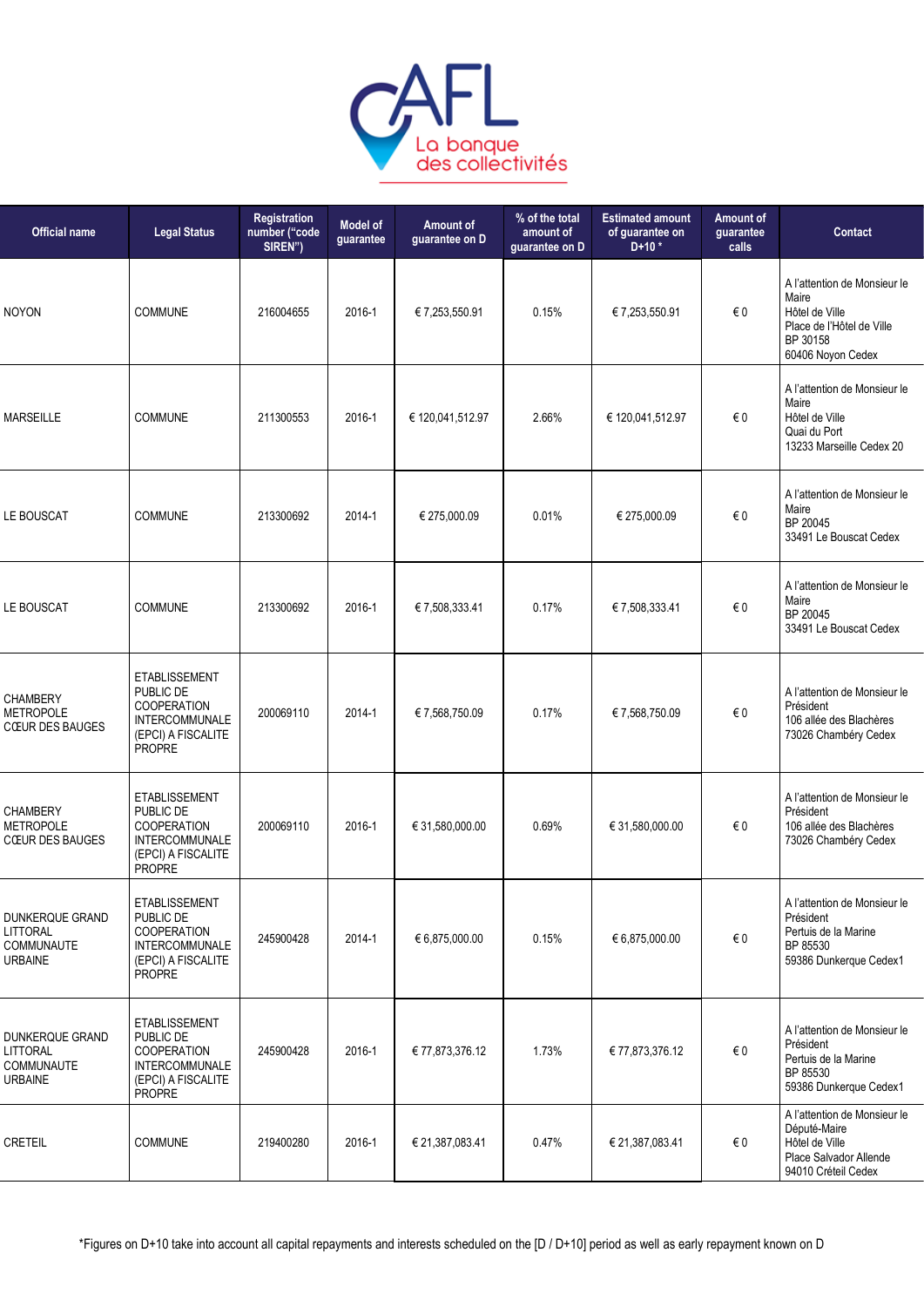

| <b>Official name</b>                                                | <b>Legal Status</b>                     | Registration<br>number ("code<br>SIREN") | <b>Model of</b><br>guarantee | Amount of<br>guarantee on D | % of the total<br>amount of<br>guarantee on D | <b>Estimated amount</b><br>of guarantee on<br>$D+10*$ | <b>Amount of</b><br>guarantee<br>calls | <b>Contact</b>                                                                                                                |
|---------------------------------------------------------------------|-----------------------------------------|------------------------------------------|------------------------------|-----------------------------|-----------------------------------------------|-------------------------------------------------------|----------------------------------------|-------------------------------------------------------------------------------------------------------------------------------|
| GONESSE                                                             | <b>COMMUNE</b>                          | 219502770                                | 2014-1                       | € 1,166,666.75              | 0.03%                                         | € 1,166,666.75                                        | €0                                     | A l'attention de Monsieur le<br>Maire<br>66 rue de Paris<br>BP 10060<br>95503 Gonesse Cedex                                   |
| <b>GONESSE</b>                                                      | <b>COMMUNE</b>                          | 219502770                                | 2016-1                       | € 13,937,300.00             | 0.30%                                         | € 13,937,300.00                                       | €0                                     | A l'attention de Monsieur le<br>Maire<br>66 rue de Paris<br>BP 10060<br>95503 Gonesse Cedex                                   |
| COMMUNAUTE<br>D'AGGLOMERATION DU<br><b>VAL DE FENSCH</b>            | COMMUNAUTE<br>D'AGGLOMERATION           | 245701222                                | 2016-1                       | € 13,637,238.81             | 0.29%                                         | € 13,637,238.81                                       | €0                                     | A l'attention de Monsieur le<br>Président<br>Hôtel de Communauté<br>10 rue de Wendel<br>BP 20176<br>57705 Hayange Cedex       |
| COMMUNAUTE DE<br><b>COMMUNES DE LA</b><br>VALLEE DU GARON           | <b>COMMUNAUTE DE</b><br><b>COMMUNES</b> | 246900757                                | 2014-1                       | € 1,932,867.08              | 0.05%                                         | € 1,932,867.08                                        | €0                                     | A l'attention de Monsieur le<br>Président<br>Parc d'activités de Sacuny<br>262 rue Barthélémy<br>Thimonnier<br>69530 Brignais |
| COMMUNAUTE DE<br><b>COMMUNES DE LA</b><br>VALLEE DU GARON           | <b>COMMUNAUTE DE</b><br><b>COMMUNES</b> | 246900757                                | 2016-1                       | € 2,361,357.81              | 0.05%                                         | € 2,361,357.81                                        | €0                                     | A l'attention de Monsieur le<br>Président<br>Parc d'activités de Sacuny<br>262 rue Barthélémy<br>Thimonnier<br>69530 Brignais |
| <b>COMMUNAUTE DE</b><br><b>COMMUNES DU PAYS</b><br><b>NOYONNAIS</b> | <b>COMMUNAUTE DE</b><br><b>COMMUNES</b> | 246000756                                | 2016-1                       | € 3,788,614.51              | 0.09%                                         | € 3,773,389.07                                        | € 0                                    | A l'attention de Monsieur le<br>Président<br>Espace Inovia - Bât 9<br>1435 bld Cambronne<br>60400 Novon                       |
| <b>BALARUC-LES-BAINS</b>                                            | <b>COMMUNE</b>                          | 213400237                                | 2016-1                       | € 5,224,249.81              | 0.11%                                         | € 5,224,249.81                                        | $\in 0$                                | A l'attention de Monsieur le<br>Maire<br>Hôtel de Ville<br>BP <sub>1</sub><br>34540 Balaruc-les-Bains                         |
| <b>BOURG-ARGENTAL</b>                                               | COMMUNE                                 | 214200230                                | 2014-1                       | € 178,953.10                | 0.00%                                         | € 178,953.10                                          | €0                                     | A l'attention de Monsieur le<br>Maire<br>Hôtel de Ville<br><b>BP 10</b><br>42220 Bourg-Argental                               |
| BOURG-ARGENTAL                                                      | COMMUNE                                 | 214200230                                | 2016-1                       | € 308,000.00                | 0.01%                                         | € 308,000.00                                          | $\in 0$                                | A l'attention de Monsieur le<br>Maire<br>Hôtel de Ville<br><b>BP 10</b><br>42220 Bourg-Argental                               |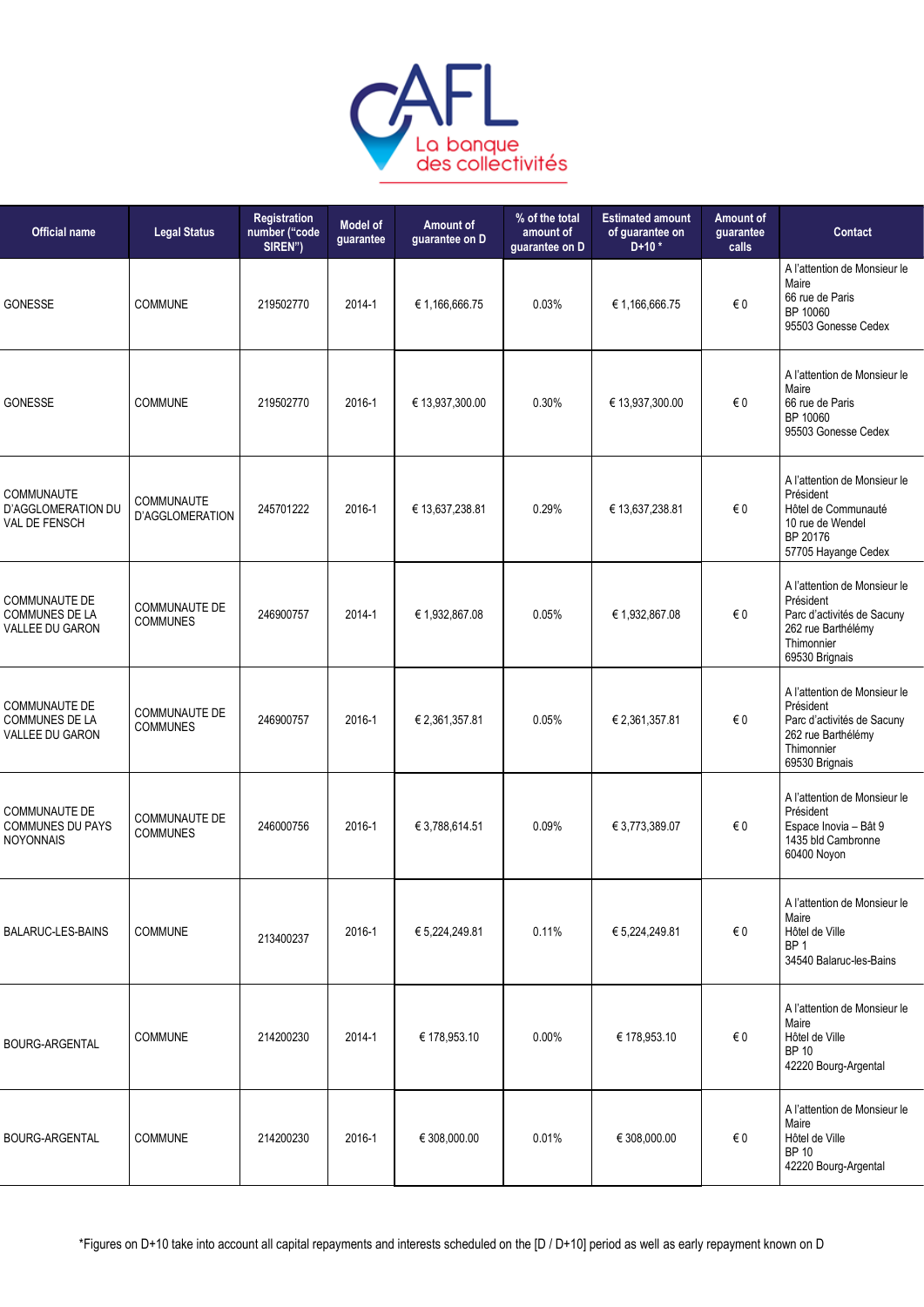

| <b>Official name</b>                        | <b>Legal Status</b>                                                                                                     | Registration<br>number ("code<br>SIREN") | Model of<br>guarantee | Amount of<br>guarantee on D | % of the total<br>amount of<br>guarantee on D | <b>Estimated amount</b><br>of guarantee on<br>$D+10*$ | Amount of<br>guarantee<br>calls | <b>Contact</b>                                                                                                              |
|---------------------------------------------|-------------------------------------------------------------------------------------------------------------------------|------------------------------------------|-----------------------|-----------------------------|-----------------------------------------------|-------------------------------------------------------|---------------------------------|-----------------------------------------------------------------------------------------------------------------------------|
| DEPARTEMENT DE<br>L'ESSONNE                 | <b>DEPARTEMENT</b>                                                                                                      | 229102280                                | 2016-1                | € 117,963,636.40            | 2.62%                                         | € 117,963,636.40                                      | € 0                             | A l'attention de Monsieur le<br>Président<br>Hôtel du Département<br>Boulevard de France<br>91012 Evry Cedex                |
| <b>METROPOLE AIX-</b><br>MARSEILLE PROVENCE | <b>ETABLISSEMENT</b><br>PUBLIC DE<br>COOPERATION<br><b>INTERCOMMUNALE</b><br>(EPCI) A FISCALITE<br>PROPRE               | 200054807                                | 2014-1                | € 15,208,333.25             | 0.35%                                         | € 15,208,333.25                                       | $\epsilon$ 0                    | A l'attention de Monsieur le<br>Président<br>Le Pharo<br>58 Boulevard Charles Livon<br>13007 Marseille                      |
| METROPOLE AIX-<br>MARSEILLE PROVENCE        | <b>ETABLISSEMENT</b><br>PUBLIC DE<br><b>COOPERATION</b><br>INTERCOMMUNALE<br>(EPCI) A FISCALITE<br>PROPRE               | 200054807                                | 2016-1                | € 91,082,287.37             | 2.01%                                         | € 91,082,287.37                                       | € 0                             | A l'attention de Monsieur le<br>Président<br>Le Pharo<br>58 Boulevard Charles Livon<br>13007 Marseille                      |
| <b>PLOUZANE</b>                             | <b>COMMUNE</b>                                                                                                          | 212902126                                | 2014-1                | € 280,000.00                | 0.01%                                         | € 280,000.00                                          | € 0                             | A l'attention de Monsieur le<br>Maire<br>Hôtel de Ville<br>Place Anjela Duval<br>29280 Plouzané                             |
| <b>DOMERAT</b>                              | <b>COMMUNE</b>                                                                                                          | 210301016                                | 2016-1                | € 1,332,502.34              | 0.03%                                         | € 1,321,486.71                                        | $\epsilon$ 0                    | A l'attention de Monsieur le<br>Maire<br>7 rue du Treignat<br>03410 Domérat                                                 |
| USSON-EN-FOREZ                              | <b>COMMUNE</b>                                                                                                          | 214203184                                | 2014-1                | € 613,500.00                | 0.01%                                         | € 613,500.00                                          | €0                              | A l'attention de Monsieur le<br>Maire<br>Place de l'Eglise<br>42550 Usson-en-Forez                                          |
| <b>GRENOBLE</b>                             | <b>COMMUNE</b>                                                                                                          | 213801855                                | 2014-1                | € 2,906,709.00              | 0.06%                                         | € 2,906,709.00                                        | $\epsilon$ 0                    | A l'attention de Monsieur le<br>Maire<br>Hôtel de Ville<br>11 boulevard Jean Pain<br>38021 Grenoble Cedex 1                 |
| <b>GRENOBLE</b>                             | COMMUNE                                                                                                                 | 213801855                                | 2016-1                | € 51,120,686.02             | 1.07%                                         | € 51,120,686.02                                       | € 0                             | A l'attention de Monsieur le<br>Maire<br>Hôtel de Ville<br>11 boulevard Jean Pain<br>38021 Grenoble Cedex 1                 |
| <b>METROPOLE</b><br>EUROPENNE DE LILLE      | <b>ETABLISSEMENT</b><br>PUBLIC DE<br><b>COOPERATION</b><br>INTERCOMMUNALE<br>(EPCI) A FISCALITE<br><b>PROPRE</b>        | 245900410                                | 2014-1                | € 7,200,000.00              | 0.16%                                         | € 7,200,000.00                                        | € 0                             | A l'attention de Monsieur le<br>Président<br>Hôtel de Communauté,<br>1 Rue du Ballon,<br><b>BP 749</b><br>59034 Lille Cedex |
| <b>METROPOLE</b><br>EUROPENNE DE LILLE      | <b>ETABLISSEMENT</b><br>PUBLIC DE<br><b>COOPERATION</b><br><b>INTERCOMMUNALE</b><br>(EPCI) A FISCALITE<br><b>PROPRE</b> | 245900410                                | 2016-1                | € 94,883,788.95             | 2.09%                                         | € 94 883 788,95                                       | $\epsilon$ 0                    | A l'attention de Monsieur le<br>Président<br>Hôtel de Communauté,<br>1 Rue du Ballon,<br><b>BP 749</b><br>59034 Lille Cedex |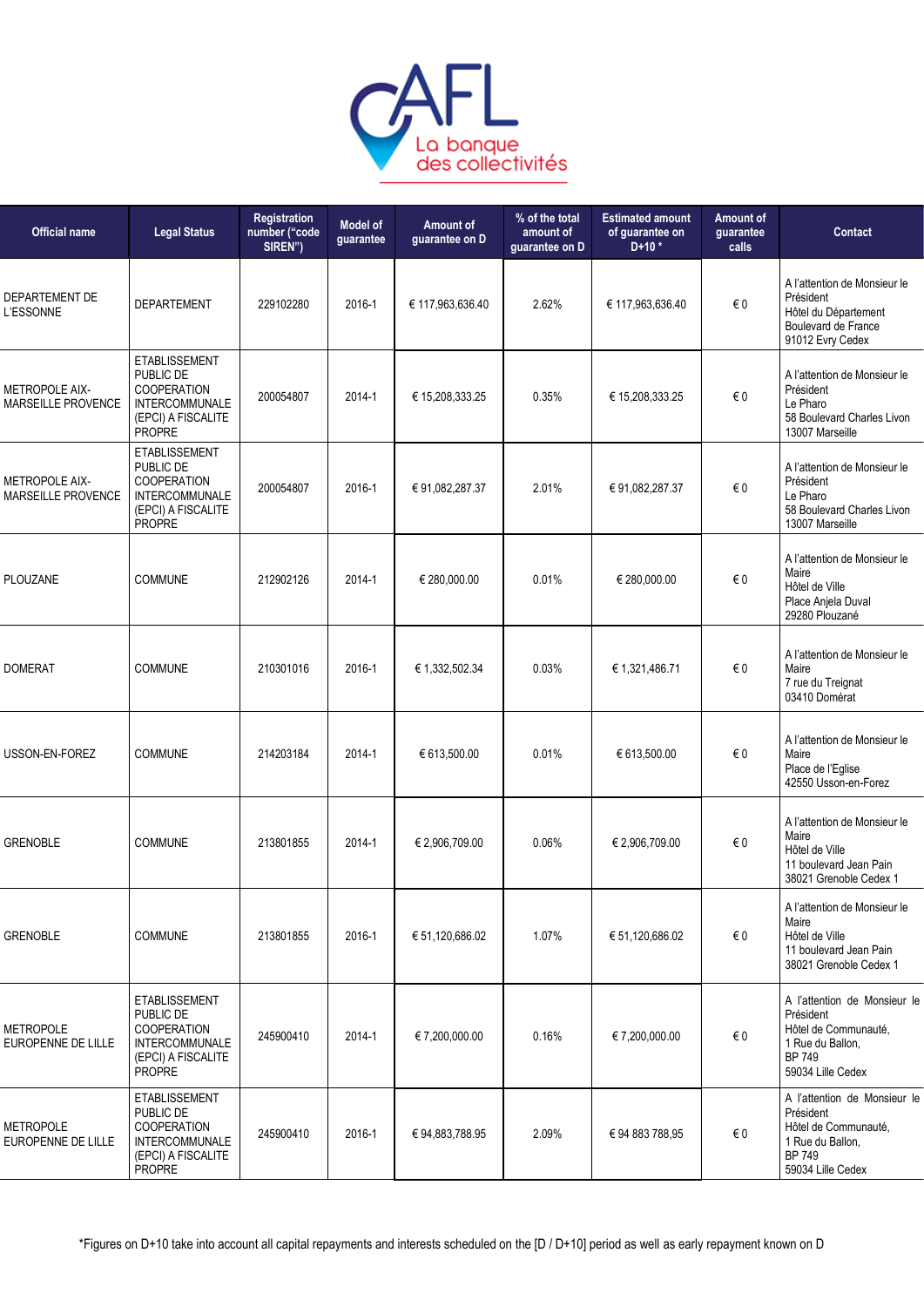

| <b>Official name</b>                                                     | <b>Legal Status</b>                                                                                                     | Registration<br>number ("code<br>SIREN") | <b>Model of</b><br>guarantee | Amount of<br>guarantee on D | % of the total<br>amount of<br>guarantee on D | <b>Estimated amount</b><br>of guarantee on<br>$D+10*$ | Amount of<br>quarantee<br>calls | <b>Contact</b>                                                                                           |
|--------------------------------------------------------------------------|-------------------------------------------------------------------------------------------------------------------------|------------------------------------------|------------------------------|-----------------------------|-----------------------------------------------|-------------------------------------------------------|---------------------------------|----------------------------------------------------------------------------------------------------------|
| SAINT-MARTIN-DE-<br><b>SEIGNANX</b>                                      | COMMUNE                                                                                                                 | 214002735                                | 2016-1                       | € 1,747,500.00              | 0.04%                                         | € 1,747,500.00                                        | $\in 0$                         | A l'attention de Monsieur le<br>Maire<br>47 Place Oyon<br>40390 Saint-Martin-de-<br>Seignanx             |
| COMMUNAUTE<br><b>D'AGGLOMERATION DU</b><br><b>GRAND PERIGUEUX</b>        | COMMUNAUTE<br>D'AGGLOMERATION                                                                                           | 200040392                                | 2014-1                       | € 691,708.94                | 0.01%                                         | € 691,708.94                                          | $\in 0$                         | A l'attention de Monsieur le<br>Président<br>1 boulevard Lakanal<br>BP 70171<br>24019 Périgueux Cedex    |
| <b>COMMUNAUTE</b><br>D'AGGLOMERATION DU<br><b>GRAND PERIGUEUX</b>        | COMMUNAUTE<br>D'AGGLOMERATION                                                                                           | 200040392                                | 2016-1                       | € 37,766,802.13             | 0.83%                                         | € 37,766,802.13                                       | €0                              | A l'attention de Monsieur le<br>Président<br>1 boulevard Lakanal<br>BP 70171<br>24019 Périgueux Cedex    |
| METROPOLE DU<br><b>GRAND NANCY</b>                                       | <b>ETABLISSEMENT</b><br>PUBLIC DE<br><b>COOPERATION</b><br><b>INTERCOMMUNALE</b><br>(EPCI) A FISCALITE<br><b>PROPRE</b> | 245400676                                | 2014-1                       | €7,650,000.05               | 0.17%                                         | €7,650,000.05                                         | €0                              | A l'attention de Monsieur le<br>Président<br>22-24 viaduc Kennedy<br>CO 80036<br>54035 Nancy Cedex       |
| METROPOLE DU<br><b>GRAND NANCY</b>                                       | <b>ETABLISSEMENT</b><br>PUBLIC DE<br><b>COOPERATION</b><br><b>INTERCOMMUNALE</b><br>(EPCI) A FISCALITE<br><b>PROPRE</b> | 245400676                                | 2016-1                       | € 70,539,274.28             | 1.56%                                         | € 70,539,274.28                                       | €0                              | A l'attention de Monsieur le<br>Président<br>22-24 viaduc Kennedy<br>CO 80036<br>54035 Nancy Cedex       |
| SAINT-DENIS                                                              | <b>COMMUNE</b>                                                                                                          | 219300662                                | 2016-1                       | € 25,915,068.60             | 0.58%                                         | € 25,915,068.60                                       | €0                              | A l'attention de Monsieur le<br>Maire<br>2 place Victor Hugo<br><b>BP 269</b><br>93205 Saint-Denis Cedex |
| <b>AMIENS METROPOLE</b>                                                  | <b>ETABLISSEMENT</b><br>PUBLIC DE<br><b>COOPERATION</b><br>INTERCOMMUNALE<br>(EPCI) A FISCALITE<br><b>PROPRE</b>        | 248000531                                | 2014-1                       | € $0,00$                    | 0.00%                                         | € 0,00                                                | €0                              | A l'attention de Monsieur le<br>Président<br>Place de l'Hôtel de Ville<br>BP 2720<br>80027 Amiens Cedex  |
| <b>AMIENS METROPOLE</b>                                                  | <b>ETABLISSEMENT</b><br>PUBLIC DE<br>COOPERATION<br><b>INTERCOMMUNALE</b><br>(EPCI) A FISCALITE<br><b>PROPRE</b>        | 248000531                                | 2016-1                       | € 89,042,727.48             | 1.76%                                         | € 89,042,727.48                                       | €0                              | A l'attention de Monsieur le<br>Président<br>Place de l'Hôtel de Ville<br>BP 2720<br>80027 Amiens Cedex  |
| <b>COMMUNAUTE DE</b><br><b>COMMUNES ARDENNE</b><br><b>RIVES DE MEUSE</b> | COMMUNAUTE DE<br><b>COMMUNES</b>                                                                                        | 240800821                                | 2014-1                       | € 343,600.00                | $0.00\%$                                      | € 343,600.00                                          | €0                              | A l'attention de Monsieur le<br>Président<br>29 rue Méhul<br>08600 Givet                                 |
|                                                                          |                                                                                                                         |                                          |                              |                             |                                               |                                                       |                                 |                                                                                                          |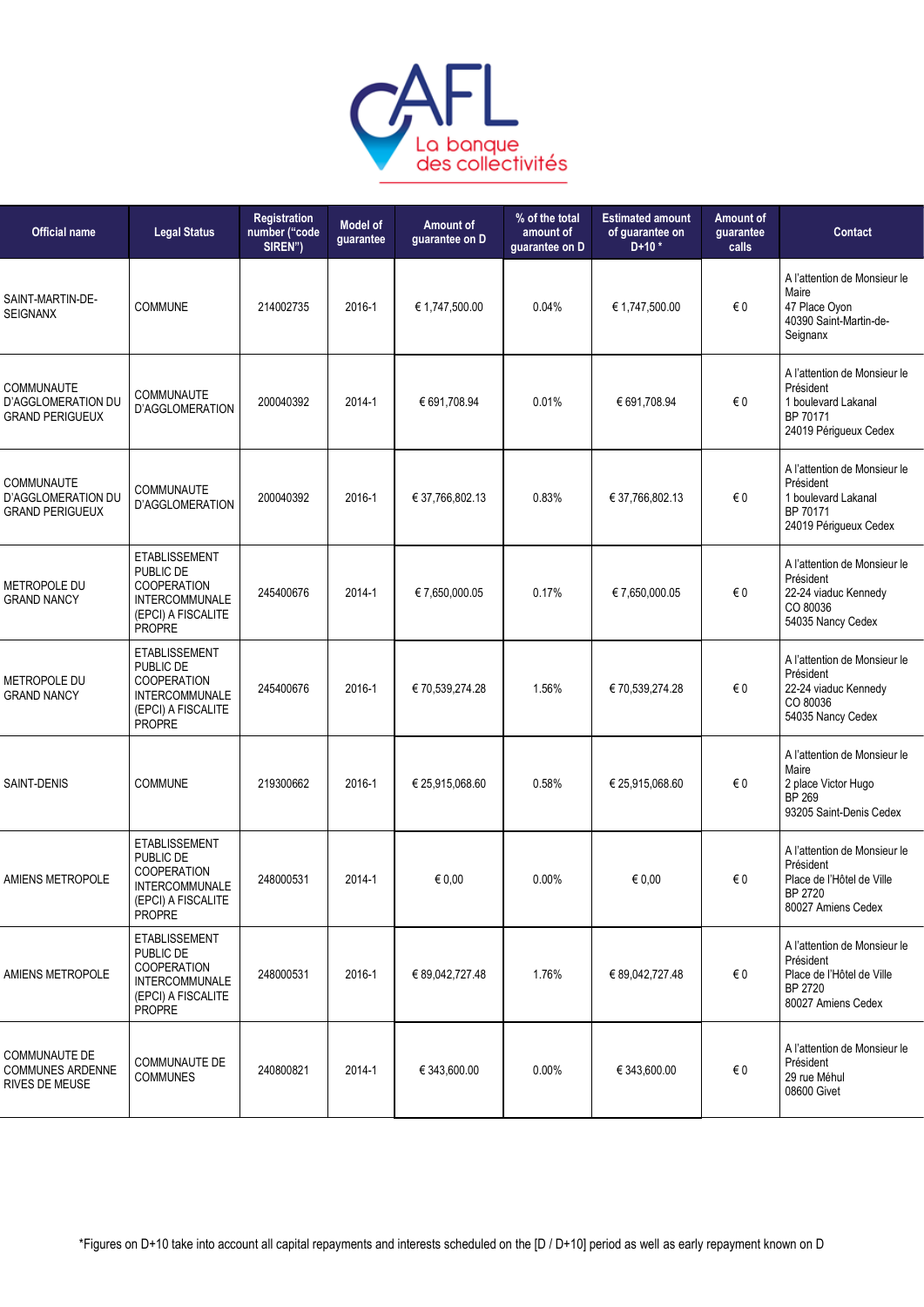

| <b>Official name</b>                                                     | <b>Legal Status</b>                                                                                                     | Registration<br>number ("code<br>SIREN") | <b>Model of</b><br>guarantee | Amount of<br>guarantee on D | % of the total<br>amount of<br>guarantee on D | <b>Estimated amount</b><br>of guarantee on<br>$D+10*$ | Amount of<br>guarantee<br>calls | Contact                                                                                                                          |
|--------------------------------------------------------------------------|-------------------------------------------------------------------------------------------------------------------------|------------------------------------------|------------------------------|-----------------------------|-----------------------------------------------|-------------------------------------------------------|---------------------------------|----------------------------------------------------------------------------------------------------------------------------------|
| <b>COMMUNAUTE DE</b><br><b>COMMUNES ARDENNE</b><br><b>RIVES DE MEUSE</b> | <b>COMMUNAUTE DE</b><br><b>COMMUNES</b>                                                                                 | 240800821                                | 2016-1                       | € 769,175.47                | 0.02%                                         | € 769,175.47                                          | €0                              | A l'attention de Monsieur le<br>Président<br>29 rue Méhul<br>08600 Givet                                                         |
| <b>BREST</b>                                                             | COMMUNE                                                                                                                 | 212900195                                | 2014-1                       | € 1,233,333.41              | 0.03%                                         | € 1,233,333.41                                        | $\in 0$                         | A l'attention de Monsieur le<br>Maire<br>2 rue Frézier<br>29200 Brest                                                            |
| <b>BREST METROPOLE</b>                                                   | <b>ETABLISSEMENT</b><br>PUBLIC DE<br><b>COOPERATION</b><br><b>INTERCOMMUNALE</b><br>(EPCI) A FISCALITE<br><b>PROPRE</b> | 242900314                                | 2014-1                       | €4,316,666.59               | 0.09%                                         | €4,316,666.59                                         | €0                              | A l'attention de Monsieur le<br>Président<br>Hôtel de Communauté<br>24 r Coat ar Guéven<br>CS 73826<br>29238 Brest Cedex 2       |
| <b>BREST METROPOLE</b>                                                   | <b>ETABLISSEMENT</b><br>PUBLIC DE<br><b>COOPERATION</b><br><b>INTERCOMMUNALE</b><br>(EPCI) A FISCALITE<br>PROPRE        | 242900314                                | 2016-1                       | € 16,827,401.15             | 0.38%                                         | € 16,827,401.15                                       | €0                              | A l'attention de Monsieur le<br>Président<br>Hôtel de Communauté<br>24 r Coat ar Guéven<br>CS 73826<br>29238 Brest Cedex 2       |
| <b>ROQUESERIERE</b>                                                      | <b>COMMUNE</b>                                                                                                          | 213104599                                | 2014-1                       | € 233,333.25                | 0.01%                                         | € 233,333.25                                          | €0                              | A l'attention de Monsieur le<br>Maire<br>102, Grande Rue Tolosane<br>31380 Roquesérière                                          |
| <b>VINCENNES</b>                                                         | <b>COMMUNE</b>                                                                                                          | 219400801                                | 2016-1                       | € 6,358,333.33              | 0.13%                                         | € 6,358,333.33                                        | $\in 0$                         | A l'attention de Monsieur le<br>Maire<br>Hötel de ville,<br>53 bis rue de Fontenay<br><b>BP 123</b><br>94304 Vincennes Cedex     |
| COMMUNAUTE DE<br>COMMUNES DU RHONE<br><b>AUX GORGES DE</b><br>L'ARDECHE  | COMMUNAUTE DE<br><b>COMMUNES</b>                                                                                        | 240700864                                | 2014-1                       | € 343,750.00                | 0.01%                                         | € 343,750.00                                          | $\in 0$                         | A l'attention de Monsieur le<br>Président<br>La Marjolaine,<br>Place Georges Courtial<br><b>BP49</b><br>07700 Bourg Saint Andéol |
| COMMUNAUTE DE<br>COMMUNES DU RHONE<br>AUX GORGES DE<br>L'ARDECHE         | <b>COMMUNAUTE DE</b><br><b>COMMUNES</b>                                                                                 | 240700864                                | 2016-1                       | € 1,517,788.64              | 0.03%                                         | € 1,517,788.64                                        | $\epsilon$ 0                    | A l'attention de Monsieur le<br>Président<br>La Marjolaine,<br>Place Georges Courtial<br><b>BP49</b><br>07700 Bourg Saint Andéol |
| <b>THIL</b>                                                              | COMMUNE                                                                                                                 | 210104188                                | 2014-1                       | € 105,112.78                | $0.00\%$                                      | € 105,112.78                                          | $\epsilon$ 0                    | A l'attention de Monsieur le<br>Maire<br>Hôtel de Ville,<br>340, Rue de la Mairie<br>01120 Thil                                  |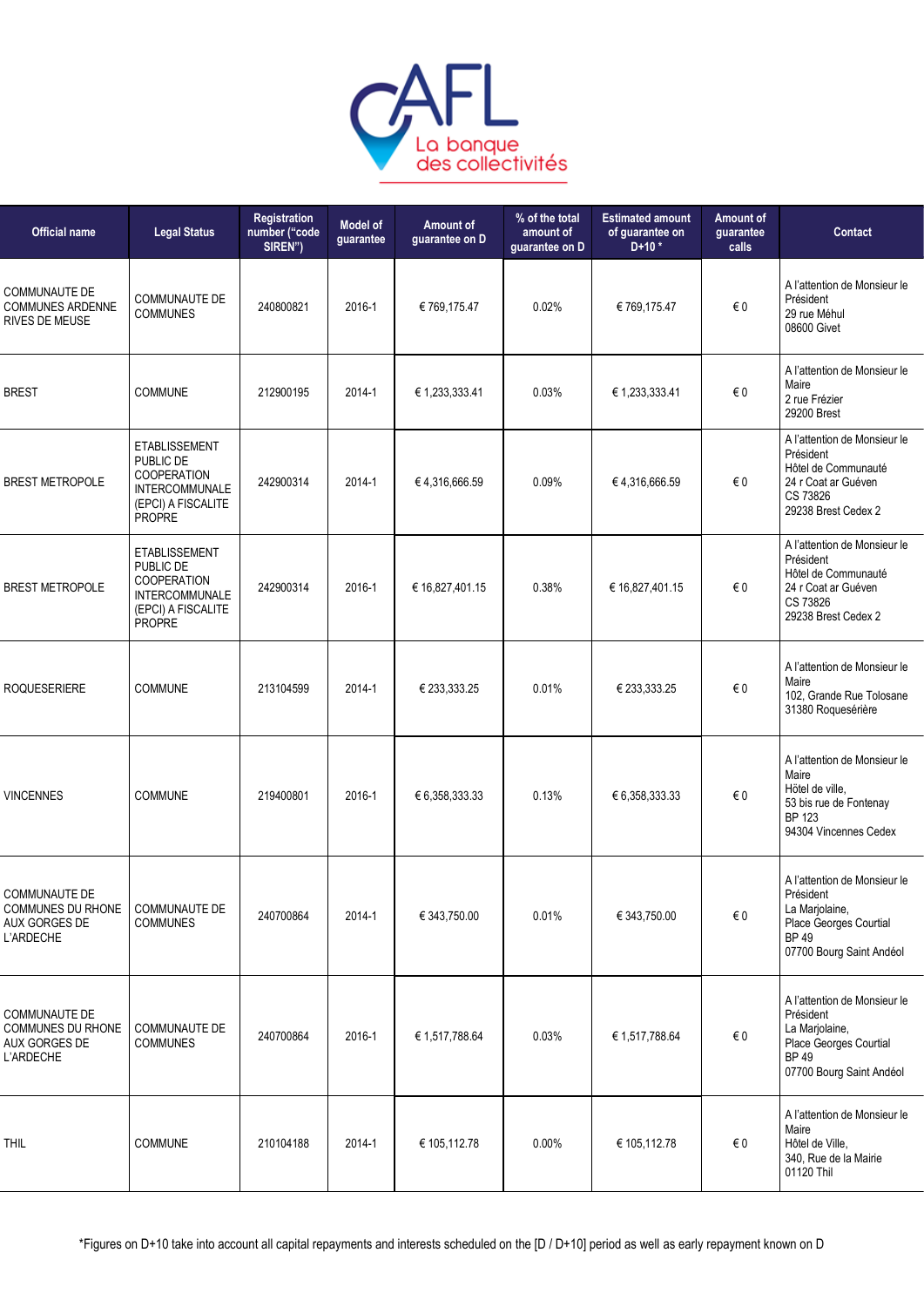

| <b>Official name</b> | <b>Legal Status</b> | Registration<br>number ("code<br>SIREN") | <b>Model of</b><br>guarantee | Amount of<br>guarantee on D | % of the total<br>amount of<br>guarantee on D | <b>Estimated amount</b><br>of guarantee on<br>$D+10*$ | <b>Amount of</b><br>guarantee<br>calls | Contact                                                                                                   |
|----------------------|---------------------|------------------------------------------|------------------------------|-----------------------------|-----------------------------------------------|-------------------------------------------------------|----------------------------------------|-----------------------------------------------------------------------------------------------------------|
| BEYNAC ET CAZENAC    | <b>COMMUNE</b>      | 212400402                                | 2014-1                       | € 687,500.00                | 0,01%                                         | € 687,500.00                                          | $\epsilon$ 0                           | A l'attention de Monsieur le<br>Maire<br>Le Bourg,<br>24220 Beynac et Cazenac                             |
| BEYNAC ET CAZENAC    | <b>COMMUNE</b>      | 212400402                                | 2016-1                       | € 605,015.26                | 0.01%                                         | € 605,015.26                                          | $\in 0$                                | A l'attention de Monsieur le<br>Maire<br>Le Bourg,<br>24220 Beynac et Cazenac                             |
| <b>MACON</b>         | <b>COMMUNE</b>      | 217102706                                | 2014-1                       | € 233,333.31                | 0.01%                                         | € 233,333.31                                          | $\in 0$                                | A l'attention de Monsieur le<br>Maire<br>Quai Lamartine,<br>71018 Macon Cedex                             |
| <b>MACON</b>         | <b>COMMUNE</b>      | 217102706                                | 2016-1                       | € 18,306,508.49             | 0.40%                                         | € 18,306,508.49                                       | $\in 0$                                | A l'attention de Monsieur le<br>Maire<br>Quai Lamartine,<br>71018 Macon Cedex                             |
| PONT D'AIN           | <b>COMMUNE</b>      | 210103040                                | 2014-1                       | €704,083.25                 | 0.01%                                         | € 704,083.25                                          | $\in 0$                                | A l'attention de Monsieur le<br>Maire<br>7 Rue Louise de Savoie,<br>01160 Pont-d'Ain                      |
| PONT D'AIN           | <b>COMMUNE</b>      | 210103040                                | 2014-1                       | € 3,000,000.00              | 0.07%                                         | € 3,000,000.00                                        | € 0                                    | A l'attention de Monsieur le<br>Maire<br>7 Rue Louise de Savoie,<br>01160 Pont-d'Ain                      |
| <b>VENDOME</b>       | <b>COMMUNE</b>      | 214102691                                | 2014-1                       | € 1,458,333.25              | 0.03%                                         | € 1,458,333.25                                        | €0                                     | A l'attention de Monsieur le<br>Maire<br>Parc Ronsard,<br>BP 20107<br>41106 Vendôme Cedex                 |
| <b>VENDOME</b>       | COMMUNE             | 214102691                                | 2016-1                       | €4,510,000.04               | 0.10%                                         | €4,510,000.04                                         | €0                                     | A l'attention de Monsieur le<br>Maire<br>Parc Ronsard,<br>BP 20107<br>41106 Vendôme Cedex                 |
| <b>WITTENHEIM</b>    | <b>COMMUNE</b>      | 216803767                                | 2016-1                       | € 3,703,248.46              | 0.08%                                         | € 3,703,248.46                                        | €0                                     | A l'attention de Monsieur le<br>Maire<br>Place des malgré-Nous,<br><b>BP 29</b><br>68272 Wittenheim Cedex |
| <b>LANNION</b>       | COMMUNE             | 212201131                                | 2016-1                       | € 2,948,333.35              | 0.06%                                         | € 2,948,333.35                                        | €0                                     | A l'attention de Monsieur le<br>Maire<br>Place du Général Leclerc,<br>BP 30344<br>22303 Lannion Cedex     |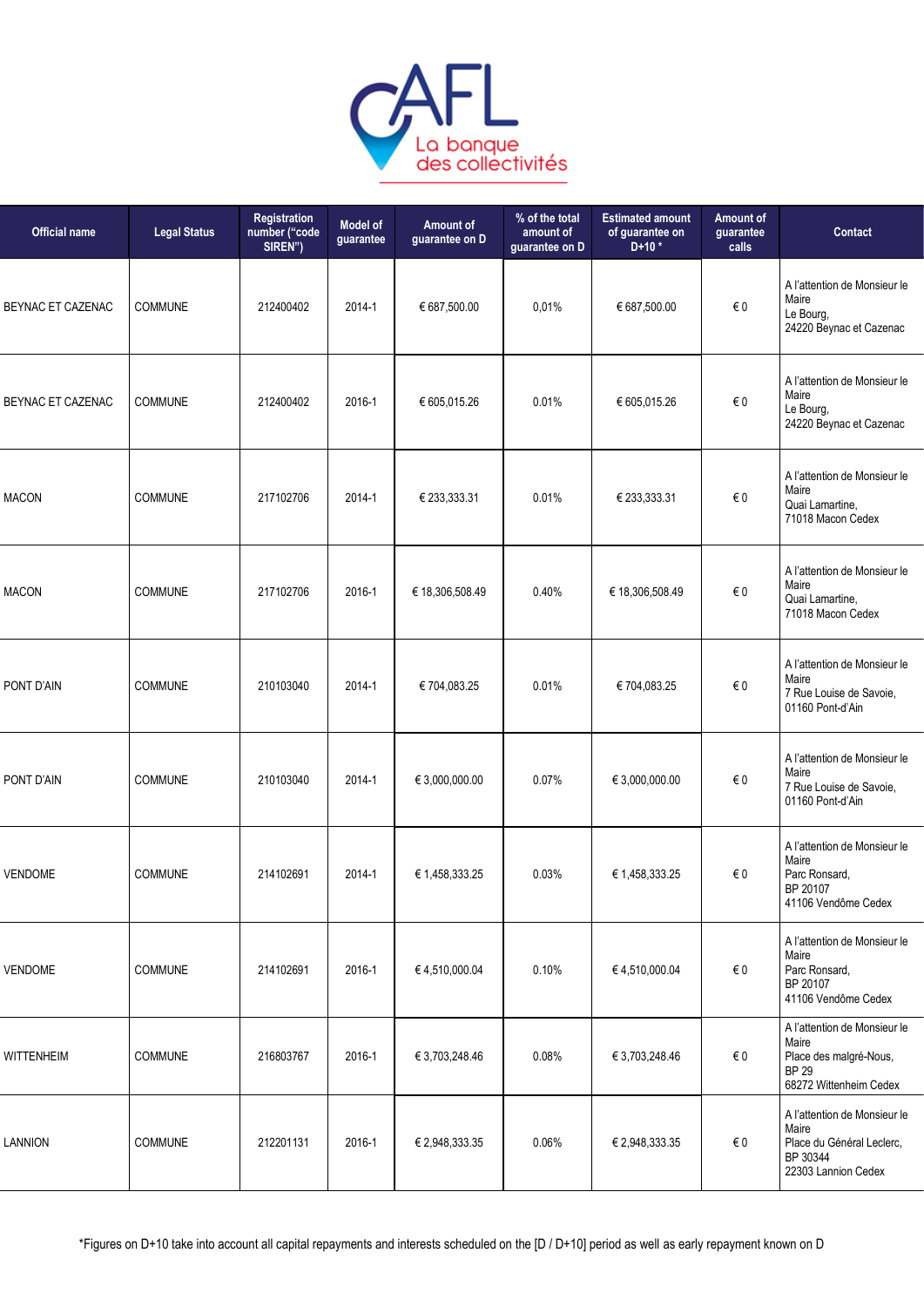

| <b>Official name</b>                                               | <b>Legal Status</b>                                                                                                     | Registration<br>number ("code<br>SIREN") | <b>Model of</b><br>guarantee | Amount of<br>guarantee on D | % of the total<br>amount of<br>guarantee on D | <b>Estimated amount</b><br>of guarantee on<br>$D+10*$ | Amount of<br>guarantee<br>calls | <b>Contact</b>                                                                                                                  |
|--------------------------------------------------------------------|-------------------------------------------------------------------------------------------------------------------------|------------------------------------------|------------------------------|-----------------------------|-----------------------------------------------|-------------------------------------------------------|---------------------------------|---------------------------------------------------------------------------------------------------------------------------------|
| <b>COMMUNAUTE</b><br>D'AGGLOMERATION DE<br><b>BLOIS AGGLOPOLYS</b> | <b>COMMUNAUTE</b><br>D'AGGLOMERATION                                                                                    | 200030385                                | 2014-1                       | € 2,750,000.00              | 0.06%                                         | € 2,750,000.00                                        | $\epsilon$ 0                    | A l'attention de Monsieur le<br>Président<br>Hôtel de Ville,<br>9 Place Saint-Louis<br>41012 Blois Cedex                        |
| <b>COMMUNAUTE</b><br>D'AGGLOMERATION DE<br><b>BLOIS AGGLOPOLYS</b> | COMMUNAUTE<br>D'AGGLOMERATION                                                                                           | 200030385                                | 2016-1                       | € 9,416,167.87              | 0.20%                                         | €9,416,167.87                                         | $\in 0$                         | A l'attention de Monsieur le<br>Président<br>Hôtel de Ville,<br>9 Place Saint-Louis<br>41012 Blois Cedex                        |
| <b>VILLEURBANNE</b>                                                | <b>COMMUNE</b>                                                                                                          | 216902668                                | 2016-1                       | € 25,424,020.87             | 0.56%                                         | € 25,424,020.87                                       | $\epsilon$ 0                    | A l'attention de Monsieur le<br>Maire<br>Place Lazare Goujou,<br>(Annexe 52 rue Racine)<br>BP 65051<br>69601 Villeurbanne Cedex |
| <b>BORDEAUX</b><br><b>METROPOLE</b>                                | <b>ETABLISSEMENT</b><br>PUBLIC DE<br><b>COOPERATION</b><br><b>INTERCOMMUNALE</b><br>(EPCI) A FISCALITE<br><b>PROPRE</b> | 243300316                                | 2014-1                       | € 3,500,000.00              | 0.08%                                         | € 3,500,000.00                                        | €0                              | A l'attention de Monsieur le<br>Président<br>Esplanade Charles de<br>Gaulle.<br>33076 Bordeaux Cedex                            |
| <b>BORDEAUX</b><br><b>METROPOLE</b>                                | <b>ETABLISSEMENT</b><br>PUBLIC DE<br><b>COOPERATION</b><br><b>INTERCOMMUNALE</b><br>(EPCI) A FISCALITE<br><b>PROPRE</b> | 243300316                                | 2016-1                       | € 174,416,666.66            | 3.86%                                         | € 174,416,666.66                                      | € 0                             | A l'attention de Monsieur le<br>Président<br>Esplanade Charles de<br>Gaulle.<br>33076 Bordeaux Cedex                            |
| METROPOLE DU<br><b>GRAND LYON</b>                                  | <b>ETABLISSEMENT</b><br>PUBLIC DE<br><b>COOPERATION</b><br><b>INTERCOMMUNALE</b><br>(EPCI) A FISCALITE<br><b>PROPRE</b> | 200046977                                | 2014-1                       | €42,778,169.57              | 0.94%                                         | €42,778,169.57                                        | $\epsilon$ 0                    | A l'attention de Monsieur le<br>Président<br>Hôtel de Communauté,<br>20 Rue du Lac.<br>BP 3103<br>69399 Lyon Cedex 03           |
| METROPOLE DU<br><b>GRAND LYON</b>                                  | <b>ETABLISSEMENT</b><br>PUBLIC DE<br><b>COOPERATION</b><br><b>INTERCOMMUNALE</b><br>(EPCI) A FISCALITE<br><b>PROPRE</b> | 200046977                                | 2016-1                       | € 81,956,882.22             | 1.81%                                         | € 81,956,882.22                                       | $\epsilon$ 0                    | A l'attention de Monsieur le<br>Président<br>Hôtel de Communauté,<br>20 Rue du Lac,<br>BP 3103<br>69399 Lyon Cedex 03           |
| <b>ANCENIS</b>                                                     | <b>COMMUNE</b>                                                                                                          | 214400038                                | 2014-1                       | € 1,437,500.00              | 0.03%                                         | € 1,437,500.00                                        | $\epsilon$ 0                    | A l'attention de Monsieur le<br>Maire<br>Place du Maréchal Foch,<br>BP 217,<br>44156 Ancenis Cedex                              |
| PLAINE COMMUNE                                                     | <b>ETABLISSEMENT</b><br><b>PUBLIC</b><br><b>TERRITORIAL (EPT)</b>                                                       | 200057867                                | 2014-1                       | € 13,708,333.50             | 0.29%                                         | € 13,708,333.50                                       | € 0                             | A l'attention de Monsieur le<br>Président<br>21, Avenue Jules Rimet,<br>93218 Saint Denis Cedex                                 |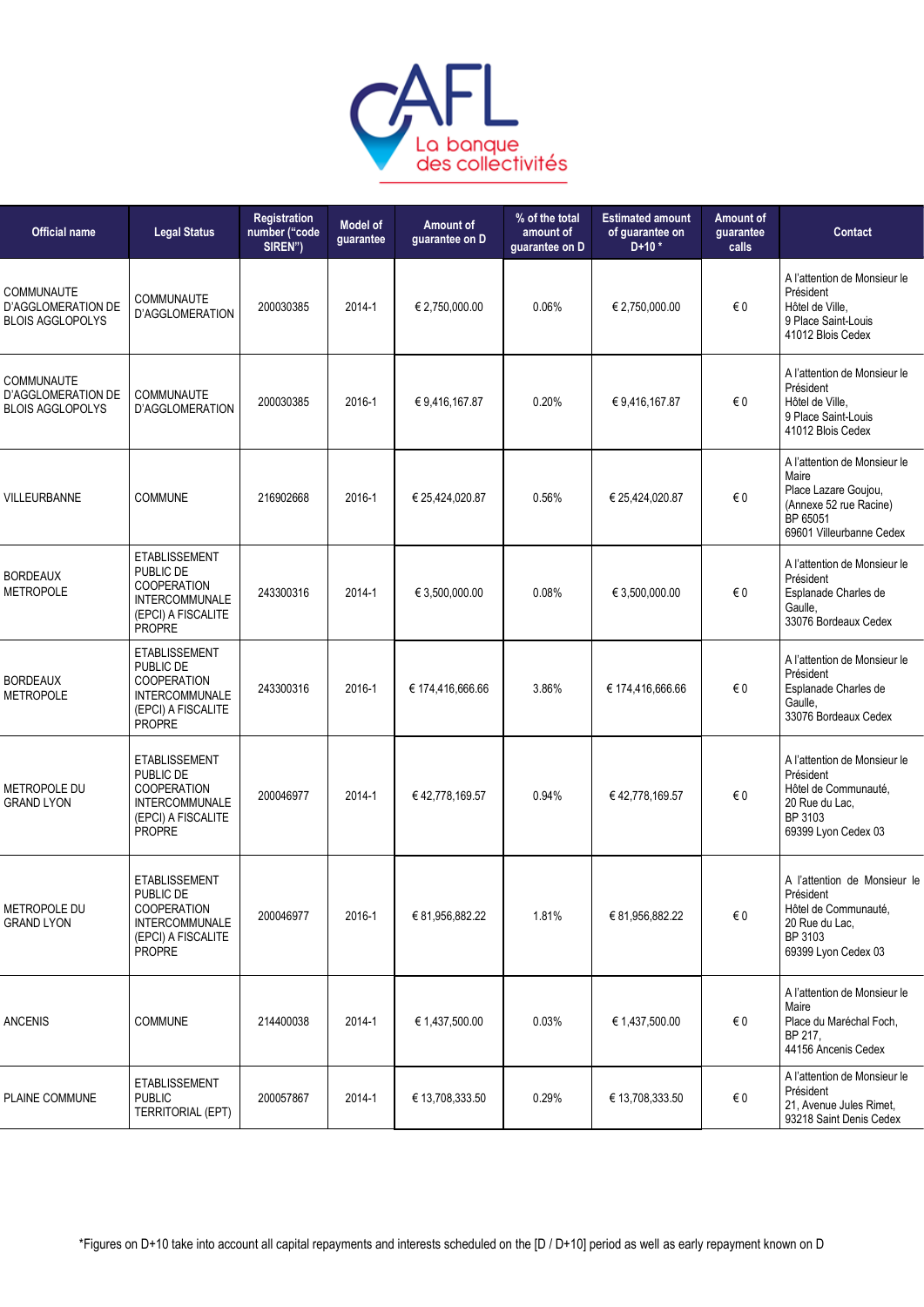

| <b>Official name</b>                                                             | <b>Legal Status</b>                                                                                              | Registration<br>number ("code<br>SIREN") | <b>Model of</b><br>guarantee | Amount of<br>guarantee on D | % of the total<br>amount of<br>guarantee on D | <b>Estimated amount</b><br>of guarantee on<br>$D+10*$ | Amount of<br>guarantee<br>calls | Contact                                                                                                                           |
|----------------------------------------------------------------------------------|------------------------------------------------------------------------------------------------------------------|------------------------------------------|------------------------------|-----------------------------|-----------------------------------------------|-------------------------------------------------------|---------------------------------|-----------------------------------------------------------------------------------------------------------------------------------|
| PLAINE COMMUNE                                                                   | <b>ETABLISSEMENT</b><br><b>PUBLIC</b><br><b>TERRITORIAL (EPT)</b>                                                | 200057867                                | 2016-1                       | € 82,503,091.75             | 1.83%                                         | € 82,503,091.75                                       | € 0                             | A l'attention de Monsieur le<br>Président<br>21, Avenue Jules Rimet,<br>93218 Saint Denis Cedex                                   |
| <b>COMMUNAUTE DE</b><br><b>COMMUNES DE RIVES</b><br>DE L'AIN - PAYS DU<br>CERDON | <b>COMMUNAUTE DE</b><br><b>COMMUNES</b>                                                                          | 200029999                                | 2014-1                       | € 517,419.05                | 0.01%                                         | € 517,419.05                                          | € 0                             | A l'attention de Monsieur le<br>Président<br>Place de l'Hôtel de Ville,<br>BP 15,<br>01640 Jujurieux                              |
| COMMUNAUTE DE<br><b>COMMUNES DE RIVES</b><br>DE L'AIN - PAYS DU<br>CERDON        | <b>COMMUNAUTE DE</b><br><b>COMMUNES</b>                                                                          | 200029999                                | 2016-1                       | € 257,300.00                | 0.01%                                         | € 257,300.00                                          | € 0                             | A l'attention de Monsieur le<br>Président<br>Place de l'Hôtel de Ville,<br>BP 15,<br>01640 Jujurieux                              |
| <b>PERTUIS</b>                                                                   | <b>COMMUNE</b>                                                                                                   | 218400893                                | 2016-1                       | € 5,478,333.37              | 0.12%                                         | € 5,478,333.37                                        | € 0                             | A l'attention de Monsieur le<br>Maire<br>Rue Voltaire,<br>BP 37,<br>84121 Pertuis Cedex                                           |
| CLERMONT-FERRAND                                                                 | <b>COMMUNE</b>                                                                                                   | 216301135                                | 2014-1                       | € 2,103,300.00              | 0.05%                                         | € 2,103,300.00                                        | €0                              | A l'attention de Monsieur le<br>Maire<br>10 Rue Philippe Marcombes,<br>BP 60,<br>63002 Clermont-Ferrand<br>Cedex 1                |
| CLERMONT-FERRAND                                                                 | <b>COMMUNE</b>                                                                                                   | 216301135                                | 2016-1                       | € 32,489,169.18             | 0.73%                                         | € 32,439,169.18                                       | $\in 0$                         | A l'attention de Monsieur le<br>Maire<br>10 Rue Philippe Marcombes,<br>BP 60,<br>63002 Clermont-Ferrand<br>Cedex 1                |
| CLERMONT-AUVERGNE<br><b>METROPOLE</b>                                            | COMMUNE                                                                                                          | 216301135                                | 2016-1                       | €40,601,500.00              | 0.90%                                         | €40,601,500.00                                        | € 0                             | A l'attention de Monsieur le<br>Maire<br>10 Rue Philippe Marcombes,<br>BP 60,<br>63002 Clermont-Ferrand<br>Cedex 1                |
| SAINT-HILAIRE-DE-RIEZ                                                            | <b>COMMUNE</b>                                                                                                   | 218502268                                | 2016-1                       | € 5,481,048.62              | 0.12%                                         | € 5,465,078.23                                        | $\epsilon$ 0                    | A l'attention de Monsieur le<br>Maire<br>Place de l'Eglise,<br>BP 49,85270 Saint-Hilaire-de-<br>Riez                              |
| COMMUNAUTE<br>URBAINE DU CREUSOT<br><b>MONTCEAU</b>                              | <b>ETABLISSEMENT</b><br>PUBLIC DE<br><b>COOPERATION</b><br><b>INTERCOMMUNALE</b><br>(EPCI) A FISCALITE<br>PROPRE | 247100290                                | 2014-1                       | € 2,125,000.00              | 0.05%                                         | € 2,125,000.00                                        | $\epsilon$ 0                    | A l'attention de Monsieur le<br>Président<br>Château de la Verrerie,<br>Rue Maréchal Leclerc,<br>BP 69,<br>71206 Le Creusot Cedex |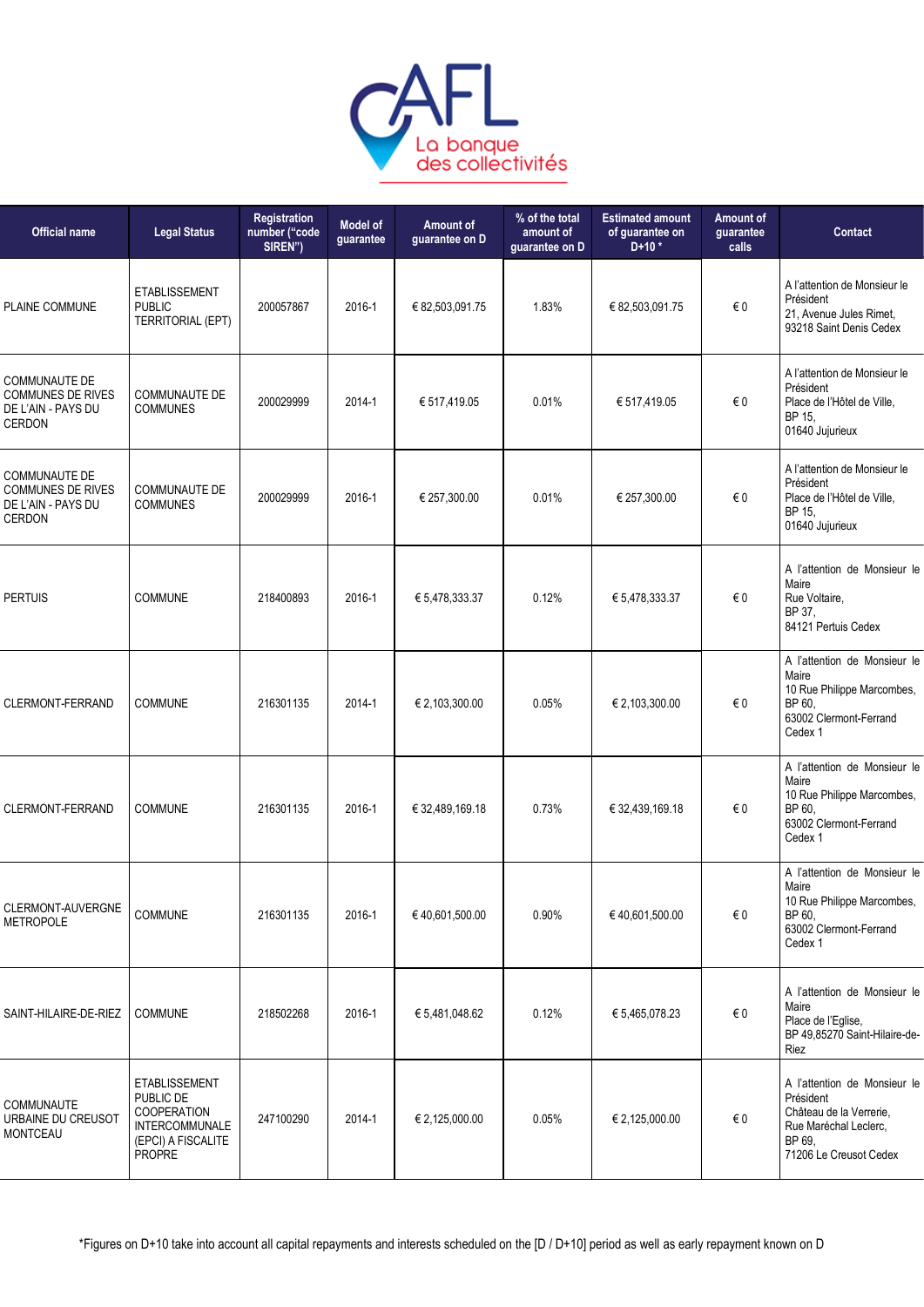

| <b>Official name</b>                                                   | <b>Legal Status</b>                                                                                              | Registration<br>number ("code<br>SIREN") | Model of<br>guarantee | Amount of<br>guarantee on D | % of the total<br>amount of<br>quarantee on D | <b>Estimated amount</b><br>of guarantee on<br>$D+10*$ | Amount of<br>guarantee<br>calls | Contact                                                                                                                          |
|------------------------------------------------------------------------|------------------------------------------------------------------------------------------------------------------|------------------------------------------|-----------------------|-----------------------------|-----------------------------------------------|-------------------------------------------------------|---------------------------------|----------------------------------------------------------------------------------------------------------------------------------|
| COMMUNAUTE<br>URBAINE DU CREUSOT<br><b>MONTCEAU</b>                    | <b>ETABLISSEMENT</b><br>PUBLIC DE<br><b>COOPERATION</b><br><b>INTERCOMMUNALE</b><br>(EPCI) A FISCALITE<br>PROPRE | 247100290                                | 2016-1                | € 27,450,780.14             | 0.61%                                         | € 27,450,780.14                                       | €0                              | A l'attention de Monsieur le<br>Président<br>Château de la Verrerie,<br>Rue Maréchal Leclerc,<br>BP 69<br>71206 Le Creusot Cedex |
| LONGVIC                                                                | COMMUNE                                                                                                          | 212103550                                | 2014-1                | € 599,999.92                | 0.01%                                         | € 599,999.92                                          | $\in 0$                         | A l'attention de Monsieur le<br>Maire<br>1 Allée de la Mairie,<br>21600 Longvic                                                  |
| LONGVIC                                                                | <b>COMMUNE</b>                                                                                                   | 212103550                                | 2016-1                | € 656,125.28                | 0.01%                                         | € 656,125.28                                          | € 0                             | A l'attention de Monsieur le<br>Maire<br>1 Allée de la Mairie,<br>21600 Longvic                                                  |
| <b>COMMUNAUTE DE</b><br><b>COMMUNES DU</b><br><b>QUERCY CAUSSADAIS</b> | <b>COMMUNAUTE DE</b><br><b>COMMUNES</b>                                                                          | 248200057                                | 2014-1                | € 1,718,750.00              | 0.04%                                         | € 1,718,750.00                                        | €0                              | A l'attention de Monsieur le<br>Président<br>Zone Industrielle de Meaux,<br>82300 Caussade                                       |
| <b>MORHANGE</b>                                                        | <b>COMMUNE</b>                                                                                                   | 215704834                                | 2014-1                | € 143,750.00                | 0.00%                                         | € 143,750.00                                          | € 0                             | A l'attention de Monsieur le<br>Maire<br>1 Place Bérot,<br><b>BP 32</b><br>57341 Morhange Cedex                                  |
| <b>MORHANGE</b>                                                        | <b>COMMUNE</b>                                                                                                   | 215704834                                | 2016-1                | € 1,848,749.96              | 0.04%                                         | € 1,848,749.96                                        | €0                              | A l'attention de Monsieur le<br>Maire<br>1 Place Bérot,<br><b>BP 32</b><br>57341 Morhange Cedex                                  |
| SAINT SAUVEUR EN<br><b>RUE</b>                                         | <b>COMMUNE</b>                                                                                                   | 214202871                                | 2014-1                | € 82.500.00                 | 0.00%                                         | € 82,500.00                                           | €0                              | A l'attention de Monsieur le<br>Maire<br>1 Place du 8 Mai 1945,<br>42220 St-Sauveur-en-Rue                                       |
| SAINT SAUVEUR EN<br><b>RUE</b>                                         | COMMUNE                                                                                                          | 214202871                                | 2016-1                | € 2,362,301.36              | 0.05%                                         | € 2,352,959.58                                        | $\epsilon$ 0                    | A l'attention de Monsieur le<br>Maire<br>1 Place du 8 Mai 1945,<br>42220 St-Sauveur-en-Rue                                       |
| <b>GUETHARY</b>                                                        | <b>COMMUNE</b>                                                                                                   | 216402495                                | 2014-1                | € 210,000.08                | 0.00%                                         | € 210,000.08                                          | $\epsilon$ 0                    | A l'attention de Monsieur le<br>Maire<br>450 Avenue du Générale de<br>Gaulle,<br><b>BP 23</b><br>64210 Guéthary                  |
| <b>GUETHARY</b>                                                        | COMMUNE                                                                                                          | 216402495                                | 2016-1                | € 1,494,597.92              | 0.03%                                         | € 1,494,597.92                                        | €0                              | A l'attention de Monsieur le<br>Maire<br>450 Avenue du Générale de<br>Gaulle,<br><b>BP 23</b><br>64210 Guéthary                  |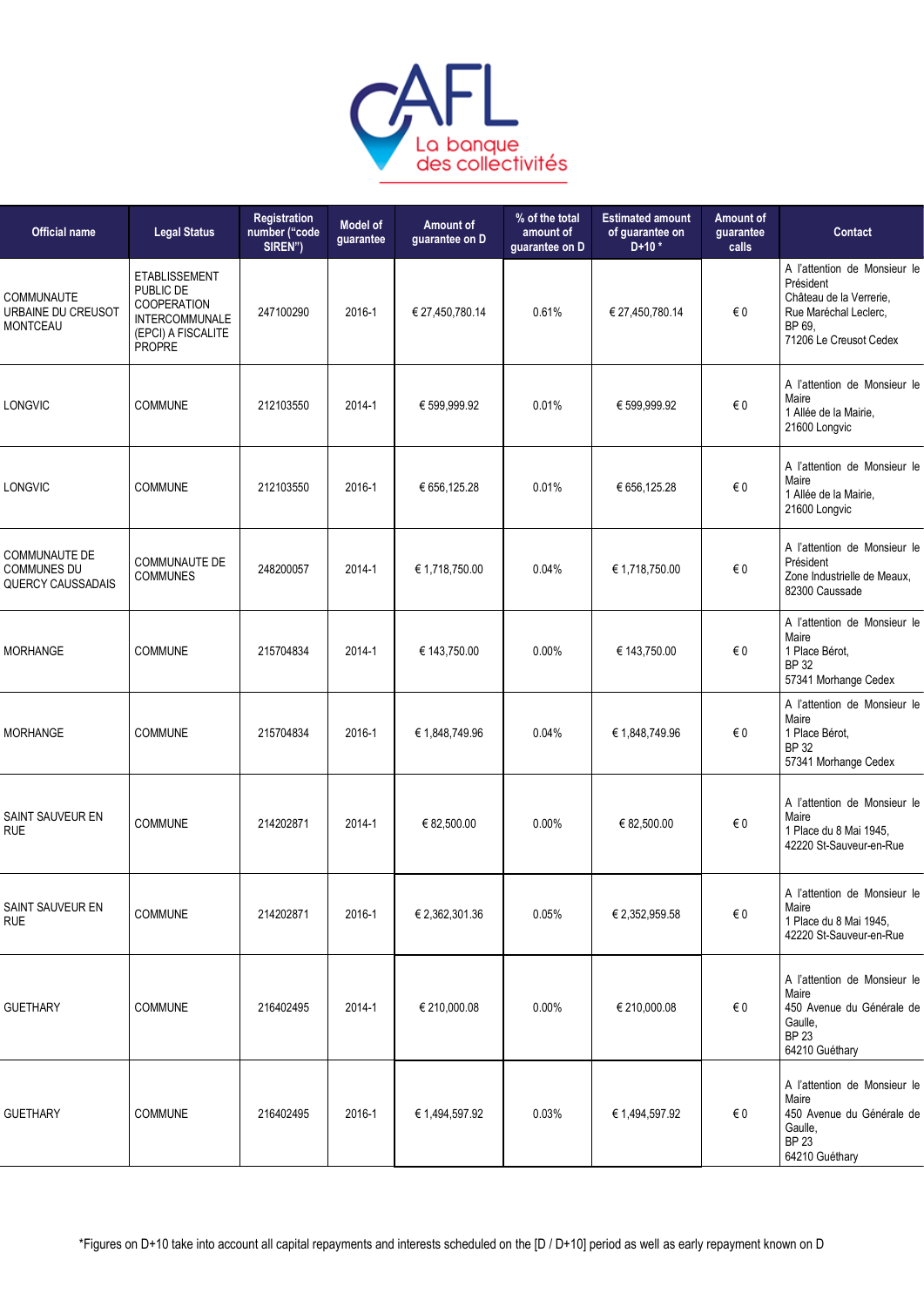

| <b>Official name</b>                       | <b>Legal Status</b>                                                                                              | Registration<br>number ("code<br>SIREN") | <b>Model of</b><br>guarantee | Amount of<br>guarantee on D | % of the total<br>amount of<br>guarantee on D | <b>Estimated amount</b><br>of guarantee on<br>$D+10*$ | <b>Amount of</b><br>guarantee<br>calls | <b>Contact</b>                                                                                                              |
|--------------------------------------------|------------------------------------------------------------------------------------------------------------------|------------------------------------------|------------------------------|-----------------------------|-----------------------------------------------|-------------------------------------------------------|----------------------------------------|-----------------------------------------------------------------------------------------------------------------------------|
| <b>METZ</b>                                | <b>COMMUNE</b>                                                                                                   | 21574636                                 | 2014-1                       | € 3,610,409.01              | 0.08%                                         | € 3,610,409.01                                        | € 0                                    | A l'attention de Monsieur le<br>Maire<br>1 Place d'Armes,<br>BP 21025<br>57036 Metz Cedex 01                                |
| METZ                                       | <b>COMMUNE</b>                                                                                                   | 21574636                                 | 2016-1                       | € 37,659,723.98             | 0.83%                                         | € 37,448,914.96                                       | $\in 0$                                | A l'attention de Monsieur le<br>Maire<br>1 Place d'Armes,<br>BP 21025<br>57036 Metz Cedex 01                                |
| PONT DE BEAUVOISIN                         | <b>COMMUNE</b>                                                                                                   | 217302041                                | 2014-1                       | €427,174.41                 | 0.01%                                         | €427,174.41                                           | € 0                                    | A l'attention de Monsieur le<br>Maire<br>21 Rue de l'Hôtel de Ville,<br>73330 Le Pont-de-Beauvoisin                         |
| <b>GONFARON</b>                            | <b>COMMUNE</b>                                                                                                   | 218300671                                | 2014-1                       | € 359,800.00                | 0.01%                                         | € 359,800.00                                          | € 0                                    | A l'attention de Monsieur le<br>Maire<br>Hôtel de Ville,<br>Place de la Victoire.<br>83590 Gonfaron                         |
| <b>GONFARON</b>                            | <b>COMMUNE</b>                                                                                                   | 218300671                                | 2016-1                       | € 136,000.04                | 0.00%                                         | € 136,000.04                                          | € 0                                    | A l'attention de Monsieur le<br>Maire<br>Hôtel de Ville.<br>Place de la Victoire,<br>83590 Gonfaron                         |
| <b>METROPOLE ROUEN</b><br><b>NORMANDIE</b> | <b>ETABLISSEMENT</b><br>PUBLIC DE<br>COOPERATION<br><b>INTERCOMMUNALE</b><br>(EPCI) A FISCALITE<br><b>PROPRE</b> | 200023414                                | 2014-1                       | €7,461,873.12               | 0.16%                                         | €7,461,873.12                                         | € 0                                    | A l'attention de Monsieur le<br>Président<br>14 Bis avenue Pasteur,<br>CS 50589<br>76006 ROUEN CEDEX                        |
| <b>METROPOLE ROUEN</b><br><b>NORMANDIE</b> | <b>ETABLISSEMENT</b><br>PUBLIC DE<br>COOPERATION<br><b>INTERCOMMUNALE</b><br>(EPCI) A FISCALITE<br><b>PROPRE</b> | 200023414                                | 2016-1                       | € 99,041,666.63             | 2.19%                                         | € 99,041,666.63                                       | € 0                                    | A l'attention de Monsieur le<br>Président<br>14 Bis avenue Pasteur,<br>CS 50589<br>76006 ROUEN CEDEX                        |
| ROQUEBRUNE-SUR-<br><b>ARGENS</b>           | COMMUNE                                                                                                          | 218301075                                | 2014-1                       | € 1,400,000.00              | 0.03%                                         | € 1,400,000.00                                        | $\in 0$                                | A l'attention de Monsieur le<br>Maire<br>Hôtel de Ville, Rue Grande<br>André Cabasse,<br>83520<br>Roquebrune-sur-<br>Argens |
| ROQUEBRUNE-SUR-<br><b>ARGENS</b>           | <b>COMMUNE</b>                                                                                                   | 218301075                                | 2016-1                       | € 8,782,679.70              | 0.19%                                         | € 8,706,439.62                                        | €0                                     | A l'attention de Monsieur le<br>Maire<br>Hôtel de Ville, Rue Grande<br>André Cabasse,<br>83520<br>Roquebrune-sur-<br>Argens |
| <b>ROQUEMAURE</b>                          | <b>COMMUNE</b>                                                                                                   | 213002215                                | 2016-1                       | € 3,663,848.68              | 0.08%                                         | € 3,663,848.68                                        | €0                                     | A l'attention de Monsieur le<br>Maire<br>Hôtel de Ville,<br>Place de la Mairie,<br>30150 Roquemaure                         |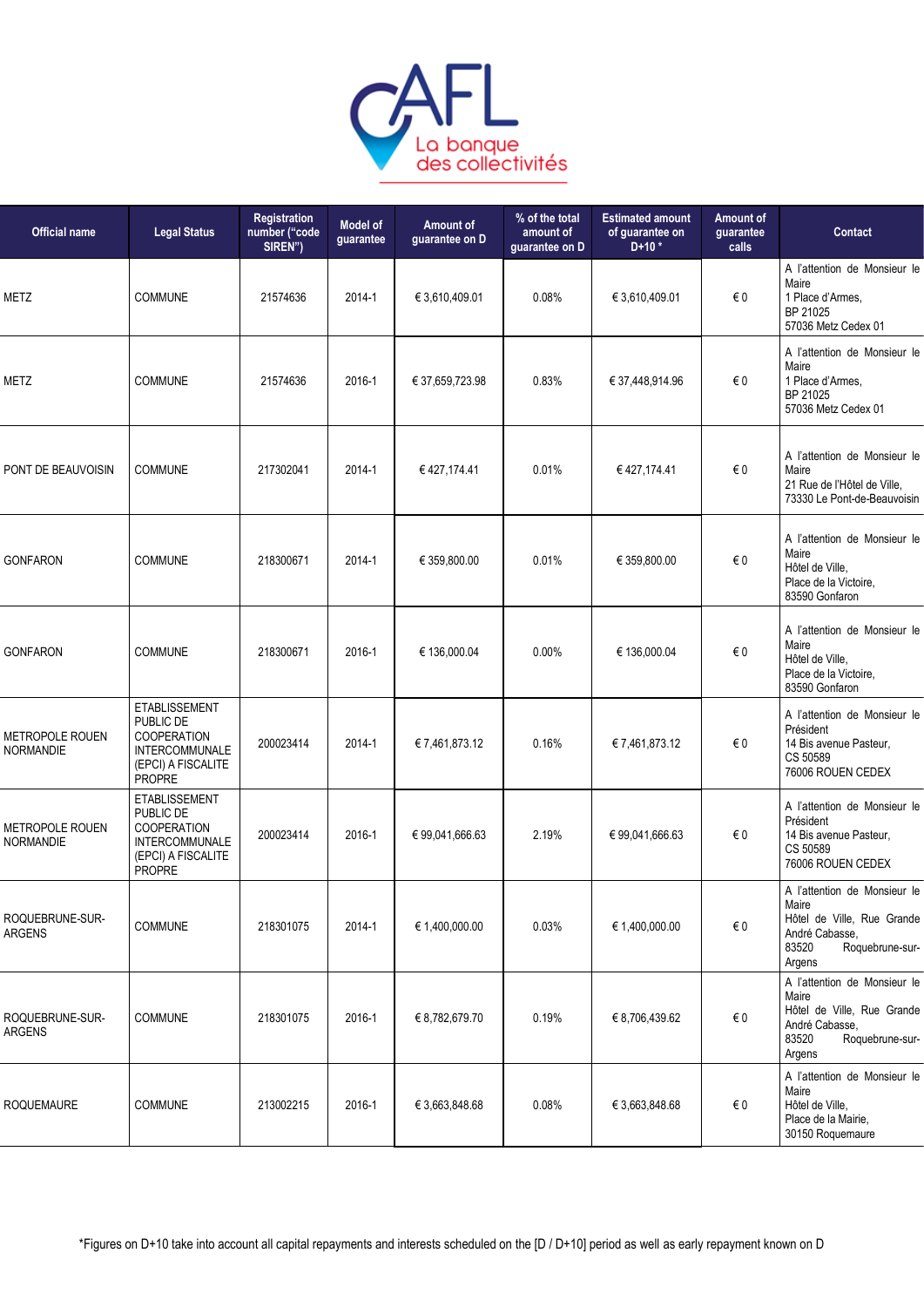

| <b>Official name</b>                                             | <b>Legal Status</b>                     | Registration<br>number ("code<br>SIREN") | <b>Model of</b><br>guarantee | Amount of<br>guarantee on D | % of the total<br>amount of<br>guarantee on D | <b>Estimated amount</b><br>of guarantee on<br>$D+10*$ | Amount of<br>guarantee<br>calls | Contact                                                                                                    |
|------------------------------------------------------------------|-----------------------------------------|------------------------------------------|------------------------------|-----------------------------|-----------------------------------------------|-------------------------------------------------------|---------------------------------|------------------------------------------------------------------------------------------------------------|
| CRESSY-SUR-SOMME                                                 | <b>COMMUNE</b>                          | 217101526                                | 2014-1                       | € 148,890.71                | 0.00%                                         | € 148,890.71                                          | €0                              | A l'attention de Monsieur le<br>Maire<br>Hôtel de Ville,<br>8 Avenue de la Gare,<br>71760 Cressy-sur-Somme |
| <b>COMMUNAUTE DE</b><br><b>COMMUNES DU</b><br><b>WARNDT</b>      | COMMUNAUTE DE<br><b>COMMUNES</b>        | 245701164                                | 2014-1                       | € 2,057,854.19              | 0.04%                                         | € 2,057,854.19                                        | €0                              | A l'attention de Monsieur le<br>Président<br>Rue de Carling,<br>BP 20038,<br>57150 Creutzwald              |
| <b>COMMUNAUTE DE</b><br><b>COMMUNES DU</b><br><b>WARNDT</b>      | <b>COMMUNAUTE DE</b><br><b>COMMUNES</b> | 245701164                                | 2016-1                       | € 1,805,088.52              | 0.04%                                         | € 1,805,088.52                                        | €0                              | A l'attention de Monsieur le<br>Président<br>Rue de Carling,<br>BP 20038,<br>57150 Creutzwald              |
| <b>ANZIN</b>                                                     | COMMUNE                                 | 215900143                                | 2014-1                       | € 457,999.92                | 0.01%                                         | € 457,999.92                                          | $\in 0$                         | A l'attention de Monsieur le<br>Maire<br>Hôtel de Ville,<br>Place Roger Salengro,<br>59410 Anzin           |
| <b>ANZIN</b>                                                     | <b>COMMUNE</b>                          | 215900143                                | 2016-1                       | € 2,319,341.76              | 0.05%                                         | € 2,319,341.76                                        | $\in 0$                         | A l'attention de Monsieur le<br>Maire<br>Hôtel de Ville,<br>Place Roger Salengro,<br>59410 Anzin           |
| <b>IZIER</b>                                                     | <b>COMMUNE</b>                          | 212103204                                | 2014-1                       | € 228,000.00                | 0.00%                                         | € 228,000.00                                          | $\epsilon$ 0                    | A l'attention de Monsieur le<br>Maire<br>Hôtel de Ville,<br>1 Place de la Mairie,<br>21110 Izier           |
| <b>AUSSONNE</b>                                                  | <b>COMMUNE</b>                          | 213100324                                | 2014-1                       | €431,666.59                 | 0.01%                                         | €431,666.59                                           | €0                              | A l'attention de Madame le<br>Maire<br>Mairie,<br>Place de la Mairie.<br>31840 Aussone                     |
| COMMUNAUTE<br>D'AGGLOMERATION DE<br><b>MORLAIX</b><br>COMMUNAUTE | COMMUNAUTE<br>D'AGGLOMERATION           | 242900835                                | 2016-1                       | € 6,791,666.88              | 0.15%                                         | € 6,791,666.88                                        | €0                              | A l'attention de Monsieur le<br>Président<br>2 B Voie d'accès au Port,<br>BP 97121,<br>29671 Morlaix Cedex |
| PEYRIGNAC                                                        | <b>COMMUNE</b>                          | 212403240                                | 2016-1                       | € 83,205.78                 | 0.00%                                         | € 83,205.78                                           | €0                              | A l'attention de Monsieur le<br>Maire<br>1 Place de la Mairie,<br>Le Bourg,<br>24210 Peyrignac             |
| <b>GROSBOIS-EN-</b><br><b>MONTAGNE</b>                           | <b>COMMUNE</b>                          | 212103105                                | 2016-1                       | € 71,381.85                 | 0.00%                                         | € 71,381.85                                           | €0                              | A l'attention de Monsieur le<br>Maire,<br>4 Rue Anjorrant,<br>21540 Grosbois-en-Montagne                   |
|                                                                  |                                         |                                          |                              |                             |                                               |                                                       |                                 |                                                                                                            |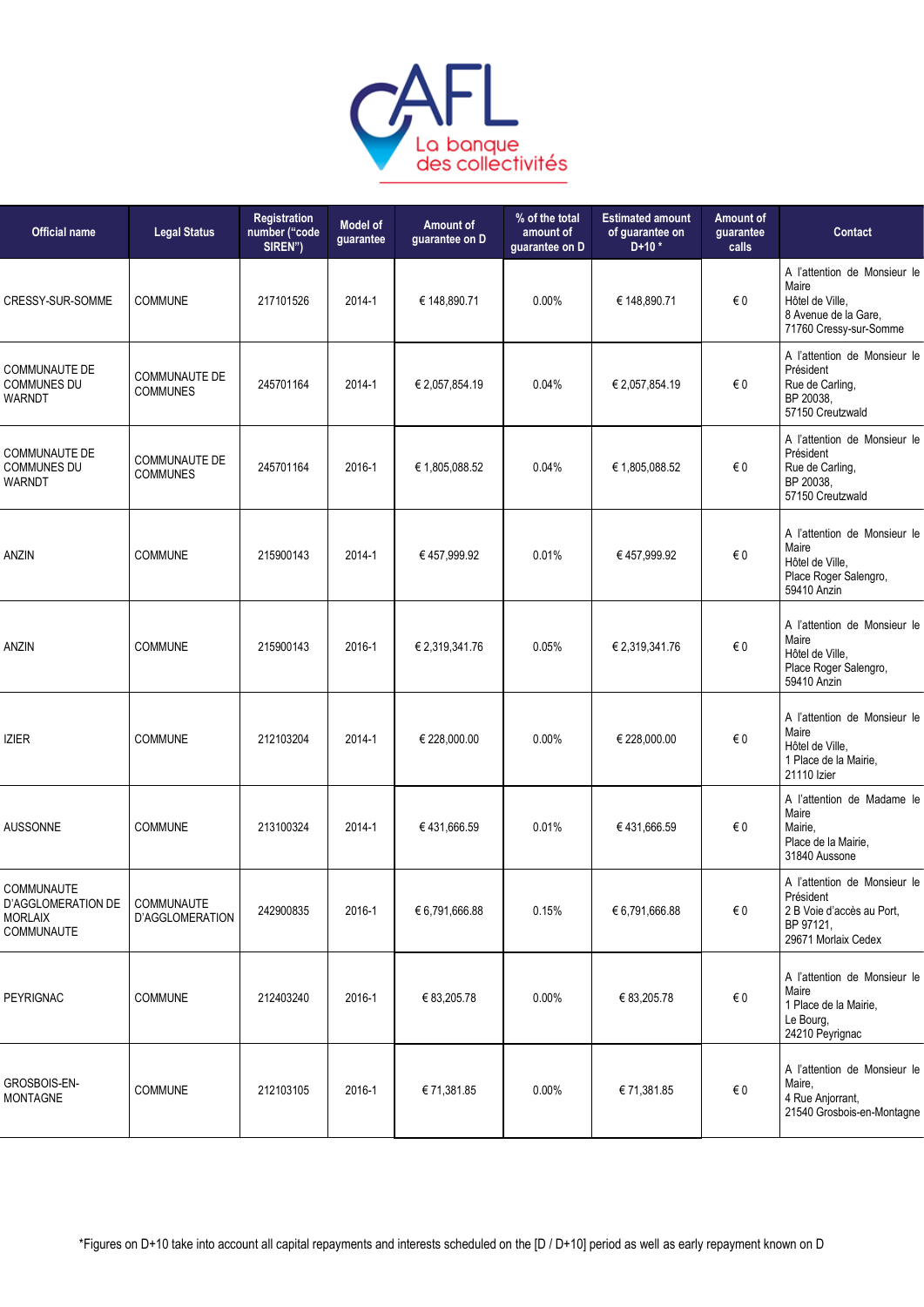

| <b>Official name</b>               | <b>Legal Status</b>                        | Registration<br>number ("code<br>SIREN") | <b>Model of</b><br>guarantee | Amount of<br>guarantee on D | % of the total<br>amount of<br>guarantee on D | <b>Estimated amount</b><br>of guarantee on<br>$D+10*$ | Amount of<br>guarantee<br>calls | Contact                                                                                                                                                         |
|------------------------------------|--------------------------------------------|------------------------------------------|------------------------------|-----------------------------|-----------------------------------------------|-------------------------------------------------------|---------------------------------|-----------------------------------------------------------------------------------------------------------------------------------------------------------------|
| <b>AUBRIVES</b>                    | <b>COMMUNE</b>                             | 210800264                                | 2016-1                       | € 794,302.50                | 0.02%                                         | € 794,302.50                                          | €0                              | A l'attention de Monsieur le<br>Maire,<br>Place Louis Debette,<br>08320 Aubrives                                                                                |
| ROQUEFORT-SUR-<br>SOULZON          | <b>COMMUNE</b>                             | 211202031                                | 2016-1                       | € 2,150,238.78              | 0.03%                                         | € 2,150,238.78                                        | €0                              | A l'attention de Monsieur le<br>Maire,<br>Le Bourg,<br>12250 Roquefort-sur-Soulzon                                                                              |
| <b>CYSOING</b>                     | <b>COMMUNE</b>                             | 215901687                                | 2016-1                       | € 3,498,267.54              | 0.08%                                         | € 3,498,267.54                                        | €0                              | A l'attention de Monsieur le<br>Maire,<br>2 Place de la République,<br>59830 Cysoing                                                                            |
| COLLONGES-LES-<br><b>PREMIERES</b> | <b>COMMUNE</b>                             | 212101836                                | 2016-1                       | € 259,865.27                | 0.01%                                         | € 259,865.27                                          | €0                              | A l'attention de Monsieur le<br>Maire,<br>1 Rue de Beire le Fort,<br>21110<br>Collonges-lès-<br>Premières                                                       |
| SAINT-PIERRE ET<br><b>MIQUELON</b> | <b>COLLECTIVITE</b><br><b>TERRITORIALE</b> | 229750013                                | 2016-1                       | € 15,382,859.00             | 0.35%                                         | € 15,382,859.00                                       | €0                              | A l'attention de Monsieur le<br>Président.<br>$\overline{2}$<br>Place<br>Monseigneur<br>François Maurer<br>B.P. 4208<br>97500<br>Saint-Pierre<br>et<br>Miquelon |
| RICHARDMENIL                       | COMMUNE                                    | 215404591                                | 2016-1                       | € 3,609,375.00              | 0.08%                                         | € 3,609,375.00                                        | $\in 0$                         | A l'attention de Monsieur le<br>Maire,<br>68 Rue de Nancy,<br>54630 Richardménil                                                                                |
| SAINTE-EUPHEMIE                    | COMMUNE                                    | 210103537                                | 2016-1                       | € 656,555.24                | 0.01%                                         | € 656,555.24                                          | €0                              | A l'attention de Madame le<br>Maire,<br>300 Rue de la Mairie,<br>01600 Sainte-Euphémie                                                                          |
| <b>CHIROLS</b>                     | <b>COMMUNE</b>                             | 210700654                                | 2016-1                       | € 236,375.00                | 0.00%                                         | € 236,375.00                                          | € 0                             | A l'attention de Madame le<br>Maire,<br>Le village,<br>07380 Chirols                                                                                            |
| <b>ALENCON</b>                     | COMMUNE                                    | 216100016                                | 2016-1                       | € 7,924,018.81              | 0.17%                                         | € 7,924,018.81                                        | €0                              | A l'attention de Monsieur le<br>Maire,<br>Place du Maréchal Foch<br>61014 Alençon Cedex                                                                         |
| <b>VITRAC</b>                      | COMMUNE                                    | 212405872                                | 2016-1                       | € 675,569.00                | 0.01%                                         | € 675,569.00                                          | €0                              | A l'attention de Monsieur le<br>Maire,<br>Place Marc Tréfeil<br>24200 Vitrac                                                                                    |
| BOURGOIN-JALLIEU                   | COMMUNE                                    | 213800535                                | 2016-1                       | € 2,907,500.00              | 0.06%                                         | € 2,907,500.00                                        | $\epsilon$ 0                    | A l'attention de Monsieur le<br>Maire,<br>1 Rue de l'Hôtel de ville<br>38307 Bourgoin-Jallieu                                                                   |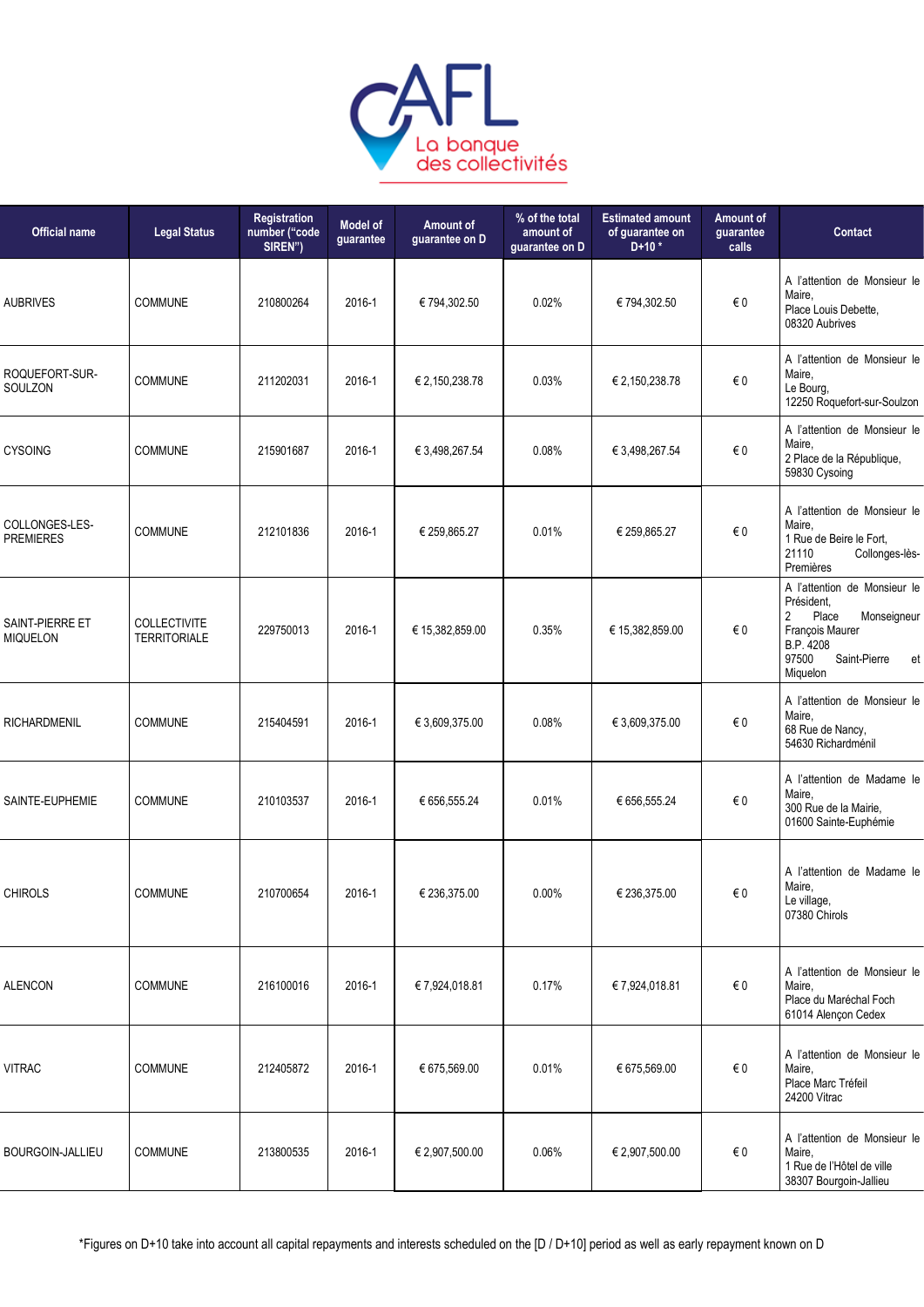

| <b>Official name</b>                                   | <b>Legal Status</b>                                                                                              | Registration<br>number ("code<br>SIREN") | Model of<br>guarantee | Amount of<br>guarantee on D | % of the total<br>amount of<br>guarantee on D | <b>Estimated amount</b><br>of guarantee on<br>$D+10*$ | Amount of<br>guarantee<br>calls | <b>Contact</b>                                                                                                                               |
|--------------------------------------------------------|------------------------------------------------------------------------------------------------------------------|------------------------------------------|-----------------------|-----------------------------|-----------------------------------------------|-------------------------------------------------------|---------------------------------|----------------------------------------------------------------------------------------------------------------------------------------------|
| <b>PLAILLY</b>                                         | <b>COMMUNE</b>                                                                                                   | 216004887                                | 2016-1                | € 1,366,666.54              | 0.03%                                         | € 1,366,666.54                                        | €0                              | A l'attention de Monsieur le<br>Maire,<br>15 Rue de Paris, BP 21<br>60128 Plailly                                                            |
| DEPARTEMENT DE LA<br><b>MEUSE</b>                      | <b>DEPARTEMENT</b>                                                                                               | 225500016                                | 2016-1                | € 36,969,550.31             | 0.81%                                         | € 36,969,550.31                                       | € 0                             | A l'attention de Monsieur le<br>Président<br>Hôtel du Département<br>Place Pierre François Gossin<br><b>BP 514</b><br>55012 Bar le Duc Cedex |
| COMMUNAUTE<br>D'AGGLOMERATION DE<br><b>VAL PARISIS</b> | COMMUNAUTE<br>D'AGGLOMERATION                                                                                    | 200058485                                | 2016-1                | € 0,00                      | 0.00%                                         | € 0,00                                                | €0                              | A l'attention de Monsieur le<br>Président.<br>271 Chaussée Jules César.<br>95250 Beauchamp                                                   |
| PUY-SAINT-GULMIER                                      | <b>COMMUNE</b>                                                                                                   | 216302927                                | 2016-1                | € 217,500.00                | $0.00\%$                                      | € 217,500.00                                          | $\in 0$                         | A l'attention de Monsieur le<br>Maire.<br>Le Bourg,<br>63470 Puy-Saint-Gulmier                                                               |
| COMMUNAUTE<br><b>URBAINE D'ARRAS</b>                   | <b>ETABLISSEMENT</b><br>PUBLIC DE<br><b>COOPERATION</b><br><b>INTERCOMMUNALE</b><br>(EPCI) A FISCALITE<br>PROPRE | 200033579                                | 2016-1                | € 18,132,185.82             | 0.41%                                         | € 18,132,185.82                                       | €0                              | A l'attention de Monsieur le<br>Président<br>La Citadelle,<br>Bld du Général de Gaulle,<br>CS 10345,<br>62026 Arras Cedex                    |
| TART L'ABBAYE                                          | <b>COMMUNE</b>                                                                                                   | 212106215                                | 2016-1                | €73,556.98                  | 0.00%                                         | €73,556.98                                            | € 0                             | A l'attention de Monsieur le<br>Maire<br>7 rue des Bernardines,<br>21110 Tart l'Abbaye                                                       |
| AMIENS                                                 | <b>COMMUNE</b>                                                                                                   | 218000198                                | 2016-1                | € 22,256,776.02             | 0.48%                                         | € 22,256,776.02                                       | € 0                             | A l'attention de Madame le<br>Maire<br>Place de l'Hôtel de Ville<br>BP 2720<br>80027 Amiens Cedex                                            |
| <b>LESNEVEN</b>                                        | <b>COMMUNE</b>                                                                                                   | 212901243                                | 2016-1                | € 1,695,000.00              | 0.04%                                         | € 1,695,000.00                                        | €0                              | A l'attention de Madame le<br>Maire<br>8 place du Château<br>CS 590089,<br>29260 Lesneven                                                    |
| <b>LES VOIVRES</b>                                     | <b>COMMUNE</b>                                                                                                   | 218805208                                | 2016-1                | € 130,000.07                | 0.00%                                         | € 130,000.07                                          | €0                              | A l'attention de Monsieur le<br>Maire<br>56 Le Village<br>88240 Les Voivres                                                                  |
| <b>LES SORINIERES</b>                                  | <b>COMMUNE</b>                                                                                                   | 214401986                                | 2016-1                | € 3,970,249.36              | 0.09%                                         | € 3,970,249.36                                        | €0                              | A l'attention de Monsieur le<br>Maire<br>49 rue Georges Clémenceau<br>44840 Les Sorinieres                                                   |
|                                                        |                                                                                                                  |                                          |                       |                             |                                               |                                                       |                                 |                                                                                                                                              |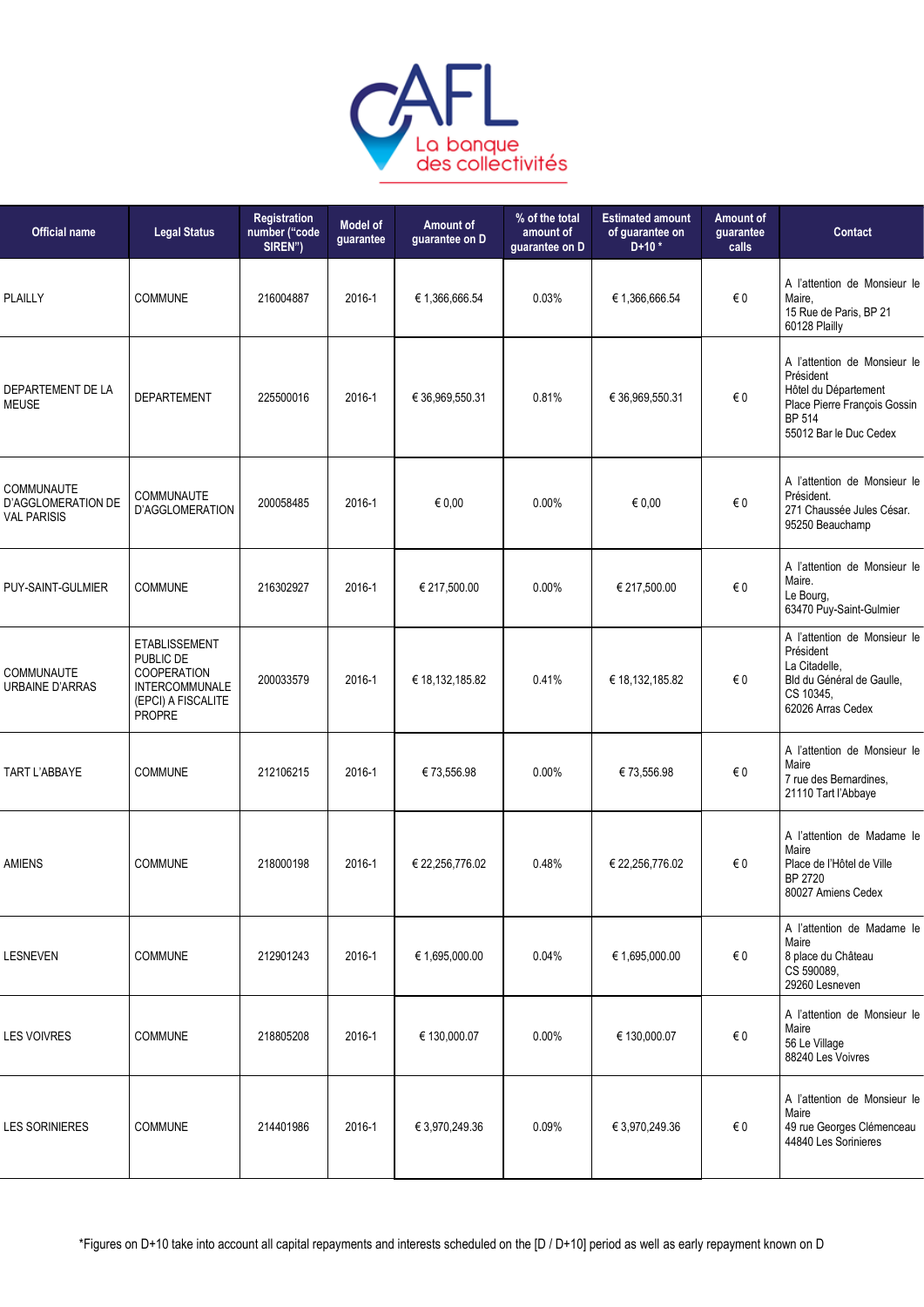

| <b>Official name</b>                                | <b>Legal Status</b>                  | Registration<br>number ("code<br>SIREN") | Model of<br>guarantee | Amount of<br>guarantee on D | % of the total<br>amount of<br>guarantee on D | <b>Estimated amount</b><br>of guarantee on<br>$D+10*$ | Amount of<br>guarantee<br>calls | Contact                                                                                                          |
|-----------------------------------------------------|--------------------------------------|------------------------------------------|-----------------------|-----------------------------|-----------------------------------------------|-------------------------------------------------------|---------------------------------|------------------------------------------------------------------------------------------------------------------|
| <b>VERNON</b>                                       | <b>COMMUNE</b>                       | 212706816                                | 2016-1                | € 11,453,233.76             | 0.25%                                         | € 11,453,233.76                                       | €0                              | A l'attention de Monsieur le<br>Maire<br>Place Barette<br>BP 903<br>27207 Vernon cedex                           |
| <b>GRANDVILLIERS</b>                                | <b>COMMUNE</b>                       | 216002832                                | 2016-1                | € 554,094.33                | 0.01%                                         | € 554,094.33                                          | $\in 0$                         | A l'attention de Monsieur le<br>Maire<br>Place Barbier<br><b>BP 24</b><br>60210 Grandvilliers                    |
| DEPARTEMENT DE<br>L'AISNE                           | <b>DEPARTEMENT</b>                   | 220200026                                | 2016-1                | € 106,341,666.63            | 2.05%                                         | € 106,341,666.63                                      | $\epsilon$ 0                    | A l'attention de Monsieur le<br>Président<br>2 rue Paul Doumer<br>02013 LAON Cedex                               |
| <b>PONTAUMUR</b>                                    | <b>COMMUNE</b>                       | 216302836                                | 2016-1                | € 102,621.33                | $0.00\%$                                      | € 102,621.33                                          | € 0                             | A l'attention de Monsieur le<br>Maire<br>8 Avenue du Marronnier<br>63380 Pontaumur                               |
| SAILLY-LEZ-LANNOY                                   | <b>COMMUNE</b>                       | 215905225                                | 2016-1                | € 1,035,000.00              | 0.02%                                         | € 1,035,000.00                                        | $\in 0$                         | A l'attention de Monsieur le<br>Maire<br>10 rue de la Mairie<br>59390 Sailly-Lez-Lannoy                          |
| <b>BORDEAUX</b>                                     | <b>COMMUNE</b>                       | 213300635                                | 2016-1                | € 57,618,421.00             | 1.38%                                         | € 57,618,421.00                                       | €0                              | A l'attention de Monsieur le<br>Maire<br>Esplanade Charles de Gaulle,<br>33076 Bordeaux Cedex                    |
| LE FERRE                                            | <b>COMMUNE</b>                       | 213501117                                | 2016-1                | € 130,000.07                | 0.00%                                         | € 130,000.07                                          | €0                              | A l'attention de Monsieur le<br>Maire<br>23 rue de Bretagne<br>35420 Le Ferré                                    |
| <b>GENNEVILLIERS</b>                                | <b>COMMUNE</b>                       | 219200367                                | 2016-1                | € 26,782,246.82             | 0.58%                                         | € 26,782,246.82                                       | $\in 0$                         | A l'attention de Monsieur le<br>Maire<br>177 Avenue Gabriel Péri<br>92237 Gennevilliers Cedex                    |
| COMMUNAUTE<br>D'AGGLOMERATION<br>PAU BEARN PYRENEES | <b>COMMUNAUTE</b><br>D'AGGLOMERATION | 200067254                                | 2016-1                | € 64,212,559.66             | 1.33%                                         | € 64,212,559.66                                       | € 0                             | A l'attention de Monsieur le<br>Président<br>Hôtel de France<br>2 Bis, Place Royale<br>BP 547<br>64010 Pau Cedex |
| SAINT-MAURIN                                        | <b>COMMUNE</b>                       | 214702607                                | 2016-1                | € 17,777.80                 | 0.00%                                         | € 17,777.80                                           | $\epsilon$ 0                    | A l'attention de Madame le<br>Maire<br>1, Rue du 11 Novembre<br>47270 Saint-Maurin                               |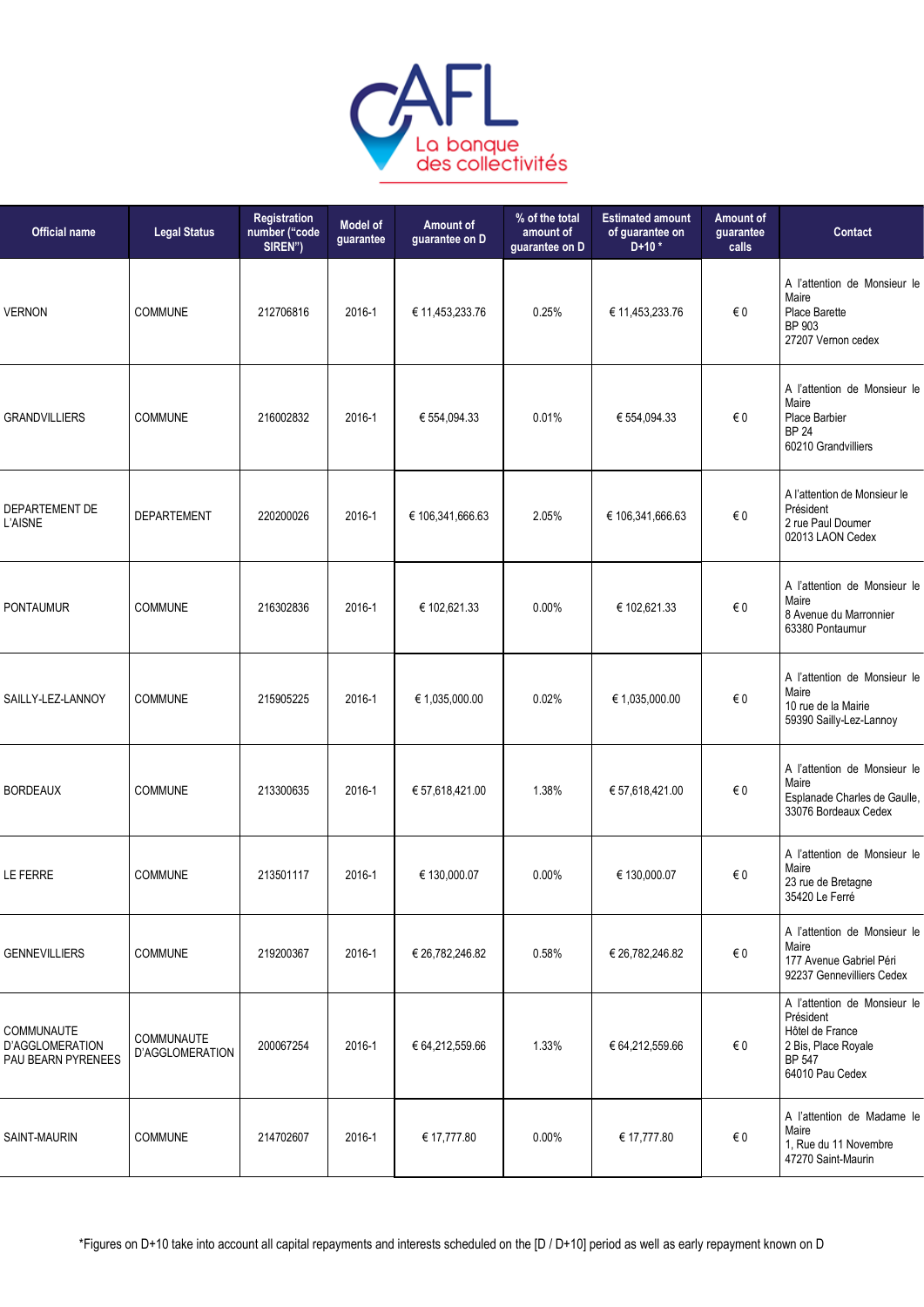

| <b>Official name</b>                                             | <b>Legal Status</b>                     | Registration<br>number ("code<br>SIREN") | Model of<br>guarantee | Amount of<br>guarantee on D | % of the total<br>amount of<br>guarantee on D | <b>Estimated amount</b><br>of guarantee on<br>$D+10*$ | Amount of<br>guarantee<br>calls | Contact                                                                                                                        |
|------------------------------------------------------------------|-----------------------------------------|------------------------------------------|-----------------------|-----------------------------|-----------------------------------------------|-------------------------------------------------------|---------------------------------|--------------------------------------------------------------------------------------------------------------------------------|
| <b>BERNAY-VILBERT</b>                                            | <b>COMMUNE</b>                          | 217700319                                | 2016-1                | € 119,306.47                | $0.00\%$                                      | € 115,763.82                                          | € 0                             | A l'attention de Monsieur le<br>Maire<br>6, Place du Buteau<br>77540 Bernay-Vilbert                                            |
| <b>BAGNERES DE LUCHON</b>                                        | <b>COMMUNE</b>                          | 213100423                                | 2016-1                | € 2,052,425.64              | 0.05%                                         | € 2,052,425.64                                        | $\epsilon$ 0                    | A l'attention de Monsieur le<br>Maire<br>25, Allée d'Etigny<br>31110 Bagnères de Luchon                                        |
| PEUJARD                                                          | COMMUNE                                 | 213303217                                | 2016-1                | € 120,000.00                | 0.00%                                         | € 120,000.00                                          | $\in 0$                         | A l'attention de Monsieur le<br>Maire<br>8, Place Jean Jaurès<br>33240 Peujard                                                 |
| <b>MISON</b>                                                     | <b>COMMUNE</b>                          | 210401238                                | 2016-1                | € 947,000.00                | 0.01%                                         | € 947.000.00                                          | €0                              | A l'attention de Monsieur le<br>Maire<br>Place Ernest Esclangon - Les<br>Armands<br>04200 Mison                                |
| MONTIGNY-SUR-<br><b>CHIERS</b>                                   | <b>COMMUNE</b>                          | 215403783                                | 2016-1                | € 611,471.42                | 0.01%                                         | € 611,471.42                                          | $\epsilon$ 0                    | A l'attention de Monsieur le<br>Maire<br>3 Rue Albert-lehlen<br>54870 Montigny-sur Chiers                                      |
| <b>COMMUNAUTE DE</b><br><b>COMMUNES DE</b><br>L'HUISNE SARTHOISE | <b>COMMUNAUTE DE</b><br><b>COMMUNES</b> | 247200686                                | 2016-1                | €4,661,227.38               | 0.10%                                         | €4,661,227.38                                         | €0                              | A l'attention de Monsieur le<br>Président<br>25<br>Rue<br>Courtois<br>Jean<br>BP50061<br>72403<br>Ferte-Bernard<br>La<br>Cedex |
| <b>ATTICHES</b>                                                  | <b>COMMUNE</b>                          | 215900226                                | 2016-1                | €400,000.00                 | 0.01%                                         | €400,000.00                                           | €0                              | A l'attention de Monsieur le<br>Maire<br>45, Rue Jean Baptiste Collette<br>59551 Attiches                                      |
| <b>COMBLOUX</b>                                                  | COMMUNE                                 | 217400837                                | 2016-1                | € 1,400,400.30              | 0.03%                                         | € 1,400,400.30                                        | €0                              | A l'attention de Monsieur le<br>Maire<br>Hôtel de Ville,<br>132 Route de la Mairie<br>74920 Combloux                           |
| VENEJAN                                                          | COMMUNE                                 | 213003429                                | 2016-1                | € 243,750.00                | 0.00%                                         | € 243,750.00                                          | $\in 0$                         | A l'attention de Monsieur le<br>Maire<br>Place de la Fontaine,<br>30200 Vénéjan                                                |
| COMMUNAUTE DE<br><b>COMMUNES DE</b><br>MOSELLE ET MADON          | <b>COMMUNAUTE DE</b><br><b>COMMUNES</b> | 245400171                                | 2016-1                | € 3,502,725.00              | 0.05%                                         | € 3,502,725.00                                        | $\in 0$                         | A l'attention de Monsieur le<br>Président<br>145 Rue du Breuil<br>54230 Neuves-Maisons                                         |
| <b>BISCARROSSE</b>                                               | <b>COMMUNE</b>                          | 214000465                                | 2016-1                | € 4,763,353.97              | 0.10%                                         | €4,763,353.97                                         | €0                              | A l'attention de Monsieur le<br>Maire<br>149 Avenue du 14 Juillet,<br>BP 40101<br>40601 Biscarrosse Cedex                      |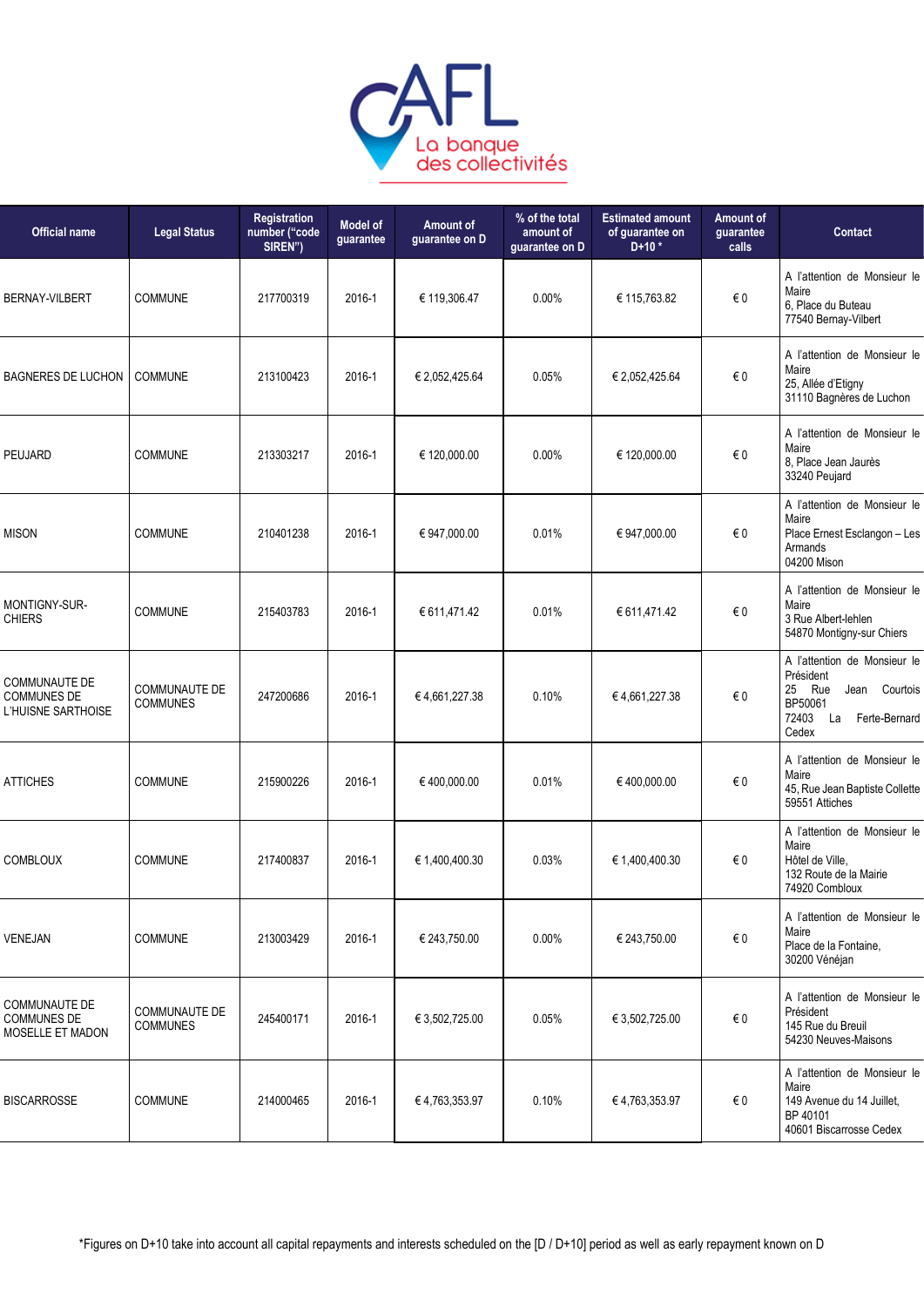

| <b>Official name</b>                                            | <b>Legal Status</b>                     | Registration<br>number ("code<br>SIREN") | <b>Model of</b><br>guarantee | Amount of<br>guarantee on D | % of the total<br>amount of<br>guarantee on D | <b>Estimated amount</b><br>of guarantee on<br>$D+10*$ | <b>Amount of</b><br>guarantee<br>calls | Contact                                                                                            |
|-----------------------------------------------------------------|-----------------------------------------|------------------------------------------|------------------------------|-----------------------------|-----------------------------------------------|-------------------------------------------------------|----------------------------------------|----------------------------------------------------------------------------------------------------|
| <b>COMPS</b>                                                    | <b>COMMUNE</b>                          | 213000896                                | 2016-1                       | € 1,027,091.59              | 0.02%                                         | € 1,027,091.59                                        | $\in 0$                                | A l'attention de Monsieur le<br>Maire<br>Place Sadi Carnot,<br>30300 Comps                         |
| <b>POMEROLS</b>                                                 | <b>COMMUNE</b>                          | 213402076                                | 2016-1                       | € 3,341,666.73              | 0.08%                                         | € 3,341,666.73                                        | €0                                     | A l'attention de Monsieur le<br>Maire<br>Place de la Mairie,<br>34810 Pomerols                     |
| <b>COMMUNAUTE DE</b><br>COMMUNES DU VAL DE<br><b>DROME</b>      | <b>COMMUNAUTE DE</b><br><b>COMMUNES</b> | 242600252                                | 2016-1                       | € 5,843,618.33              | 0.13%                                         | € 5,843,618.33                                        | €0                                     | A l'attention de Monsieur le<br>Président<br>Rue Henri Barbusse,<br>BP 331<br>26402 Crest Cedex    |
| <b>PARROY</b>                                                   | <b>COMMUNE</b>                          | 215404187                                | 2016-1                       | € 0.00                      | $0.00\%$                                      | € 0.00                                                | €0                                     | A l'attention de Monsieur le<br>Maire<br>55 Rue des Ecoles,<br>54370 Parroy                        |
| BRY-SUR-MARNE                                                   | <b>COMMUNE</b>                          | 219400157                                | 2016-1                       | € 9,776,750.00              | 0.13%                                         | € 9,776,750.00                                        | €0                                     | A l'attention de Monsieur le<br>Maire<br>1 Grande Rue Charles de<br>Gaulle,<br>94360 Bry-sur-Marne |
| <b>MAIXE</b>                                                    | <b>COMMUNE</b>                          | 215403353                                | 2016-1                       | € 172,583.78                | 0.00%                                         | € 172,583.78                                          | $\in 0$                                | A l'attention de Madame le<br>Maire<br>9 Bis Rue Saint-Martin,<br>54370 Maixe                      |
| <b>CRION</b>                                                    | <b>COMMUNE</b>                          | 215401472                                | 2016-1                       | € 19,711.81                 | $0.00\%$                                      | € 19,711.81                                           | €0                                     | A l'attention de Monsieur le<br>Maire<br>12 Grande Rue,<br>54300 Crion                             |
| <b>MONTREUIL</b>                                                | <b>COMMUNE</b>                          | 219300480                                | 2016-1                       | € 54,269,257.51             | 1.21%                                         | € 54,269,257.51                                       | €0                                     | A l'attention de Monsieur le<br>Maire<br>2, Rue de Rosny,<br>93105 Montreuil Cedex                 |
| <b>TEILHEDE</b>                                                 | <b>COMMUNE</b>                          | 216304279                                | 2016-1                       | € 0,00                      | 0.00%                                         | € 0,00                                                | $\in 0$                                | A l'attention de Monsieur le<br>Maire<br>Route de Manzat,<br>63460 Teilhede                        |
| <b>COMMUNAUTE DE</b><br><b>COMMUNES DES</b><br>COTEAUX DU GIROU | <b>COMMUNAUTE DE</b><br><b>COMMUNES</b> | 243100732                                | 2016-1                       | €4,344,999.97               | 0.10%                                         | €4,344,999.97                                         | $\epsilon$ 0                           | A l'attention de Monsieur le<br>Président<br>Place Bellegarde,<br>31380 Gragnague                  |
|                                                                 |                                         |                                          |                              |                             |                                               |                                                       |                                        |                                                                                                    |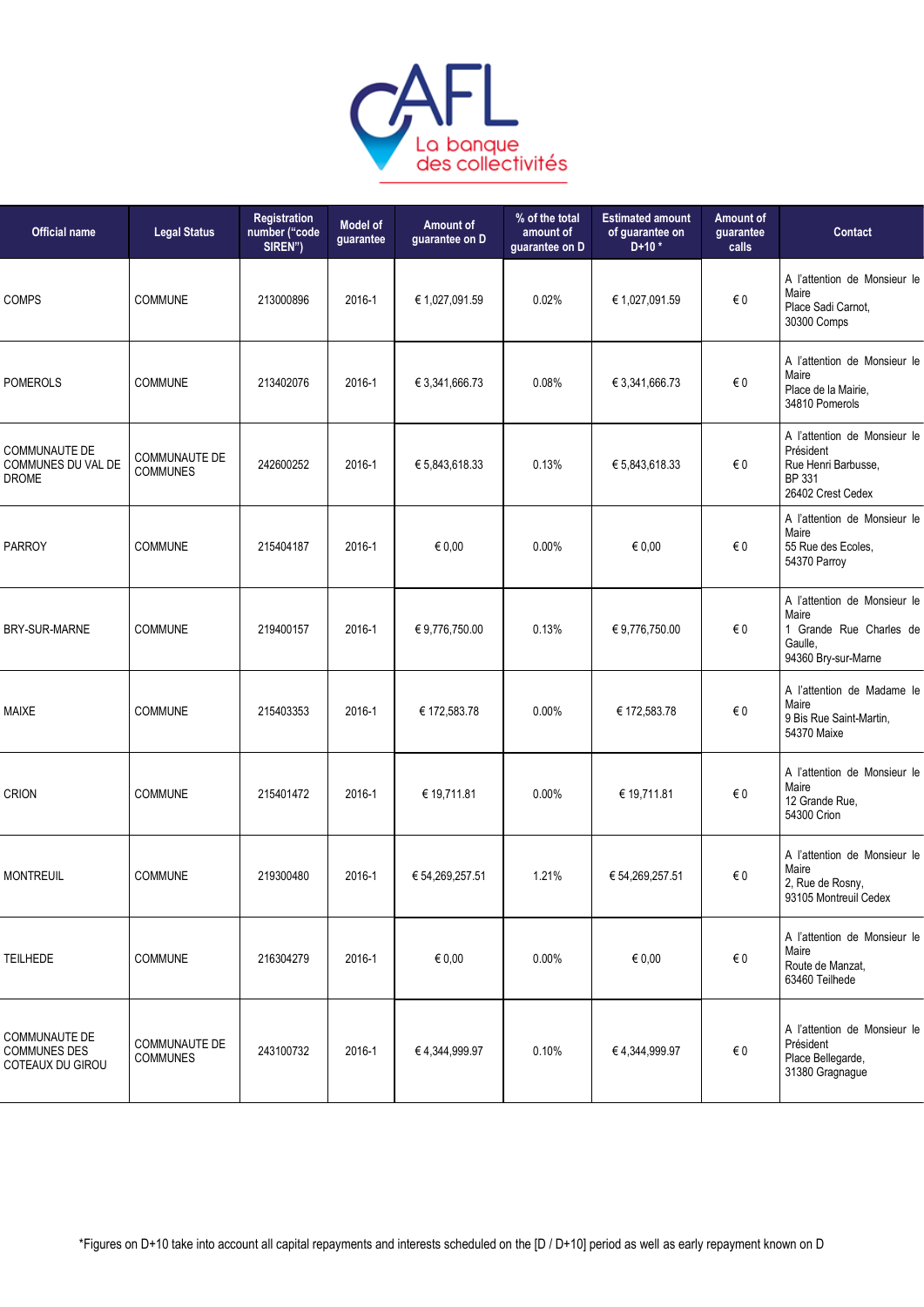

| <b>Official name</b>                                | <b>Legal Status</b>                     | Registration<br>number ("code<br>SIREN") | Model of<br>guarantee | Amount of<br>guarantee on D | % of the total<br>amount of<br>guarantee on D | <b>Estimated amount</b><br>of guarantee on<br>$D+10*$ | Amount of<br>guarantee<br>calls | Contact                                                                                                                      |
|-----------------------------------------------------|-----------------------------------------|------------------------------------------|-----------------------|-----------------------------|-----------------------------------------------|-------------------------------------------------------|---------------------------------|------------------------------------------------------------------------------------------------------------------------------|
| SAINT JULIEN EN<br><b>GENEVOIS</b>                  | <b>COMMUNE</b>                          | 217402437                                | 2016-1                | € 1,915,674.95              | 0.04%                                         | € 1,915,674.95                                        | € 0                             | A l'attention de Monsieur le<br>Maire<br>1 Place du Général de<br>Gaulle,<br>BP 103<br>74160<br>Saint-Julien-en-<br>Genevois |
| <b>BESSANCOURT</b>                                  | <b>COMMUNE</b>                          | 219500600                                | 2016-1                | € 341,666.73                | 0.01%                                         | € 341,666.73                                          | €0                              | A l'attention de Monsieur le<br>Maire<br>Place du 30 Août,<br>95550 Bessancourt                                              |
| <b>COMMUNAUTE DE</b><br>COMMUNES DU PONT<br>DU GARD | <b>COMMUNAUTE DE</b><br><b>COMMUNES</b> | 243000684                                | 2016-1                | € 945,000.00                | 0.02%                                         | € 945,000.00                                          | € 0                             | A l'attention de Monsieur le<br>Président<br>21 Bis, Avenue du Pont du<br>Gard.<br>30210 Remoulins                           |
| <b>MOUACOURT</b>                                    | <b>COMMUNE</b>                          | 215408006                                | 2016-1                | € 9,240.00                  | 0.00%                                         | € 9.240.00                                            | € 0                             | A l'attention de Madame le<br>Maire<br>6, Grande Rue,<br>54370 MOUACOURT                                                     |
| VAL-DE-LIVENNE                                      | <b>COMMUNE</b>                          | 213302672                                | 2016-1                | € 228,580.14                | 0.00%                                         | € 228,580.14                                          | € 0                             | A l'attention de Monsieur le<br>Maire<br>58 rue Léonce Planteur,<br>33 820 SAINT CAPRAIS EN<br><b>BLAYE</b>                  |
| SAINT ETIENNE DE<br><b>BAIGORRY</b>                 | <b>COMMUNE</b>                          | 216404772                                | 2016-1                | € 1,133,333.30              | 0.03%                                         | € 1,133,333.30                                        | €0                              | A l'attention de Monsieur le<br>Maire<br>Le Bourg,<br>64430 SAINT ETIENNE DE<br><b>BAIGORRY</b>                              |
| POLYNESIE FRANCAISE                                 | COLLECTIVITE<br><b>TERRITORIALE</b>     | 229870019                                | 2016-1                | € 75,005,241.68             | 1.68%                                         | € 75,005,241.68                                       | € 0                             | A l'attention de Monsieur le<br>Président.<br>Avenue Pouvanaa Oopa<br>BP 2551<br>98713 PAPEETE                               |
| YOUX                                                | <b>COMMUNE</b>                          | 216304717                                | 2016-1                | €48,999.94                  | $0.00\%$                                      | €48,999.94                                            | €0                              | A l'attention de Monsieur le<br>Maire,<br>3 Rue de la Mairie<br>63700 YOUX                                                   |
| <b>BARTHELEMONT</b>                                 | <b>COMMUNE</b>                          | 215400508                                | 2016-1                | € 0,00                      | 0.00%                                         | € 0,00                                                | €0                              | A l'attention de Monsieur le<br>Maire,<br>6 rue Jean Nicolas Stofflet<br>54370 BATHELEMONT                                   |
|                                                     |                                         |                                          |                       |                             |                                               |                                                       |                                 |                                                                                                                              |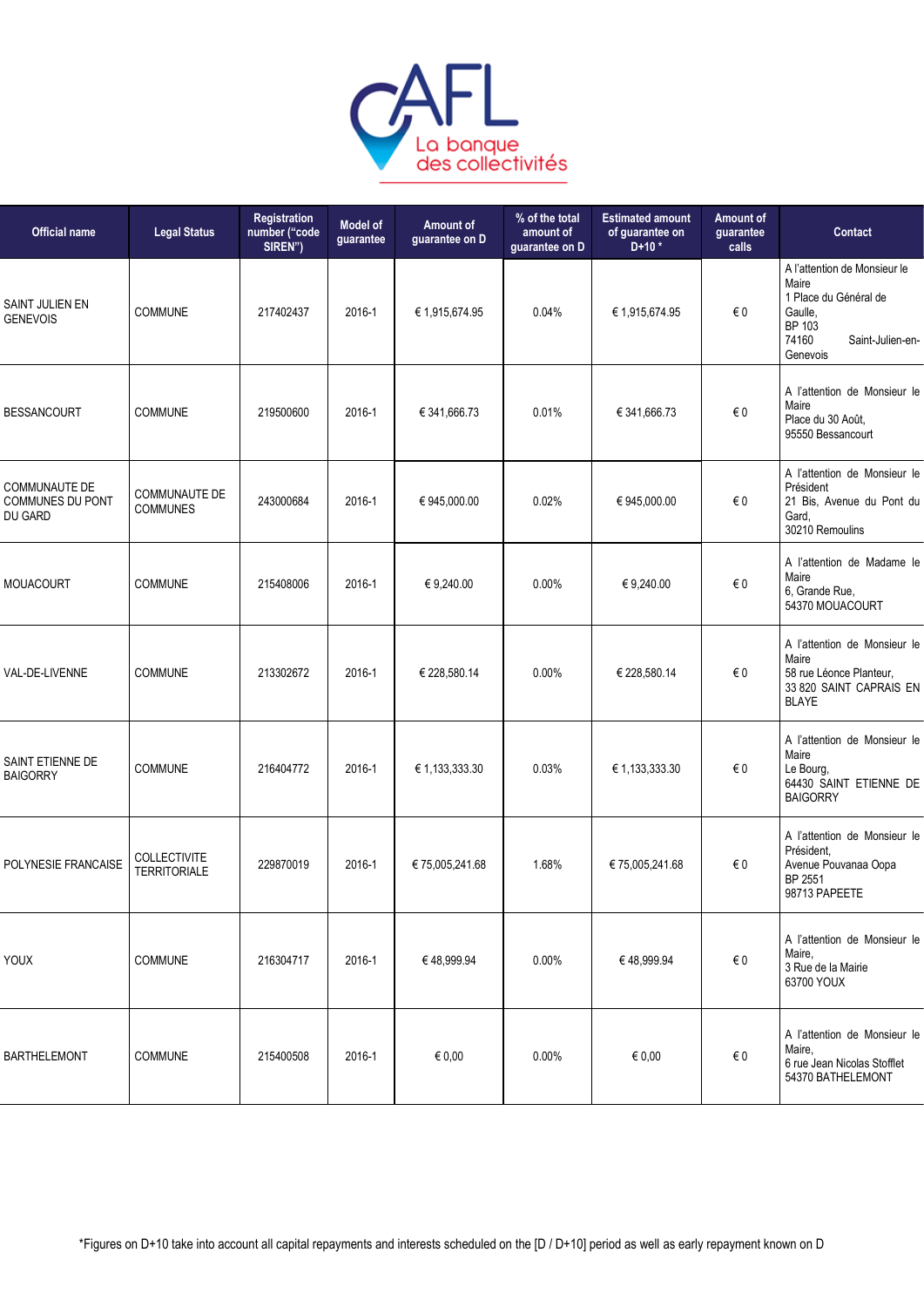

| <b>Official name</b>                                                 | <b>Legal Status</b>                     | Registration<br>number ("code<br>SIREN") | <b>Model of</b><br>guarantee | Amount of<br>guarantee on D | % of the total<br>amount of<br>guarantee on D | <b>Estimated amount</b><br>of guarantee on<br>$D+10*$ | <b>Amount of</b><br>guarantee<br>calls | Contact                                                                                                                             |
|----------------------------------------------------------------------|-----------------------------------------|------------------------------------------|------------------------------|-----------------------------|-----------------------------------------------|-------------------------------------------------------|----------------------------------------|-------------------------------------------------------------------------------------------------------------------------------------|
| MONS-EN-PEVELE                                                       | <b>COMMUNE</b>                          | 215904111                                | 2016-1                       | € 807,586.64                | 0.02%                                         | € 807,586.64                                          | $\epsilon$ 0                           | A l'attention de Monsieur le<br>Maire,<br>230, rue du Moulin<br>59246 MONS-EN-PEVELE                                                |
| <b>BURES</b>                                                         | <b>COMMUNE</b>                          | 215401068                                | 2016-1                       | $\epsilon$ 0,00             | 0.00%                                         | € 0.00                                                | $\in 0$                                | A l'attention de Monsieur le<br>Maire,<br>4. Route de Rechicourt<br>54370 BURES                                                     |
| <b>HUANNE MONTMARTIN</b>                                             | COMMUNE                                 | 212503106                                | 2016-1                       | € 60,000.00                 | 0.00%                                         | € 60,000.00                                           | $\in 0$                                | A l'attention de Madame la<br>Maire,<br>2 rue de l'église<br>25680 Huanne-Montmartin                                                |
| <b>COMMUNAUTE DE</b><br><b>COMMUNES DU PAYS</b><br><b>MORNANTAIS</b> | <b>COMMUNAUTE DE</b><br><b>COMMUNES</b> | 246900740                                | 2016-1                       | €400,000.00                 | 0.01%                                         | €400,000.00                                           | $\in 0$                                | A l'attention de Monsieur le<br>Président<br>Route De Saint Laurent<br>d'Agny<br><b>BP</b> 38<br>69440 Mornant                      |
| LA MULATIERE                                                         | COMMUNE                                 | 216901421                                | 2016-1                       | € 232,500.00                | 0.01%                                         | € 232,500.00                                          | €0                                     | A l'attention de Monsieur le<br>Maire,<br>1 place Jean Moulin<br>69530 La Mulatière                                                 |
| <b>BAUZEMONT</b>                                                     | <b>COMMUNE</b>                          | 215400532                                | 2016-1                       | € 0,00                      | 0.00%                                         | € 0.00                                                | € 0                                    | A l'attention de Monsieur le<br>Maire,<br>45 Grande Rue<br>54370 Bauzemont                                                          |
| RANG DU FLIERS                                                       | <b>COMMUNE</b>                          | 216206888                                | 2016-1                       | € 385,349.96                | $0.00\%$                                      | € 385,349.96                                          | €0                                     | A l'attention de Monsieur le<br>Maire,<br>158 Rue de l'Eglise<br>62180 Rand du Fliers                                               |
| <b>COMMUNAUTE DE</b><br>COMMUNES DU CŒUR<br>DE L'AVESNOIS            | COMMUNAUTE DE<br><b>COMMUNES</b>        | 200030609                                | 2016-1                       | € 1,929,916.74              | 0.04%                                         | € 1,929,916.74                                        | €0                                     | A l'attention de Monsieur le<br>Président.<br>36 Rue Cambrésienne<br>BP 100066<br>59362 AVESNES<br><b>SUR</b><br><b>HELPE Cedex</b> |
| CHALLES-LES-EAUX                                                     | <b>COMMUNE</b>                          | 217300649                                | 2016-1                       | €4,428,571.35               | 0.09%                                         | €4,428,571.35                                         | € 0                                    | A l'attention de Monsieur le<br>Maire,<br><b>Avenue Charles Pillet</b><br><b>BP 21</b><br>73190 Challes-les-Eaux                    |
| DEPARTEMENT DE<br>SAONE ET LOIRE                                     | DEPARTEMENT                             | 227100013                                | 2016-1                       | € 99,641,666.79             | 2.20%                                         | € 99,641,666.79                                       | € 0                                    | A l'attention de Monsieur le<br>Président.<br>Rue de Lingendes<br>CS 70126,<br>71026 MACON Cedex 9                                  |
| <b>AUBENAS</b>                                                       | <b>COMMUNE</b>                          | 210700191                                | 2016-1                       | € 6,565,433.98              | 0.15%                                         | € 6,565,433.98                                        | € 0                                    | A l'attention de Monsieur le<br>Maire,<br>Place du château<br>BP 50128<br>07202 ABUENAS cedex                                       |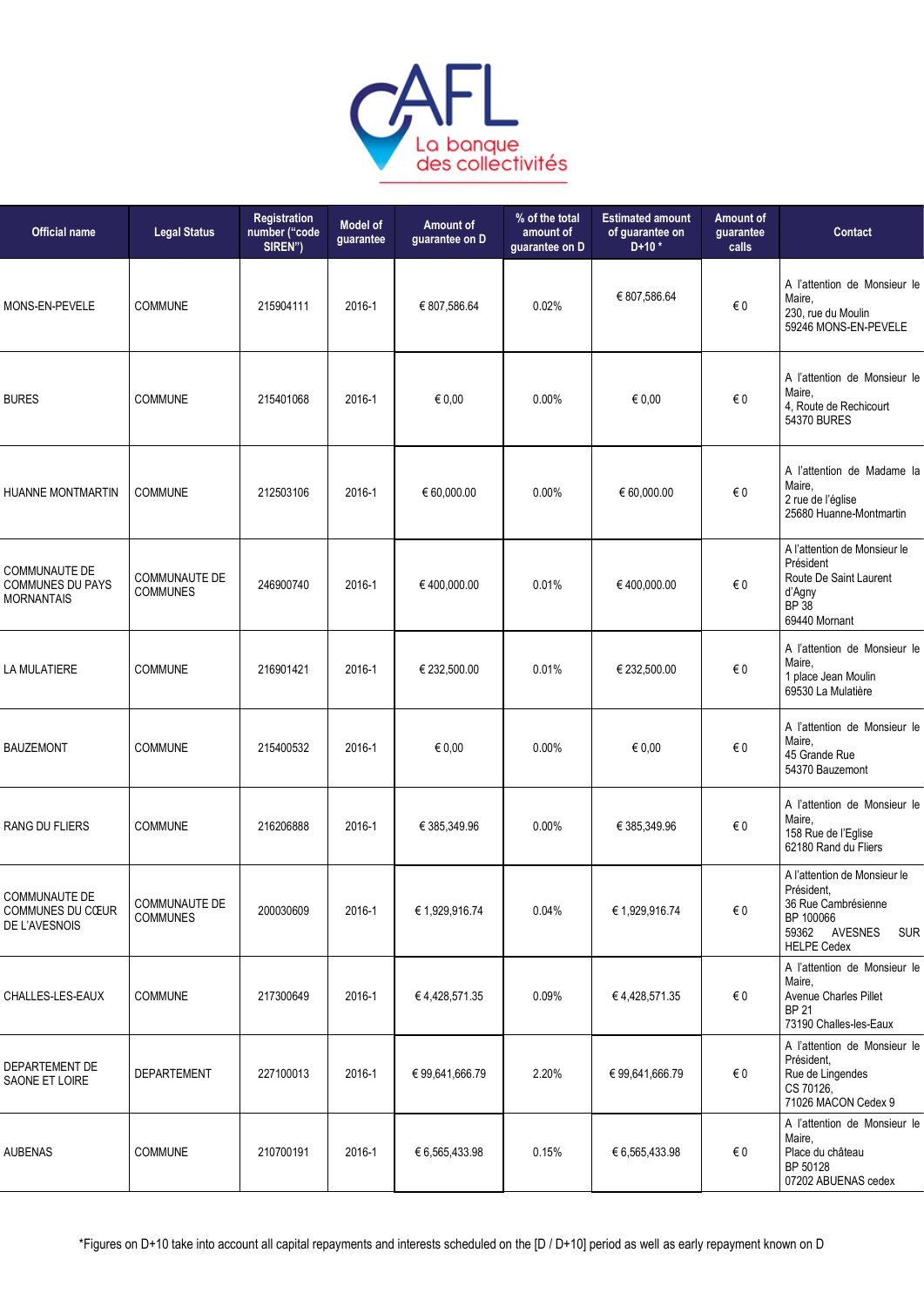

| <b>Legal Status</b>                                                                                              | <b>Registration</b><br>number ("code<br>SIREN") | <b>Model of</b><br>guarantee | Amount of<br>guarantee on D | % of the total<br>amount of<br>guarantee on D | <b>Estimated amount</b><br>of guarantee on<br>$D+10*$ | Amount of<br>guarantee<br>calls | Contact                                                                                                        |
|------------------------------------------------------------------------------------------------------------------|-------------------------------------------------|------------------------------|-----------------------------|-----------------------------------------------|-------------------------------------------------------|---------------------------------|----------------------------------------------------------------------------------------------------------------|
|                                                                                                                  |                                                 |                              |                             |                                               |                                                       |                                 |                                                                                                                |
| <b>COMMUNE</b>                                                                                                   | 215905936                                       | 2016-1                       | € 150,562.50                | $0.00\%$                                      | € 150,562.50                                          | €0                              | A l'attention de Monsieur le<br>Maire,<br>379 rue Roger Salengro<br>59141 THUN L'EVEQUE                        |
| <b>COMMUNE</b>                                                                                                   | 219102860                                       | 2016-1                       | € 1,566,666.58              | 0.04%                                         | € 1,566,666.58                                        | €0                              | A l'attention de Monsieur le<br>Maire,<br>19 route de Corbeil<br><b>BP 13</b><br>91350 GRIGNY                  |
| <b>COMMUNE</b>                                                                                                   | 216205716                                       | 2016-1                       | € 1,433,333.39              | 0.03%                                         | € 1,433,333.39                                        | €0                              | A l'attention de Monsieur le<br>Maire,<br>Place de la Haye,<br>62155 MERLIMONT                                 |
| <b>COMMUNE</b>                                                                                                   | 217100767                                       | 2016-1                       | € 7,241,122.96              | 0.17%                                         | € 7,241,122.96                                        | $\in 0$                         | A l'attention de Monsieur le<br>Maire,<br>Hôtel de Ville<br>CS 70092<br>71321 CHALON SUR SAONE<br><b>CEDEX</b> |
| <b>ETABLISSEMENT</b><br>PUBLIC DE<br><b>COOPERATION</b><br><b>INTERCOMMUNALE</b><br>(EPCI) A FISCALITE<br>PROPRE | 245901160                                       | 2016-1                       | € 15,125,000.00             | 0.35%                                         | € 15,125,000.00                                       | €0                              | A l'attention de Monsieur le<br>Maire,<br>2 Place de l'Hôpital Général,<br>CS 60227,<br>59305 Valenciennes     |
| <b>COMMUNE</b>                                                                                                   | 217302264                                       | 2016-1                       | €450,000.00                 | 0.01%                                         | €450,000.00                                           | $\in 0$                         | A l'attention de Monsieur le<br>Maire,<br>Le Bourg,<br>73520 SAINT BERON                                       |
| <b>COMMUNE</b>                                                                                                   | 217302264                                       | 2016-1                       | € 85,437,500.00             | 1.89%                                         | € 85,437,500.00                                       | € 0                             | A l'attention de Monsieur le<br>Maire,<br>1 place du Capitole<br><b>BP999</b><br>31040 Toulouse Cedex 6        |
| <b>COMMUNE</b>                                                                                                   | 215400714                                       | 2016-1                       | € 21,000.00                 | 0.00%                                         | € 21,000.00                                           | $\in 0$                         | A l'attention de Monsieur le<br>Maire,<br>2 Grande Rue<br>54370 Bezange-la-Grande                              |
| <b>COMMUNE</b>                                                                                                   | 215402850                                       | 2016-1                       | € 8,800.00                  | 0.00%                                         | € 8,800.00                                            | $\in 0$                         | A l'attention de Monsieur le<br>Maire,<br>Grande Rue<br>54370 Juvrecourt                                       |
| <b>COMMUNE</b>                                                                                                   | 213002322                                       | 2016-1                       | € 322,815.51                | 0.00%                                         | € 322,815.51                                          | €0                              | A l'attention de Monsieur le<br>Maire,<br>Hôtel de Ville<br>Le Bourg<br>30330 Saint-André<br>d'Olerargues      |
|                                                                                                                  |                                                 |                              |                             |                                               |                                                       |                                 |                                                                                                                |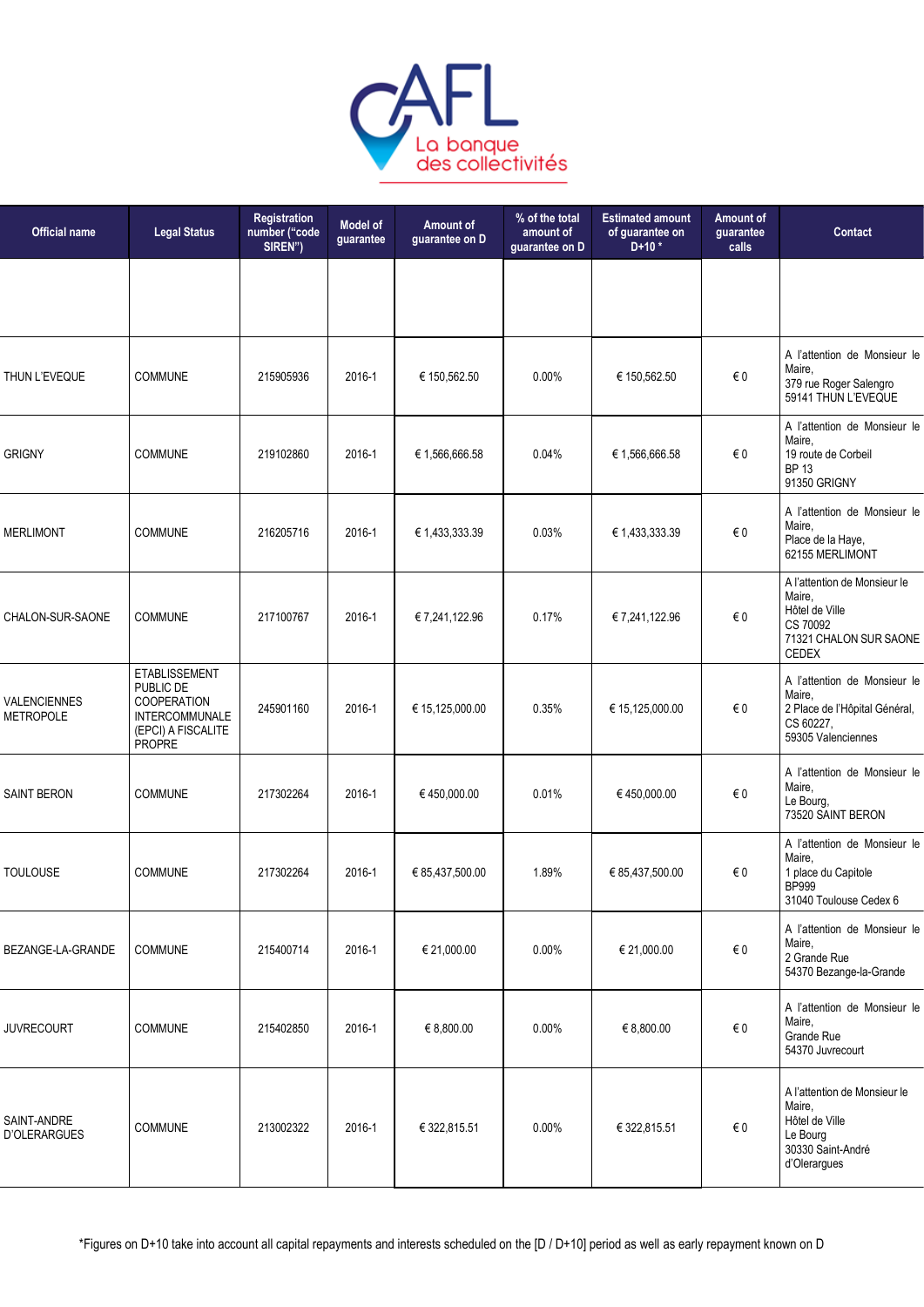

| <b>Official name</b>                                            | <b>Legal Status</b>                     | Registration<br>number ("code<br>SIREN") | <b>Model of</b><br>guarantee | Amount of<br>guarantee on D | % of the total<br>amount of<br>guarantee on D | <b>Estimated amount</b><br>of guarantee on<br>$D+10*$ | Amount of<br>guarantee<br>calls | Contact                                                                                                  |
|-----------------------------------------------------------------|-----------------------------------------|------------------------------------------|------------------------------|-----------------------------|-----------------------------------------------|-------------------------------------------------------|---------------------------------|----------------------------------------------------------------------------------------------------------|
| <b>BOURG SAINT ANDEOL</b>                                       | COMMUNE                                 | 210700423                                | 2016-1                       | € 1,915,942.70              | 0.04%                                         | € 1,915,942.70                                        | $\epsilon$ 0                    | A l'attention de Monsieur le<br>Maire,<br>4 place de la Concorde<br>07700 Bourg Saint Andéol             |
| <b>RIGNEY</b>                                                   | <b>COMMUNE</b>                          | 212504906                                | 2016-1                       | € 244,500.00                | 0.00%                                         | € 244,500.00                                          | € 0                             | A l'attention de Monsieur le<br>Maire,<br>Rue Basse,<br>25640 RIGNEY                                     |
| <b>SAUMUR</b>                                                   | <b>COMMUNE</b>                          | 214903288                                | 2016-1                       | € 13,102,201.07             | 0.28%                                         | € 13,102,201.07                                       | $\epsilon$ 0                    | A l'attention de Monsieur le<br>Maire,<br>Rue Molière,<br>BP 300, 49408 SAUMUR                           |
| <b>LANDAS</b>                                                   | <b>COMMUNE</b>                          | 215903303                                | 2016-1                       | € 800,000.00                | 0.02%                                         | € 800,000.00                                          | $\epsilon$ 0                    | A l'attention de Monsieur le<br>Maire,<br>Grand Place,<br>59310 LANDAS                                   |
| <b>HUNINGUE</b>                                                 | <b>COMMUNE</b>                          | 216801498                                | 2016-1                       | € 857,371.77                | 0.02%                                         | € 857,371.77                                          | €0                              | A l'attention de Monsieur le<br>Maire,<br>2 rue de Saint Louis<br>BP350<br>68333 HUNINGUE CEDEX          |
| <b>HENAMENIL</b>                                                | COMMUNE                                 | 215402587                                | 2016-1                       | € 7,680.00                  | 0.00%                                         | €7,680.00                                             | $\in 0$                         | A l'attention de Madame le<br>Maire,<br>13 rue du Faubourg<br>54370 HENAMENIL                            |
| <b>COMMUNAUTE DE</b><br><b>COMMUNES ADOUR</b><br><b>MADIRAN</b> | <b>COMMUNAUTE DE</b><br><b>COMMUNES</b> | 200072106                                | 2016-1                       | € 1,075,000.00              | 0.02%                                         | € 1,075,000.00                                        | € 0                             | A l'attention de Monsieur le<br>Président,<br>21 Place<br>Corps Franc<br>Pommiès<br>65500 VIC EN BIGORRE |
| <b>SEILLANS</b>                                                 | <b>COMMUNE</b>                          | 218301240                                | 2016-1                       | € 112,113.45                | $0.00\%$                                      | € 112,113.45                                          | € 0                             | A l'attention de Monsieur le<br>Maire,<br>9 rue du Valat<br>83440 SEILLANS                               |
| <b>MONTRECOURT</b>                                              | COMMUNE                                 | 215904152                                | 2016-1                       | € 358,090.64                | 0.00%                                         | € 358,090.64                                          | $\in 0$                         | A l'attention de Monsieur le<br>Maire,<br>4 rue du Pont<br>59227 MONTRECOURT                             |
| <b>CORBEL</b>                                                   | <b>COMMUNE</b>                          | 217300920                                | 2016-1                       | € 210,000.00                | 0.00%                                         | € 210,000.00                                          | € 0                             | A l'attention de Monsieur le<br>Maire,<br>Chef-Lieu<br>73160 CORBEL                                      |
| <b>BOEN SUR LIGNON</b>                                          | <b>COMMUNE</b>                          | 214200198                                | 2016-1                       | € 3,150,625.00              | 0.07%                                         | € 3,150,625.00                                        | $\in 0$                         | A l'attention de Monsieur le<br>Maire,<br>Place de l'hôtel de ville<br>42130 BOEN SUR LIGNON             |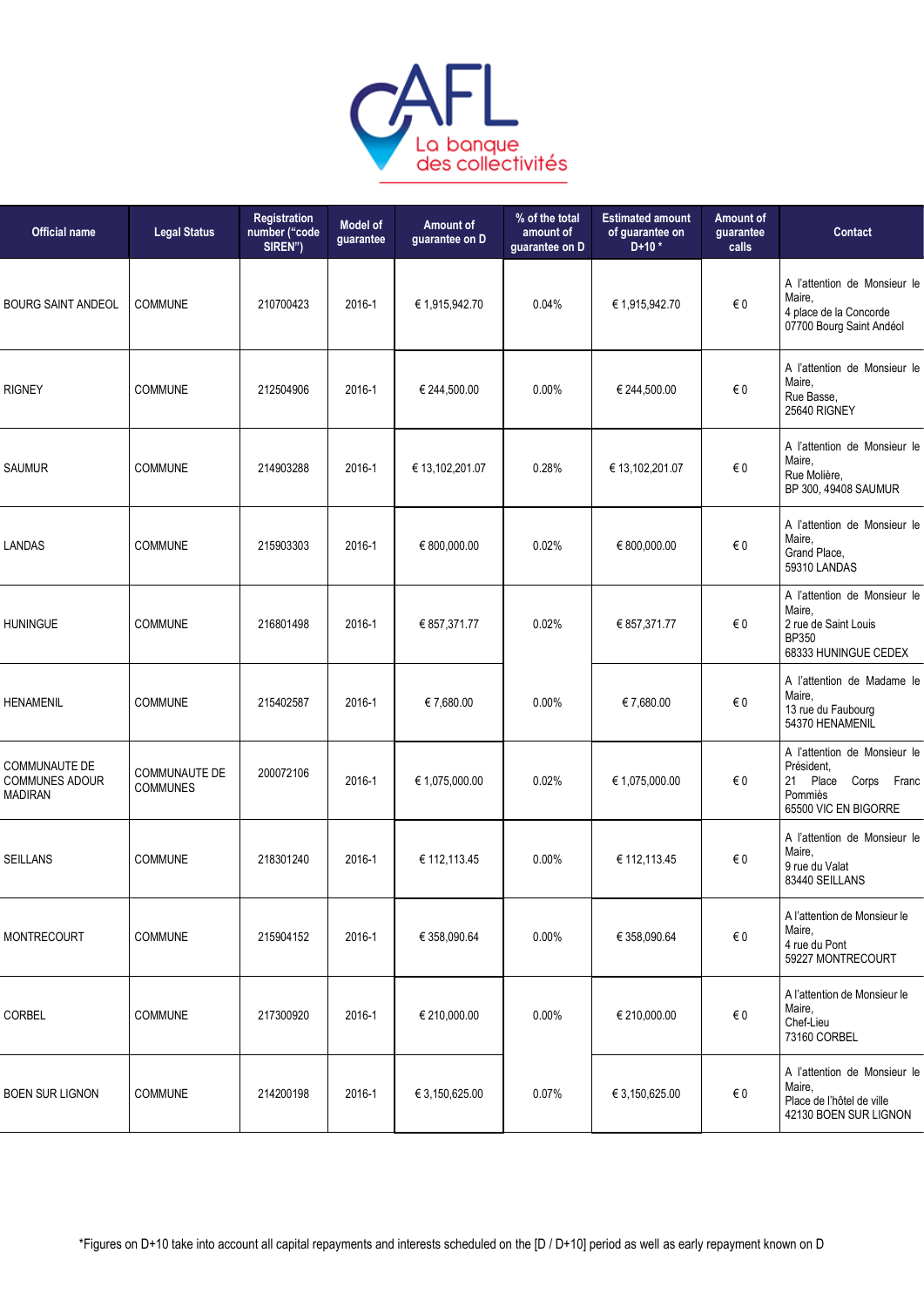

| <b>Legal Status</b>                     | Registration<br>number ("code<br>SIREN") | <b>Model of</b><br>guarantee | <b>Amount of</b><br>guarantee on D | % of the total<br>amount of<br>guarantee on D | <b>Estimated amount</b><br>of guarantee on<br>$D+10*$ | Amount of<br>guarantee<br>calls | Contact                                                                                                          |
|-----------------------------------------|------------------------------------------|------------------------------|------------------------------------|-----------------------------------------------|-------------------------------------------------------|---------------------------------|------------------------------------------------------------------------------------------------------------------|
| <b>COMMUNE</b>                          | 217701085                                | 2016-1                       | €4,066,517.05                      | 0.09%                                         | €4,066,517.05                                         | € 0                             | A l'attention de Monsieur le<br>Maire,<br>Parc du Souvenir Emile<br>Fouchard<br>77500 CHELLES                    |
| COMMUNE                                 | 210302444                                | 2016-1                       | € 205,066.90                       | 0.00%                                         | € 204,823.85                                          | €0                              | A l'attention de Monsieur le<br>Maire,<br>Le Bourg<br>03420 SAINT-MARCEL-EN-<br><b>MARCILLAT</b>                 |
| <b>COMMUNE</b>                          | 213001167                                | 2016-1                       | €471,609.97                        | 0.00%                                         | €471,609.97                                           | €0                              | A l'attention de Madame le<br>Maire,<br>Place de la mairie<br>30210 FOURNES                                      |
| <b>COMMUNE</b>                          | 217301803                                | 2016-1                       | € 2,512,884.47                     | 0.06%                                         | € 2,479,284.13                                        | $\in 0$                         | A l'attention de Monsieur le<br>Maire,<br>Chef-lieu<br>73310 MOTZ                                                |
| COMMUNE                                 | 215900325                                | 2016-1                       | € 1,272,727.20                     | 0.03%                                         | € 1,272,727.20                                        | €0                              | A l'attention de Monsieur le<br>Maire,<br>35, rue Henri Turlet,<br>59300<br>AULNOY-LEZ-<br><b>VALENCIENNES</b>   |
| <b>COMMUNE</b>                          | 211300736                                | 2016-1                       | € 1,272,462.87                     | 0.03%                                         | € 1,256,699.22                                        | € 0                             | A l'attention de Monsieur le<br>Maire,<br>Rue de la République<br>13124 PEYPIN                                   |
| <b>COMMUNE</b>                          | 214300477                                | 2016-1                       | € 121,875.00                       | 0.00%                                         | € 121,875.00                                          | €0                              | A l'attention de Monsieur le<br>Maire,<br>Place de la Mairie<br>43150 CHADRON                                    |
| <b>COMMUNE</b>                          | 212400378                                | 2016-1                       | € 9,451,912.94                     | 0.21%                                         | €9,451,912.94                                         | $\in 0$                         | A l'attention de Monsieur le<br>Maire,<br>19, rue Neuve d'Argenson<br>24100 BERGERAC                             |
| <b>COMMUNE</b>                          | 216501270                                | 2016-1                       | € 524,999.95                       | 0.01%                                         | € 524,999.95                                          | $\in 0$                         | A l'attention de Monsieur le<br>Maire,<br>1 place Aragon<br>65130 CAPVERN                                        |
| <b>COMMUNAUTE DE</b><br><b>COMMUNES</b> | 200041960                                | 2016-1                       | € 10,263,380.56                    | 0.24%                                         | € 10,248,731.40                                       | $\in 0$                         | A l'attention de Monsieur le<br>Président,<br>1, Rue des Malgré-Nous<br><b>BP 114</b><br>68502 GUEBWILLIER Cedex |
| COMMUNE                                 | 216301986                                | 2016-1                       | € 559,373.87                       | 0.01%                                         | € 559,373.87                                          | $\in 0$                         | A l'attention de Monsieur le<br>Maire,<br>Le Bourg<br>63410 LOUBEYRAT                                            |
| COMMUNE                                 | 213003403                                | 2016-1                       | € 65,445.12                        | 0.00%                                         | € 65,445.12                                           | $\in 0$                         | A l'attention de Monsieur le<br>Maire,<br>3 Place de la Mairie<br>30120 VALLIGUIERES                             |
|                                         |                                          |                              |                                    |                                               |                                                       |                                 |                                                                                                                  |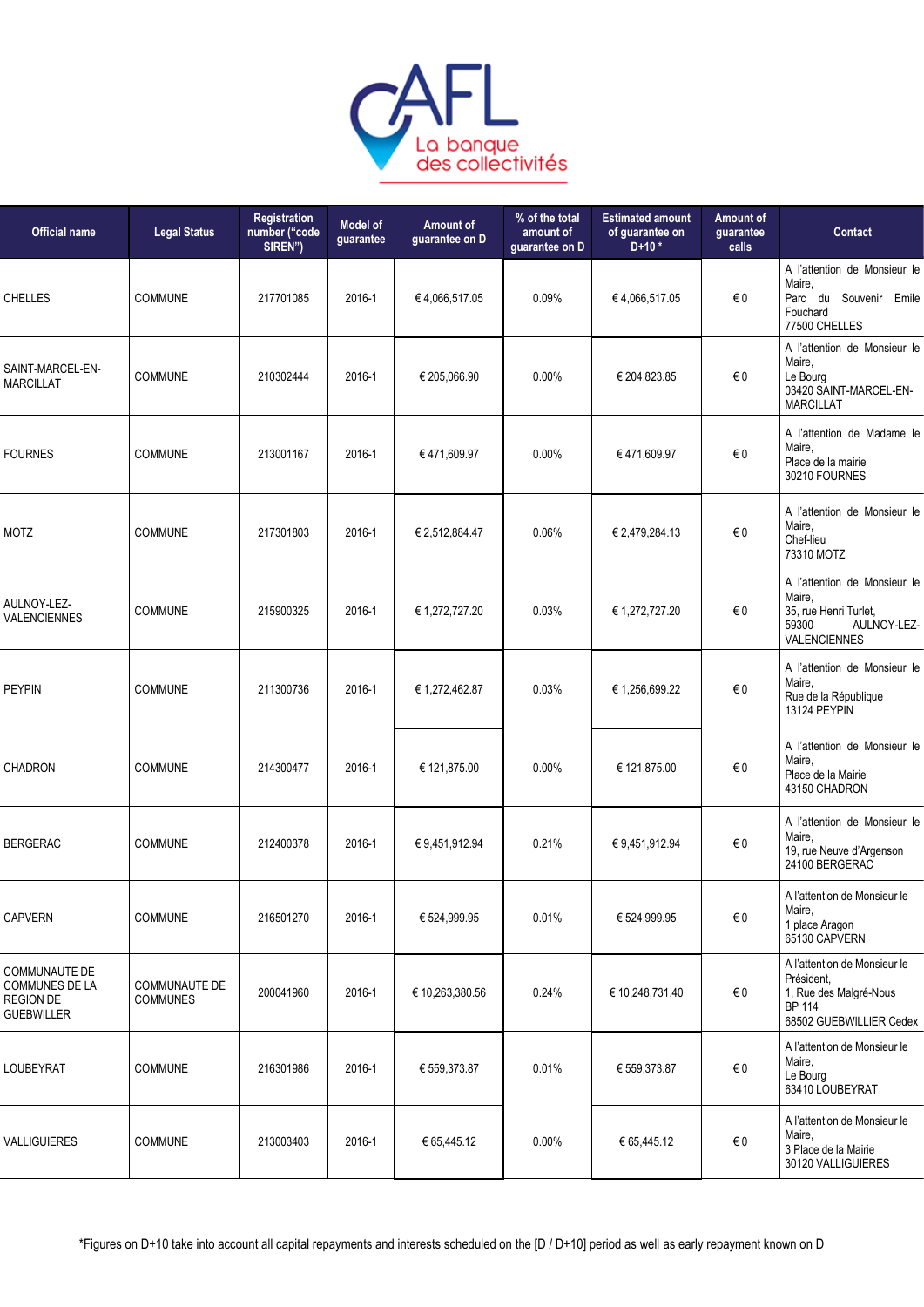

| <b>Official name</b>                                                             | <b>Legal Status</b>                     | <b>Registration</b><br>number ("code<br>SIREN") | <b>Model of</b><br>guarantee | Amount of<br>guarantee on D | % of the total<br>amount of<br>quarantee on D | <b>Estimated amount</b><br>of guarantee on<br>$D+10*$ | Amount of<br>guarantee<br>calls | <b>Contact</b>                                                                                             |
|----------------------------------------------------------------------------------|-----------------------------------------|-------------------------------------------------|------------------------------|-----------------------------|-----------------------------------------------|-------------------------------------------------------|---------------------------------|------------------------------------------------------------------------------------------------------------|
| <b>CROISMARE</b>                                                                 | <b>COMMUNE</b>                          | 215401480                                       | 2016-1                       | € 75,000.00                 | $0.00\%$                                      | € 75,000.00                                           | €0                              | A l'attention de Monsieur le<br>Maire.<br>7, rue du Général Leclerc<br>54300 CROISMARE                     |
| LA MONNERIE LE<br><b>MONTEL</b>                                                  | <b>COMMUNE</b>                          | 216302315                                       | 2016-1                       | € 833,000.00                | 0.02%                                         | € 833,000.00                                          | € 0                             | A l'attention de Monsieur le<br>Maire,<br>26 rue de la Mairie<br>63650 LA MONNERIE LE<br><b>MONTEL</b>     |
| <b>COMMUNAUTE</b><br><b>D'AGGLOMERATION</b><br>ANNEMASSE - LES<br><b>VOIRONS</b> | COMMUNAUTE<br>D'AGGLOMERATION           | 200011773                                       | 2016-1                       | € 8,467,036.87              | 0.18%                                         | € 8,467,036.87                                        | € 0                             | A l'attention de Monsieur le<br>Président.<br>11 Avenue Emile Zola,<br>74105 ANNEMASSE Cedex               |
| COMMUNAUTE<br>D'AGGLOMERATION DU<br>PAYS DE SAINT OMER                           | COMMUNAUTE<br><b>D'AGGLOMERATION</b>    | 200069037                                       | 2016-1                       | € 14,112,499.96             | 0.27%                                         | € 14,112,499.96                                       | €0                              | A l'attention de Monsieur le<br>Président.<br>2 Rue Albert Camus<br>62968 LONGUENESSE<br>Cedex             |
| SAINT-MARTIAL<br>D'ALBAREDE                                                      | <b>COMMUNE</b>                          | 212404487                                       | 2016-1                       | € 1,435,000.01              | 0.04%                                         | € 1,435,000.01                                        | €0                              | A l'attention de Monsieur le<br>Maire,<br>Place de la Mairie,<br>24160 SAINT-MARTIAL<br>D'ALBAREDE         |
| <b>COMMUNAUTE DE</b><br>COMMUNES DE CEZE<br><b>CEVENNES</b>                      | <b>COMMUNAUTE DE</b><br><b>COMMUNES</b> | 200022978                                       | 2016-1                       | € 1,500,000.00              | 0.03%                                         | € 1,500,000.00                                        | €0                              | A l'attention de Monsieur le<br>Président.<br>Route d'Uzès<br>30500 SAINT AMBROIX                          |
| SAINT VICTOR DE<br><b>MALCAP</b>                                                 | <b>COMMUNE</b>                          | 213003031                                       | 2016-1                       | € 373 110,25                | 0.00%                                         | € 373,110.75                                          | €0                              | A l'attention de Madame le<br>Maire,<br>1 Place de la Libération<br>30500 SAINT VICTOR DE<br><b>MALCAP</b> |
| <b>SCY CHAZELLES</b>                                                             | <b>COMMUNE</b>                          | 215706425                                       | 2016-1                       | € 1,042,283.93              | 0.03%                                         | € 1,042,283.93                                        | €0                              | A l'attention de Monsieur le<br>Maire,<br>1 Rue de l'Esplanade<br>57160 SCY-CHAZELLES                      |
| <b>BRUNOY</b>                                                                    | COMMUNE                                 | 219101144                                       | 2016-1                       | € 8,887,500.00              | 0.20%                                         | € 8,887,500.00                                        | €0                              | A l'attention de Monsieur le<br>Maire,<br>Place de la Mairie,<br>BP 83<br>91805 BRUNOY Cedex               |
| <b>LE VERGER</b>                                                                 | <b>COMMUNE</b>                          | 213503519                                       | 2016-1                       | € 19,826.81                 | 0.00%                                         | € 19,826.81                                           | € 0                             | A l'attention de Monsieur le<br>Maire,<br>6 route de Talensac<br>35160 LE VERGER                           |
| <b>BLANC-MESNIL</b>                                                              | <b>COMMUNE</b>                          | 219300076                                       | 2016-1                       | € 17,114,166.67             | 0,32%                                         | € 17,114,166.67                                       | € 0                             | A l'attention de Monsieur le<br>Maire,<br>1, Place Gabriel Péri,<br>93150 LE BLANC-MESNIL                  |
| VAUX-SUR-SEINE                                                                   | <b>COMMUNE</b>                          | 217806389                                       | 2016-1                       | € 868,563.28                | $0.02\%$                                      | € 868,563.28                                          | € 0                             | A l'attention de Monsieur le<br>Maire,<br>218, Rue du Général de<br>Gaulle<br>78740 VAUX-SUR-SEINE         |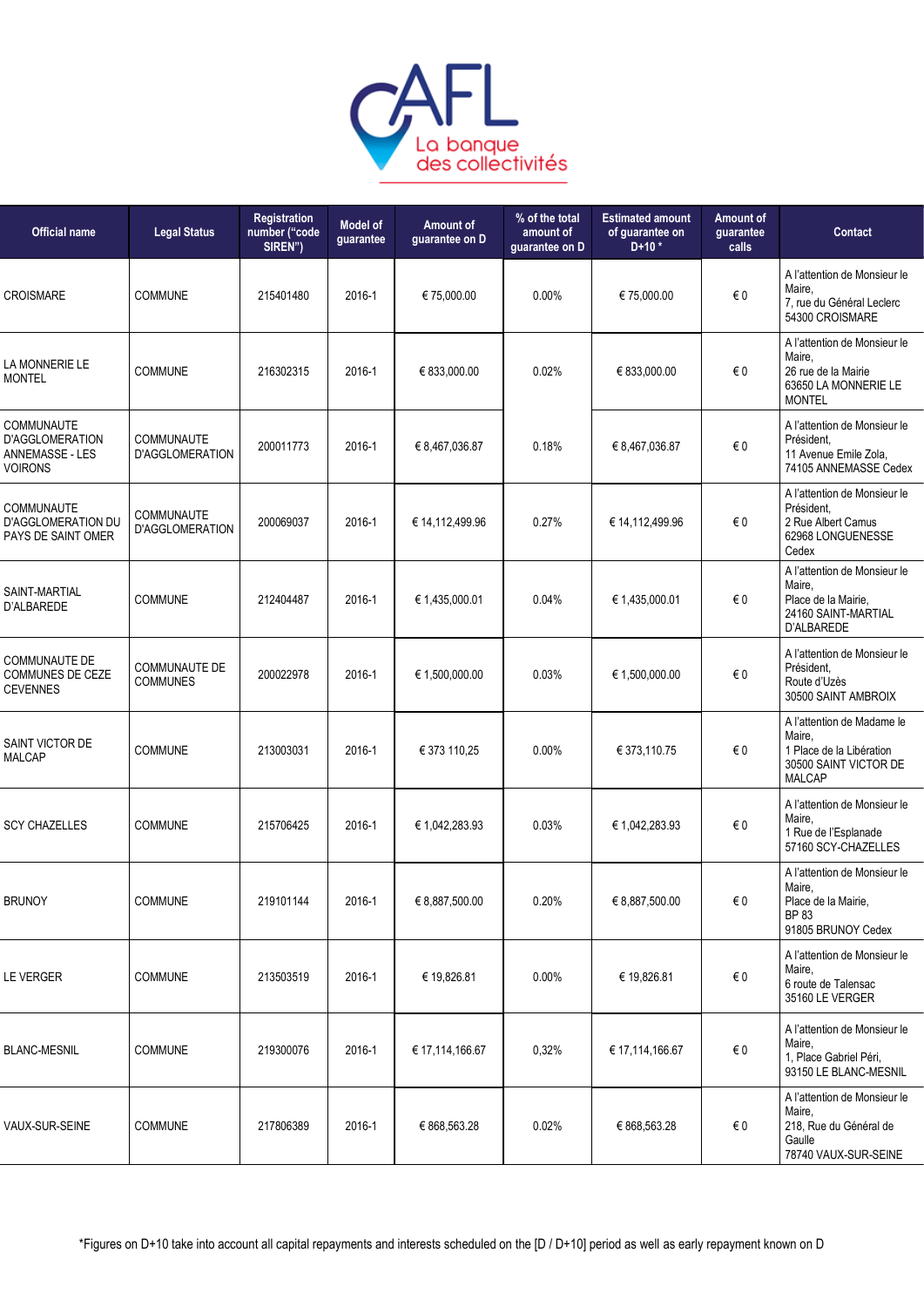

| <b>Official name</b>                                                           | <b>Legal Status</b>                  | Registration<br>number ("code<br>SIREN") | <b>Model of</b><br>guarantee | Amount of<br>guarantee on D | % of the total<br>amount of<br>guarantee on D | <b>Estimated amount</b><br>of guarantee on<br>$D+10*$ | Amount of<br>guarantee<br>calls | Contact                                                                                                                       |
|--------------------------------------------------------------------------------|--------------------------------------|------------------------------------------|------------------------------|-----------------------------|-----------------------------------------------|-------------------------------------------------------|---------------------------------|-------------------------------------------------------------------------------------------------------------------------------|
| <b>COMMUNAUTE</b><br>D'AGGLOMERATION DE<br>VICHY<br><b>AGGLOMERATION</b>       | <b>COMMUNAUTE</b><br>D'AGGLOMERATION | 240300426                                | 2016-1                       | € 27,190,000.00             | 0.56%                                         | € 27,190,000.00                                       | € 0                             | A l'attention de Monsieur le<br>Président.<br>29, Place Charles de Gaulle,<br>BP 2956<br>03200 VICHY                          |
| SAINT-PIERRE<br><b>D'ENTREMONT</b>                                             | COMMUNE                              | 213804461                                | 2016-1                       | € 230,000.00                | 0.01%                                         | € 230,000.00                                          | $\in 0$                         | A l'attention de Monsieur le<br>Maire,<br>Côte Mollard,<br>Hôtel de Ville<br>73670 SAINT-PIERRE<br><b>D'ENTREMONT</b>         |
| <b>MONTMELIAN</b>                                                              | <b>COMMUNE</b>                       | 217301712                                | 2016-1                       | € 3,955,743.27              | 0.08%                                         | € 3,955,743.27                                        | € 0                             | A l'attention de Madame le<br>Maire.<br>Place Albert Serraz<br>73800 MONTMELIAN                                               |
| <b>TOURS</b>                                                                   | <b>COMMUNE</b>                       | 213702616                                | 2016-1                       | € 28,976,330.34             | 0.64%                                         | € 28,976,330.34                                       | €0                              | A L'attention de Monsieur le<br>Maire,<br>1 rue des minimes<br>37926 TOURS Cedex 9                                            |
| <b>LA POSSESSION</b>                                                           | <b>COMMUNE</b>                       | 219740081                                | 2016-1                       | € 16,303,373.54             | 0.37%                                         | € 16,198,125.75                                       | € 0                             | A l'attention de Madame le<br>Maire.<br>Rue Waldeck-Rochet<br><b>BP 92</b><br>97419 LA POSSESSION                             |
| <b>WAZIERS</b>                                                                 | <b>COMMUNE</b>                       | 215906546                                | 2016-1                       | € 1,008,625.00              | 0.03%                                         | € 1,008,625.00                                        | €0                              | A l'attention de Monsieur le<br>Maire,<br>Hôtel de Ville,<br>Place Bordeu<br>59119 WAZIERS                                    |
| COMMUNAUTE<br><b>D'AGGLOMERATION</b><br><b>TERRITOIRE COTE</b><br><b>OUEST</b> | COMMUNAUTE<br>D'AGGLOMERATION        | 249740101                                | 2016-1                       | € 17,468,397.79             | 0.39%                                         | € 17,468,397.79                                       | € 0                             | A l'attention de Monsieur le<br>Président.<br>1 rue Eliard Laude,<br><b>BP49</b><br>97822 LE PORT Cedex                       |
| SAINT-AUGUSTIN-DES-<br><b>BOIS</b>                                             | COMMUNE                              | 214902660                                | 2016-1                       | € 508,879.81                | 0.01%                                         | € 508,879.81                                          | $\in 0$                         | A l'attention de Madame le<br>Maire,<br>Hôtel de Ville,<br>2 Place de l'Eglise<br>49170<br>SAINT-AUGUSTIN-<br><b>DES-BOIS</b> |
| WAVILLE                                                                        | <b>COMMUNE</b>                       | 215405937                                | 2016-1                       | € 164,239.56                | 0.00%                                         | € 164,239.56                                          | $\epsilon$ 0                    | A l'attention de Madame le<br>Maire,<br>Hôtel de Ville,<br>24 Rue de Joyeuse<br>54890 WAVILLE                                 |
| <b>WAVRIN</b>                                                                  | <b>COMMUNE</b>                       | 215906538                                | 2016-1                       | € 6,866,666.62              | 0.15%                                         | € 6,866,666.62                                        | € 0                             | A l'attention de Monsieur le<br>Maire,<br>1 place République<br>59136 WAVRIN                                                  |
| <b>CONDOM</b>                                                                  | <b>COMMUNE</b>                       | 213201072                                | 2016-1                       | € 2,326,434.74              | 0.06%                                         | € 2,326,434.74                                        | €0                              | A l'attention de Monsieur le<br>Maire,<br>38 rue Jean Jaurès<br>32100 CONDOM                                                  |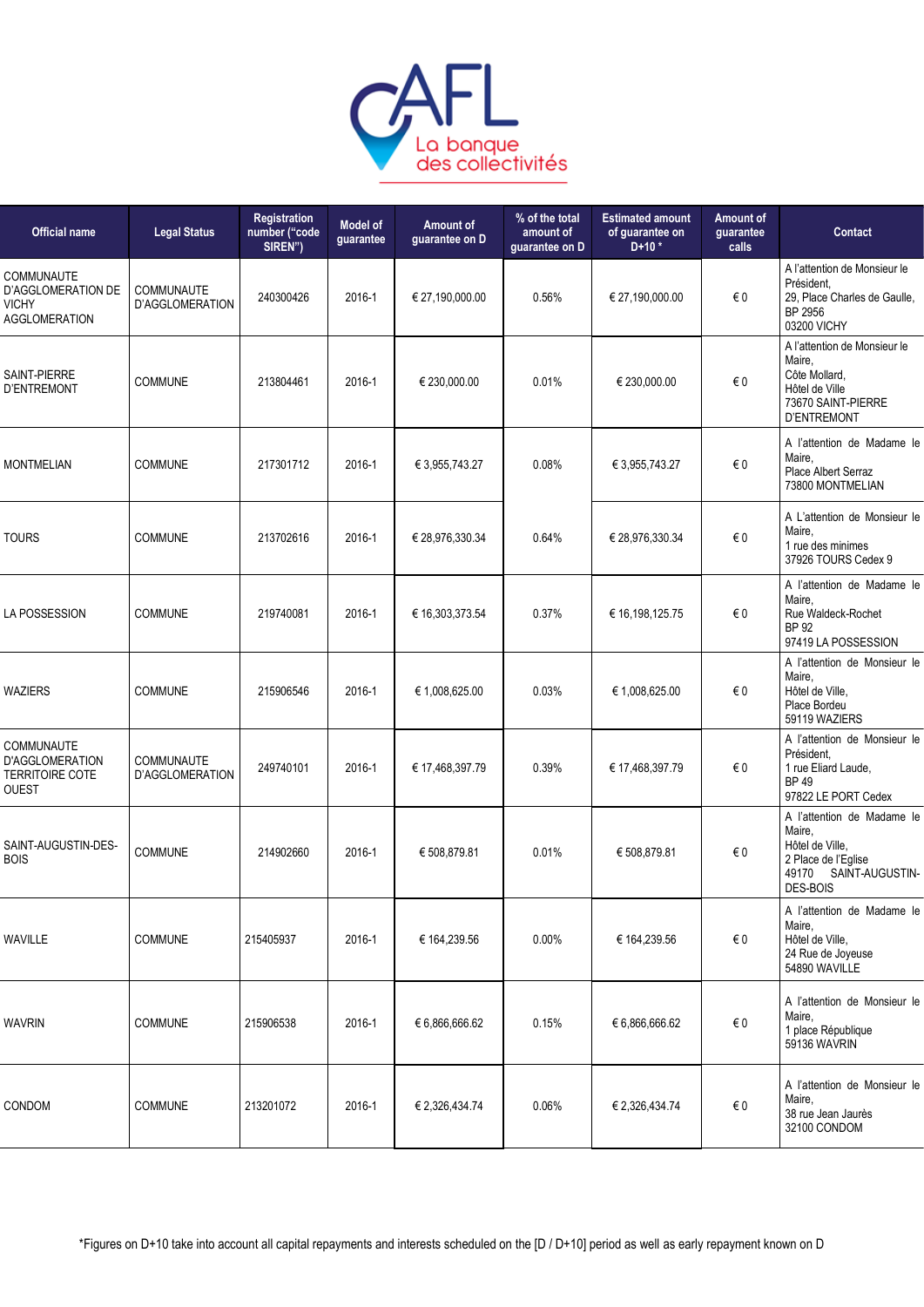

| <b>Official name</b>                                                                               | <b>Legal Status</b>                                                              | Registration<br>number ("code<br>SIREN") | <b>Model of</b><br>guarantee | Amount of<br>guarantee on D | % of the total<br>amount of<br>guarantee on D | <b>Estimated amount</b><br>of guarantee on<br>$D+10*$ | <b>Amount of</b><br>guarantee<br>calls | <b>Contact</b>                                                                                                        |
|----------------------------------------------------------------------------------------------------|----------------------------------------------------------------------------------|------------------------------------------|------------------------------|-----------------------------|-----------------------------------------------|-------------------------------------------------------|----------------------------------------|-----------------------------------------------------------------------------------------------------------------------|
| <b>COMMUNAUTE DE</b><br><b>COMMUNES DE LA</b><br>VALLEE DU LOT ET DU<br><b>VIGNOBLE</b>            | <b>COMMUNAUTE DE</b><br><b>COMMUNES</b>                                          | 244600433                                | 2016-1                       | € 1,605,500.00              | 0.03%                                         | € 1,605,500.00                                        | €0                                     | A l'attention de Monsieur le<br>Président.<br>13 avenue de la Gare<br>46700 PUY-L'EVEQUE                              |
| LARROQUE                                                                                           | COMMUNE                                                                          | 213102767                                | 2016-1                       | € 101,975.62                | 0.00%                                         | € 101,975.62                                          | €0                                     | A l'attention de Monsieur le<br>Maire,<br>Place de la mairie<br>31 580 LARROQUE                                       |
| COMMUNAUTE<br>URBAINE DU GRAND<br><b>POITIERS</b>                                                  | COMMUNAUTE<br><b>URBAINE</b>                                                     | 200069854                                | 2016-1                       | € 9,528,312.71              | 0.18%                                         | € 9,528,312.71                                        | €0                                     | A l'attention de Monsieur le<br>Président,<br>15, Place du Maréchal<br>Leclerc,<br>CP 10569,<br>86021 POITIERS Cedex  |
| <b>ETABLISSEMENT</b><br>PUBLIC TERRITORIAL<br><b>EST ENSEMBLE</b>                                  | <b>ETABLISSEMENT</b><br><b>PUBLIC</b><br><b>TERRITORIAL</b>                      | 200057875                                | 2016-1                       | € 20,117,850.15             | 0.45%                                         | € 20,117,850.15                                       | € 0                                    | A l'attention de Monsieur le<br>Président.<br>100 avenue Gaston Roussel.<br>93230 ROMAINVILLE                         |
| <b>EVREUX</b>                                                                                      | <b>COMMUNE</b>                                                                   | 212702294                                | 2016-1                       | € 9,000,000.00              | 0.20%                                         | € 9,000,000.00                                        | €0                                     | A l'attention de Monsieur le<br>Maire,<br>Place du Général de Gaulle,<br><b>27000 EVREUX</b>                          |
| <b>CUSSET</b>                                                                                      | <b>COMMUNE</b>                                                                   | 210300950                                | 2016-1                       | €4,615,000.00               | 0.10%                                         | €4,615,000.00                                         | € 0                                    | A l'attention de Monsieur le<br>Maire,<br>9 Place Victor Hugo,<br>03300 CUSSET                                        |
| <b>COMMUNAUTE DE</b><br><b>COMMUNES DU PAYS</b><br>DE ROUFFACH,<br><b>VIGNOBLES ET</b><br>CHÂTEAUX | <b>COMMUNAUTE DE</b><br><b>COMMUNES</b>                                          | 246800494                                | 2016-1                       | € 638,333.37                | 0.02%                                         | € 638,333.37                                          | €0                                     | A l'attention de Monsieur le<br>Président,<br>9 rue aux remparts,<br>68250 ROUFFACH                                   |
| <b>RUMIGNY</b>                                                                                     | <b>COMMUNE</b>                                                                   | 218006492                                | 2016-1                       | € 217,503.18                | 0.00%                                         | € 217,503.18                                          | €0                                     | A l'attention de Monsieur le<br>Maire,<br>Place de la Mairie<br>80680 RUMIGNY                                         |
| SETE AGGLOPOLE<br><b>MEDITERRANEE</b>                                                              | <b>ETABLISSEMENT</b><br>PUBLIC DE<br><b>COOPERATION</b><br><b>INTERCOMMUNALE</b> | 200066355                                | 2016-1                       | € 20,102,400.93             | 0.45%                                         | € 20,102,400.93                                       | €0                                     | A l'attention de Monsieur le<br>Président,<br>4, Avenue d'Aigues<br>BP 600<br>34110 FRONTIGNAN                        |
| <b>ETABLISSEMENT</b><br>PUBLIC TERRITORIAL<br><b>GRAND ORLY SEINE</b><br><b>BIEVRE</b>             | <b>ETABLISSEMENT</b><br><b>PUBLIC</b><br><b>TERRITORIAL</b>                      | 200058014                                | 2016-1                       | € 55,095,954.83             | 1.21%                                         | € 55,095,954.83                                       | €0                                     | A l'attention de Monsieur le<br>Président,<br>Tour Orix, 3ème étage,<br>16 avenue Jean-Jaurès<br>94 600 CHOISY-LE-ROI |
| LONS-LE-SAUNIER                                                                                    | <b>COMMUNE</b>                                                                   | 213903008                                | 2016-1                       | € 2,650,000.00              | 0.06%                                         | € 2,650,000.00                                        | $\epsilon$ 0                           | A l'attention de Monsieur le<br>maire,<br>4 avenue de 44ème RI<br>39 000 LONS-LE-SAUNIER                              |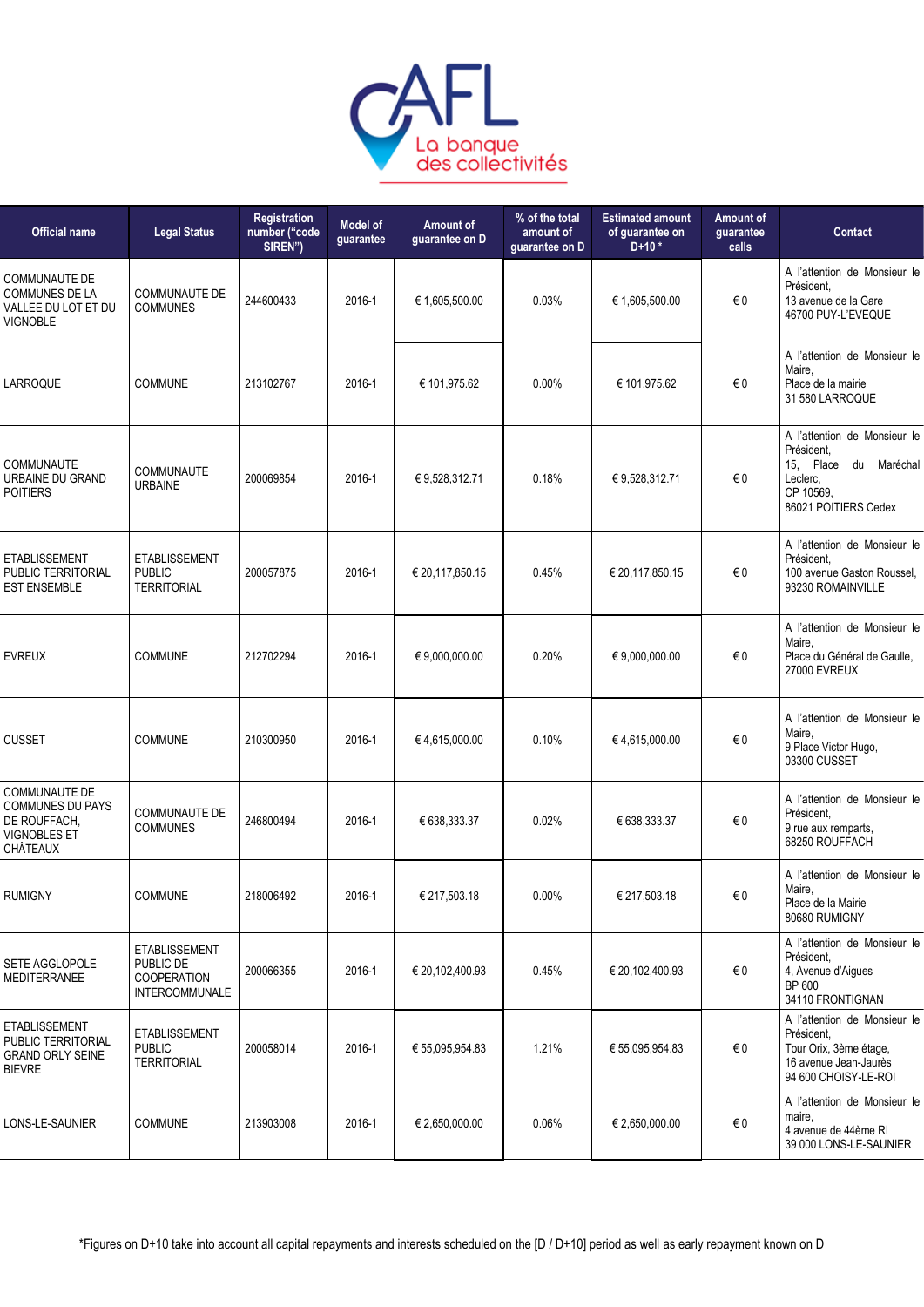

| <b>Official name</b>                                                    | <b>Legal Status</b>           | Registration<br>number ("code<br>SIREN") | <b>Model of</b><br>guarantee | Amount of<br>guarantee on D | % of the total<br>amount of<br>quarantee on D | <b>Estimated amount</b><br>of quarantee on<br>$D+10*$ | <b>Amount of</b><br>guarantee<br>calls | <b>Contact</b>                                                                                                          |
|-------------------------------------------------------------------------|-------------------------------|------------------------------------------|------------------------------|-----------------------------|-----------------------------------------------|-------------------------------------------------------|----------------------------------------|-------------------------------------------------------------------------------------------------------------------------|
| COMMUNAUTE<br><b>D'AGGLOMERATION</b><br>CANNES PAYS DE<br><b>LERINS</b> | COMMUNAUTE<br>D'AGGLOMERATION | 200039915                                | 2016-1                       | €41,705,088.25              | 0.93%                                         | €41,705,088.25                                        | € 0                                    | A l'attention de Monsieur le<br>Président<br>CS 50054<br>06414 CANNES                                                   |
| PRETZ-EN-ARGONNE                                                        | <b>COMMUNE</b>                | 215504093                                | 2016-1                       | € 0,00                      | 0.00%                                         | € 0,00                                                | €0                                     | A l'attention de Monsieur le<br>Maire,<br>24 rue Haute<br>55250<br>PRETZ-EN-<br><b>ARGONNE</b>                          |
| MIMIZAN                                                                 | <b>COMMUNE</b>                | 214001844                                | 2016-1                       | € 700,000.00                | 0.02%                                         | € 700,000.00                                          | €0                                     | A l'attention de Monsieur le<br>Maire,<br>2 Avenue de la Gare,<br>40200 MIMIZAN                                         |
| DEPARTEMENT DE<br>SEINE SAINT DENIS                                     | <b>DEPARTEMENT</b>            | 229300082                                | 2016-1                       | € 105,569,592.16            | 2.34%                                         | € 105,569,592.16                                      | €0                                     | A l'attention de Monsieur le<br>Président,<br>Hôtel<br>du<br>Département,<br>Jean-Moulin,<br>Esplanade<br>93000 BOBIGNY |
| SAINT-ARMEL                                                             | COMMUNE                       | 215602053                                | 2016-1                       | € 2,161,673.22              | 0.05%                                         | € 2,161,673.22                                        | €0                                     | A l'attention de Monsieur le<br>Maire,<br>30 Rue de la Mairie,<br>56450 SAINT ARMEL                                     |
| <b>REZE</b>                                                             | <b>COMMUNE</b>                | 214401432                                | 2016-1                       | € 9,101,168.87              | 0.20%                                         | €9,101,168.87                                         | € 0                                    | A l'attention de Monsieur le<br>Maire,<br>Place Jean-Baptiste-Daviais,<br><b>BP 159</b><br>44 403 REZE cedex            |
| OLORON SAINTE-MARIE                                                     | <b>COMMUNE</b>                | 216404228                                | 2016-1                       | € 6,692,416.73              | 0.14%                                         | € 6,692,416.73                                        | €0                                     | A l'attention de Monsieur le<br>Maire,<br>Place Georges Clémenceau,<br>64400 OLORON SAINTE<br><b>MARIE</b>              |
| <b>SCHILTIGHEIM</b>                                                     | <b>COMMUNE</b>                | 216704478                                | 2016-1                       | €4,150,000.02               | 0.09%                                         | €4,150,000.02                                         | €0                                     | A l'attention de Madame le<br>Maire,<br>110 Route de Bischwiller<br>67300 SCHILTIGHEIM                                  |
| GRENOBLE-ALPES<br><b>METROPOLE</b>                                      | <b>METROPOLE</b>              | 200040715                                | 2016-1                       | € 2,512,500.00              | 0.05%                                         | € 2,512,500.00                                        | $\epsilon$ 0                           | A l'attention de Monsieur le<br>Président,<br>Le Forum,<br>3 rue Malakoff<br>38031 GRENOBLE Cedex 1                     |
| ROSNY-SOUS-BOIS                                                         | <b>COMMUNE</b>                | 219300647                                | 2016-1                       | € 11,895,000.12             | 0.26%                                         | € 11,895,000.12                                       | €0                                     | A l'attention de Monsieur le<br>Maire,<br>20 Rue Claude Pernes,<br>93111 ROSNY-SOUS-BOIS<br>Cedex                       |
| <b>CARVIN</b>                                                           | <b>COMMUNE</b>                | 216202150                                | 2016-1                       | € 20,438,764.70             | 0.45%                                         | € 20,438,764.70                                       | €0                                     | A l'attention de Monsieur le<br>Maire,<br>1, rue Thibaut<br>62220 CARVIN                                                |
| <b>VICHY</b>                                                            | <b>COMMUNE</b>                | 210303103                                | 2016-1                       | € 17,840,000.00             | 0.40%                                         | € 17,840,000.00                                       | $\epsilon$ 0                           | A l'attention de Monsieur le<br>Maire,<br>9 Place Charles de Gaulle<br>CS 92956<br>03209 VICHY Cedex                    |
|                                                                         |                               |                                          |                              |                             |                                               |                                                       |                                        |                                                                                                                         |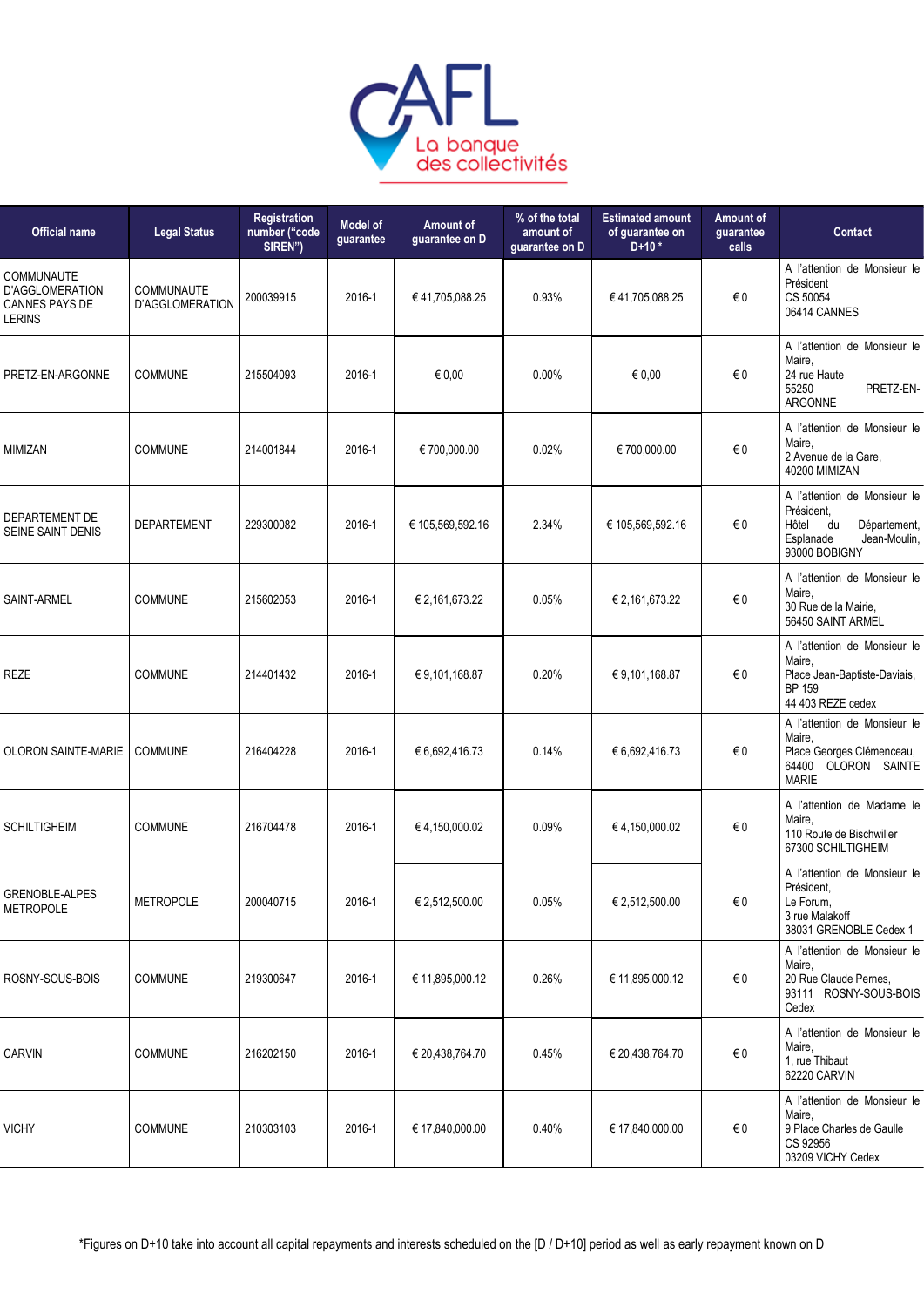

| <b>Official name</b>                                          | <b>Legal Status</b>                  | Registration<br>number ("code<br>SIREN") | <b>Model of</b><br>guarantee | Amount of<br>guarantee on D | % of the total<br>amount of<br>guarantee on D | <b>Estimated amount</b><br>of guarantee on<br>$D+10*$ | <b>Amount of</b><br>quarantee<br>calls | <b>Contact</b>                                                                                                          |
|---------------------------------------------------------------|--------------------------------------|------------------------------------------|------------------------------|-----------------------------|-----------------------------------------------|-------------------------------------------------------|----------------------------------------|-------------------------------------------------------------------------------------------------------------------------|
| <b>MATHA</b>                                                  | <b>COMMUNE</b>                       | 211702246                                | 2016-1                       | € 998,557.60                | 0.02%                                         | € 998,557.60                                          | € 0                                    | A l'attention de Monsieur le<br>Maire.<br>Place de l'Hôtel-de-Ville<br>17160 MATHA                                      |
| <b>COMMUNAUTE</b><br>URBAINE D'ALENCON                        | <b>COMMUNAUTE</b><br><b>URBAINE</b>  | 246100663                                | 2016-1                       | € 10,610,933.31             | 0.23%                                         | € 10,610,933.31                                       | € 0                                    | A l'attention de Monsieur le<br>Président,<br>Place Foch<br>CS 50362<br>61014 ALENCON Cedex                             |
| <b>MONTFERMEIL</b>                                            | <b>COMMUNE</b>                       | 219300472                                | 2016-1                       | € 14,666,666.67             | 0,32%                                         | € 14,666,666.67                                       | €0                                     | A l'attention de Monsieur le<br>Maire.<br>Hôtel de ville<br>7, place Jean Mermoz<br>93370 MONTFERMEIL                   |
| <b>RAIMBEAUCOURT</b>                                          | <b>COMMUNE</b>                       | 215904897                                | 2016-1                       | € 3,829,447.25              | 0.08%                                         | € 3,841,352.41                                        | € 0                                    | A l'attention de Monsieur le<br>Maire,<br>Hôtel de ville<br>Place du Général de Gaulle<br>59283 RAIMBEAUCOURT           |
| COMMUNAUTE<br>D'AGGLOMERATION DE<br>LA ROCHE-SUR-YON          | <b>COMMUNAUTE</b><br>D'AGGLOMERATION | 248500589                                | 2016-1                       | € 21,841,905.71             | 0.46%                                         | € 21,841,905.71                                       | € 0                                    | A l'attention de Monsieur le<br>Maire,<br>Hôtel de Ville<br>Place Napoléon<br>BP 829<br>85021 LA ROCHE-SUR-YON<br>Cedex |
| LIVRY-GARGAN                                                  | <b>COMMUNE</b>                       | 219300464                                | 2016-1                       | € 8,095,444.07              | 0.17%                                         | € 7,823,281.49                                        | € 0                                    | A l'attention de Monsieur le<br>Maire.<br>3, Place François-Mitterrand,<br><b>BP 56</b><br>93 891 LIVRY-GARGAN          |
| <b>BORA BORA</b>                                              | <b>COMMUNE</b>                       | 200013795                                | 2016-1                       | € 635,498.75                | 0.01%                                         | € 635,498.75                                          | €0                                     | A l'attention de Monsieur le<br>Maire,<br>lle sous le vent<br>Hôtel de ville<br>98 730 BORA BORA                        |
| SAINT-PIERRE<br><b>D'ENTREMONT</b>                            | COMMUNE                              | 217302744                                | 2016-1                       | € 129,399.75                | 0.00%                                         | € 129,399.75                                          | €0                                     | A l'attention de Madame le<br>Maire,<br>Place René Cassin<br><b>PIERRE</b><br>73670<br>SAINT<br><b>D'ENTREMONT</b>      |
| SOLER                                                         | <b>COMMUNE</b>                       | 216601955                                | 2016-1                       | € 1,350,000.00              | 0.03%                                         | € 1,350,000.00                                        | $\in 0$                                | A l'attention de Madame le<br>Maire,<br>Place André Daugnac<br>66270 LE SOLER                                           |
| CHATEAU-L'EVEQUE                                              | <b>COMMUNE</b>                       | 212401152                                | 2016-1                       | € 1,131,846.45              | 0.02%                                         | € 1,131,846.45                                        | $\epsilon$ 0                           | A l'attention de Madame le<br>Maire,<br>Le Bourg<br>24460 CHATEAU-L'EVEQUE                                              |
| <b>BRULEY</b>                                                 | <b>COMMUNE</b>                       | 215401027                                | 2016-1                       | € 212,500.00                | 0.00%                                         | € 212,500.00                                          | $\in 0$                                | A l'attention de Monsieur le<br>Maire,<br>36 rue Victor Hugo<br>54200 BRULEY                                            |
| <b>COMMUNAUTE DE</b><br><b>COMMUNES DU PAYS</b><br>DE FAYENCE | COMMUNAUTE DE<br><b>COMMUNES</b>     | 200004802                                | 2016-1                       | € 2,929,558.03              | 0.06%                                         | € 2,929,558.03                                        | $\in 0$                                | A l'attention de Monsieur le<br>Président,<br>Mas de Tassy<br>1849, Route Départementale<br>19                          |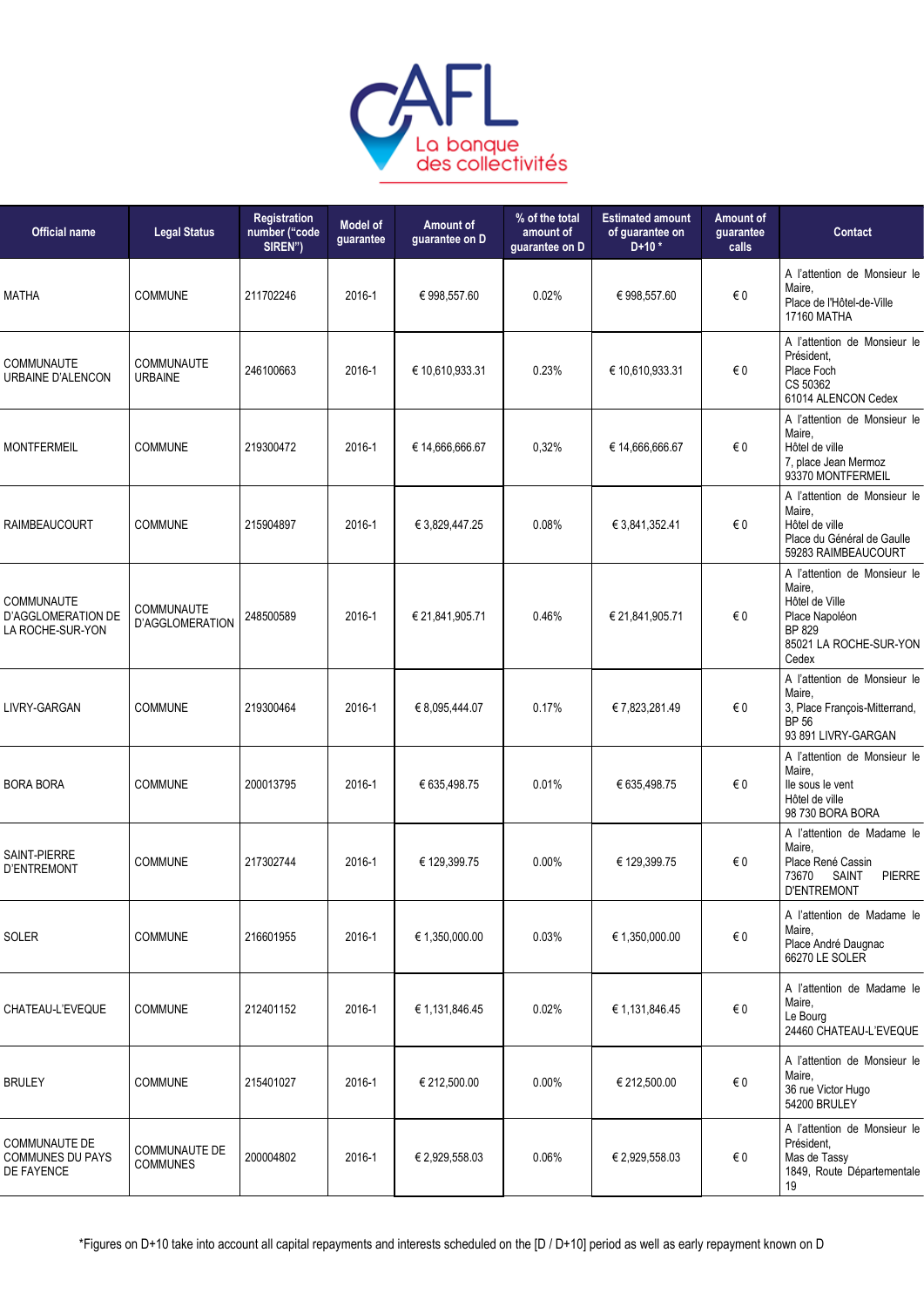

| <b>Official name</b>                                                               | <b>Legal Status</b>                     | Registration<br>number ("code<br>SIREN") | <b>Model of</b><br>guarantee | Amount of<br>guarantee on D | % of the total<br>amount of<br>quarantee on D | <b>Estimated amount</b><br>of guarantee on<br>$D+10*$ | Amount of<br>guarantee<br>calls | <b>Contact</b>                                                                                                    |
|------------------------------------------------------------------------------------|-----------------------------------------|------------------------------------------|------------------------------|-----------------------------|-----------------------------------------------|-------------------------------------------------------|---------------------------------|-------------------------------------------------------------------------------------------------------------------|
|                                                                                    |                                         |                                          |                              |                             |                                               |                                                       |                                 | CS 80106<br>83440 TOURRETTES                                                                                      |
| <b>COMMUNAUTE DE</b><br><b>COMMUNES DU</b><br><b>GUILLESTROIS ET DU</b><br>QUEYRAS | <b>COMMUNAUTE DE</b><br><b>COMMUNES</b> | 200067452                                | 2016-1                       | € 1,527,710.77              | 0.03%                                         | € 1,527,710.77                                        | €0                              | A l'attention de Monsieur le<br>Président.<br><b>BP 12</b><br>Passage des Ecoles<br>05600 GUILLESTRE              |
| <b>COMMUNAUTE DE</b><br>COMMUNES DE MAD ET<br><b>MOSELLE</b>                       | <b>COMMUNAUTE DE</b><br><b>COMMUNES</b> | 200070738                                | 2016-1                       | € 1,834,647.68              | 0.03%                                         | € 1,834,647.68                                        | €0                              | A l'attention de Monsieur le<br>Président,<br>2 bis rue Henri Poulet<br>54470<br>THAUCOURT-<br><b>REGNIEVILLE</b> |
| <b>ESTEZARGUES</b>                                                                 | COMMUNE                                 | 213001076                                | 2016-1                       | €952,519.89                 | 0.02%                                         | € 952,519.89                                          | €0                              | A l'attention de Madame le<br>Maire,<br>1 rue de Barri<br>30390 ESTEZARGUES                                       |
| JOUY-AUX-ARCHES                                                                    | <b>COMMUNE</b>                          | 215703505                                | 2016-1                       | € 2,174,999.99              | 0.05%                                         | € 2,174,999.99                                        | €0                              | A l'attention de Monsieur le<br>Maire,<br>5, Impasse de la Mairie,<br>57130 JOUY-AUX-ARCHES                       |
| <b>XURES</b>                                                                       | <b>COMMUNE</b>                          | 215408014                                | 2016-1                       | € 236,725.49                | 0.00%                                         | € 236,725.49                                          | €0                              | A l'attention de Monsieur le<br>Maire,<br>20, Grande Rue,<br>54370 XURES                                          |
| NOYELLES-SOUS-LENS                                                                 | <b>COMMUNE</b>                          | 216206284                                | 2016-1                       | € 2,100,207.87              | 0.04%                                         | € 2,090,009.88                                        | €0                              | A l'attention de Monsieur le<br>Maire,<br>17 rue de la République,<br>62221<br>NOYELLES SOUS<br><b>LENS</b>       |
| SAINT-CREPIN                                                                       | COMMUNE                                 | 210501367                                | 2016-1                       | € 3,861,602.08              | 0.08%                                         | € 3,861,602.08                                        | €0                              | A l'attention de Monsieur le<br>Maire,<br>Place de l'église,<br>05600 SAINT-CREPIN                                |
| <b>LES ORMES</b>                                                                   | COMMUNE                                 | 218601839                                | 2016-1                       | €413,579.46                 | 0.01%                                         | €413,579.46                                           | €0                              | A l'attention de Madame le<br>Maire,<br>11 Place de la mairie<br>86220 LES ORMES                                  |
| <b>DURAVEL</b>                                                                     | <b>COMMUNE</b>                          | 214600892                                | 2016-1                       | € 439,841.49                | 0.01%                                         | €439,841.49                                           | $\epsilon$ 0                    | A l'attention de Madame le<br>Maire,<br>Le Bourg<br>46700 DURAVEL                                                 |
| <b>KREMLIN BICETRE</b>                                                             | <b>COMMUNE</b>                          | 219400439                                | 2016-1                       | € 5,410,759.28              | 0.12%                                         | € 5,410,759.28                                        | €0                              | A l'attention de Monsieur le<br>Maire,<br>Place Jean Jaurès<br>94276<br>LE<br><b>KREMLIN</b><br><b>BICETRE</b>    |
| <b>POLLESTRES</b>                                                                  | COMMUNE                                 | 216601443                                | 2016-1                       | € 1,725,000.00              | 0.04%                                         | € 1,725,000.00                                        | $\epsilon$ 0                    | A l'attention de Monsieur le<br>Maire,<br>Avenue Pablo Casals<br>66450 POLLESTRES                                 |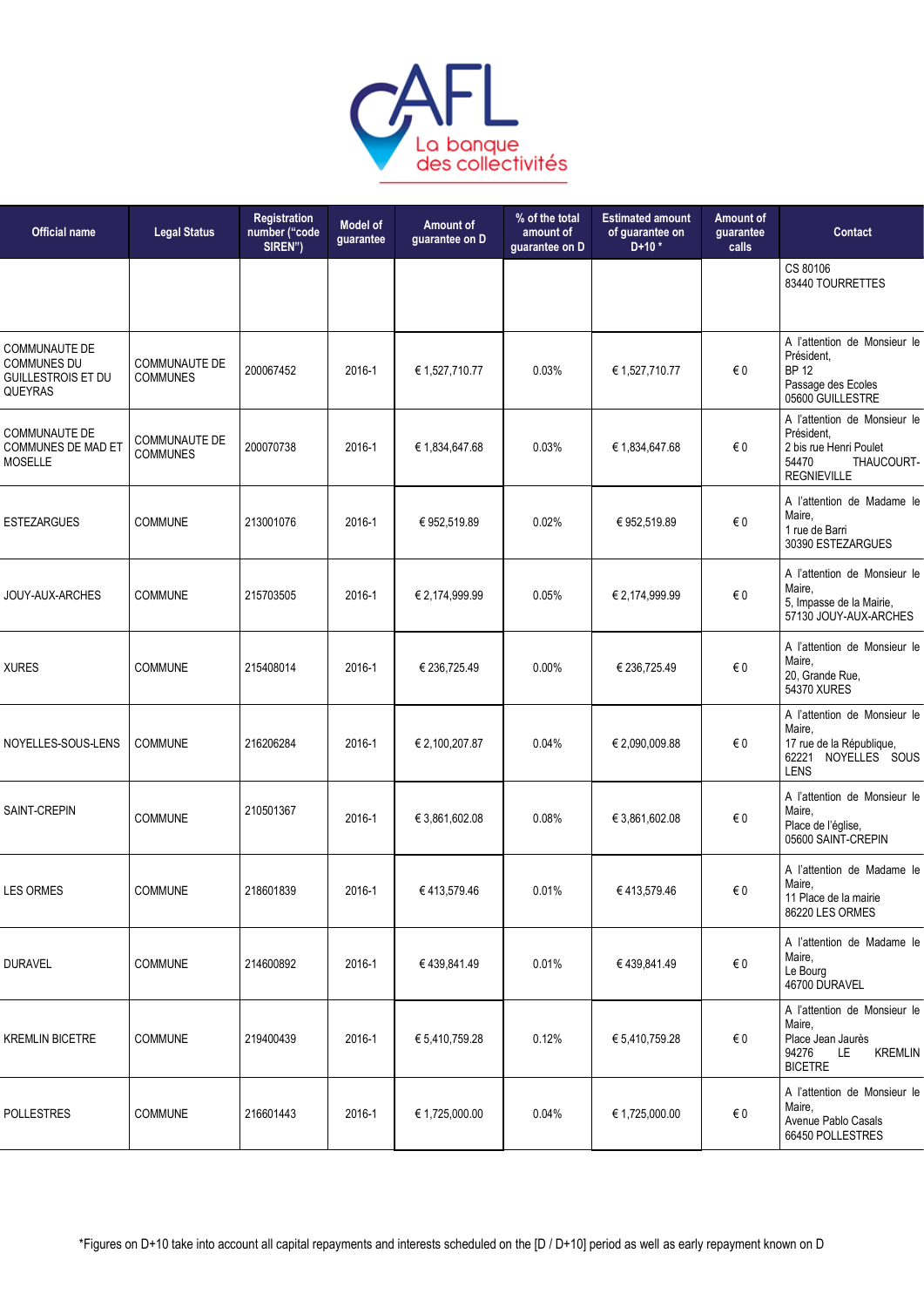

| <b>Official name</b>                                                                      | <b>Legal Status</b>                     | Registration<br>number ("code<br>SIREN") | <b>Model of</b><br>guarantee | Amount of<br>guarantee on D | % of the total<br>amount of<br>guarantee on D | <b>Estimated amount</b><br>of guarantee on<br>$D+10*$ | Amount of<br>guarantee<br>calls | Contact                                                                                                                    |
|-------------------------------------------------------------------------------------------|-----------------------------------------|------------------------------------------|------------------------------|-----------------------------|-----------------------------------------------|-------------------------------------------------------|---------------------------------|----------------------------------------------------------------------------------------------------------------------------|
| PAGNEY-DERRIERE-<br><b>BARINE</b>                                                         | <b>COMMUNE</b>                          | 215404146                                | 2016-1                       | €491.159.95                 | 0.01%                                         | € 491,159.95                                          | € 0                             | A l'attention de Monsieur le<br>Maire,<br>173 rue Régina Kricq<br>54200 PAGNEY DERRIERE<br><b>BARINE</b>                   |
| <b>ALLONS</b>                                                                             | COMMUNE                                 | 214700072                                | 2016-1                       | € 239,132.93                | 0.00%                                         | € 232,787.68                                          | $\in 0$                         | A l'attention de Monsieur le<br>Maire,<br>Le bourg<br>47420 Allons                                                         |
| <b>MILLERY</b>                                                                            | COMMUNE                                 | 216901330                                | 2016-1                       | € 1,320,217.17              | 0.03%                                         | € 1,320,217.17                                        | €0                              | A l'attention de Madame le<br>Maire,<br>3 avenue Saint Jean<br>69390 MILLERY                                               |
| <b>VIRY-CHATILLON</b>                                                                     | <b>COMMUNE</b>                          | 219106879                                | 2016-1                       | € 6,887,553.31              | 0.15%                                         | € 6,887,553.31                                        | €0                              | A l'attention de Monsieur le<br>Maire,<br>Place de la République<br><b>BP43</b><br>91178<br>VIRY CHATILLON<br><b>CEDEX</b> |
| <b>BANON</b>                                                                              | <b>COMMUNE</b>                          | 210400180                                | 2016-1                       | € 267,000.00                | 0.01%                                         | € 267,000.00                                          | €0                              | A l'attention de Monsieur le<br>Maire,<br>Hôtel de ville<br>Place Charles Vial<br>BP <sub>5</sub><br>04150 BANON           |
| <b>COMMUNAUTE DE</b><br><b>COMMUNES PAYS</b><br>HAUT VAL D'ALZETTE                        | COMMUNAUTE DE<br><b>COMMUNES</b>        | 245701404                                | 2016-1                       | € 5,949,999.99              | 0.13%                                         | € 5,949,999.99                                        | $\in 0$                         | A l'attention de Monsieur le<br>Président.<br>81 Avenue de la fonderie<br>57390 AUDUN-LE-TICHE                             |
| <b>AUTUN</b>                                                                              | COMMUNE                                 | 217100148                                | 2016-1                       | € 3,137,032.87              | 0.07%                                         | € 3,137,032.87                                        | €0                              | A l'attention de Monsieur le<br>Maire,<br>Place du Champ de Mars<br><b>BP 133</b><br>71403 AUTUN CEDEX                     |
| <b>COMMUNAUTE DE</b><br><b>COMMUNES DES</b><br><b>BALLONS DES HAUTES</b><br><b>VOSGES</b> | <b>COMMUNAUTE DE</b><br><b>COMMUNES</b> | 200033868                                | 2016-1                       | € 5,217,436.08              | 0.12%                                         | € 5,208,747.99                                        | € 0                             | A l'attention de Monsieur le<br>Maire,<br>8 Rue de la Favee<br>FRESSE-SUR-<br>88160<br><b>MOSELLE</b>                      |
| <b>SAINT PIERRE</b><br>D'AURILLAC                                                         | <b>COMMUNE</b>                          | 213304637                                | 2016-1                       | € 5,959.61                  | 0.00%                                         | € 5,959.61                                            | €0                              | A l'attention de Monsieur le<br>Maire,<br>124 Avenue de la Libération<br>33490<br>SAINT<br><b>PIERRE</b><br>D'AURILLAC     |
| POUILLON                                                                                  | <b>COMMUNE</b>                          | 214002339                                | 2016-1                       | € 616,768.70                | 0.01%                                         | € 608,380.66                                          | $\epsilon$ 0                    | A l'attention de Monsieur le<br>Maire,<br>96 Place de la Mairie<br>40350 POUILLON                                          |
| <b>FOISCHES</b>                                                                           | <b>COMMUNE</b>                          | 210801601                                | 2016-1                       | €403,199.20                 | 0.01%                                         | € 399,503.36                                          | $\epsilon$ 0                    | A l'attention de Monsieur le<br>Maire,<br>Route de Charlemont<br>08600 FOISCHES                                            |
| LEON                                                                                      | COMMUNE                                 | 214001505                                | 2016-1                       | € 575,949.35                | 0.01%                                         | € 575,949.35                                          | $\epsilon$ 0                    | A l'attention de Monsieur le<br>Maire,<br>83 Grand' Rue<br>40550 LEON                                                      |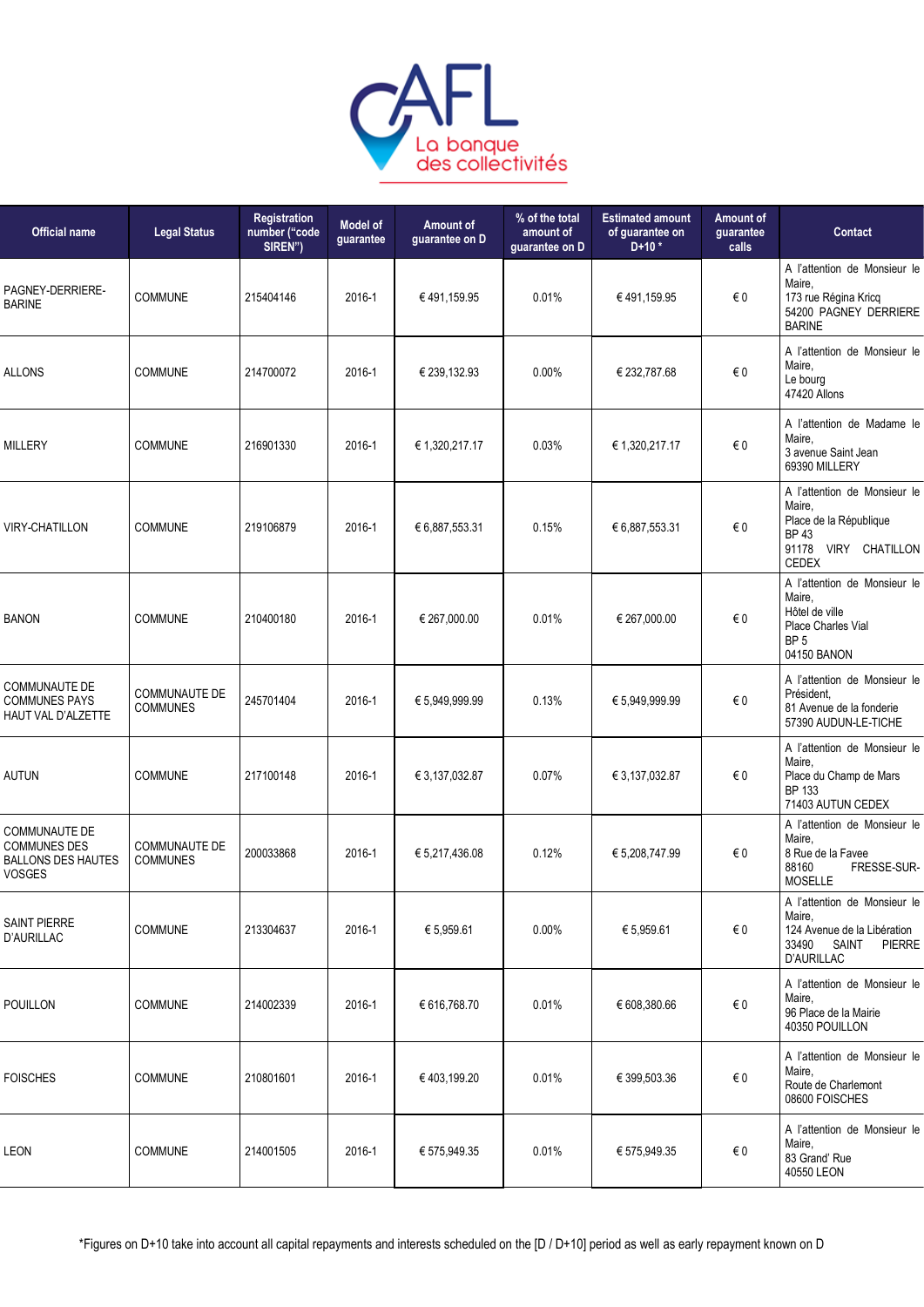

| <b>Official name</b>                                                      | <b>Legal Status</b>                     | Registration<br>number ("code<br>SIREN") | <b>Model of</b><br>guarantee | Amount of<br>guarantee on D | % of the total<br>amount of<br>guarantee on D | <b>Estimated amount</b><br>of guarantee on<br>$D+10*$ | Amount of<br>guarantee<br>calls | Contact                                                                                                                   |
|---------------------------------------------------------------------------|-----------------------------------------|------------------------------------------|------------------------------|-----------------------------|-----------------------------------------------|-------------------------------------------------------|---------------------------------|---------------------------------------------------------------------------------------------------------------------------|
| <b>BAYON</b>                                                              | <b>COMMUNE</b>                          | 215400540                                | 2016-1                       | € 724,514.64                | 0.02%                                         | € 724,514.64                                          | $\in 0$                         | A l'attention de Monsieur le<br>Maire.<br>15, Rue de la Mairie<br>54290 BAYON                                             |
| CORNY-SUR-MOSELLE                                                         | <b>COMMUNE</b>                          | 215701533                                | 2016-1                       | € 2,414,546.23              | 0.06%                                         | € 2,414,546.23                                        | €0                              | A l'attention de Monsieur le<br>Maire,<br>3, rue Saint-Martin,<br>57680<br>CORNY-SUR-<br>MOSELLE                          |
| <b>COMMUNAUTE DE</b><br><b>COMMUNES DE LA</b><br><b>REGION DE LEVROUX</b> | <b>COMMUNAUTE DE</b><br><b>COMMUNES</b> | 243600293                                | 2016-1                       | € 124,006.27                | 0.00%                                         | € 124,006.27                                          | €0                              | A l'attention de Monsieur le<br>Président.<br>4 Bis, Rue du Cherche Midi<br>36110 LEVROUX                                 |
| <b>ROCHECORBON</b>                                                        | <b>COMMUNE</b>                          | 213702038                                | 2016-1                       | € 1,189,447.20              | 0.03%                                         | € 1,189,447.20                                        | $\in 0$                         | A l'attention de Monsieur le<br>Maire,<br>Place du 8 Mai 1945<br>37210 ROCHECORBON                                        |
| <b>BILLOM</b>                                                             | <b>COMMUNE</b>                          | 216300400                                | 2016-1                       | € 1,455,000.00              | 0.03%                                         | € 1,455,000.00                                        | $\epsilon$ 0                    | A l'attention de Monsieur le<br>Maire.<br>Rue Carnot<br>63160 BILLOM                                                      |
| <b>CASTILLON LA</b><br><b>BATAILLE</b>                                    | <b>COMMUNE</b>                          | 213301088                                | 2016-1                       | € 390,207.59                | 0.01%                                         | € 390,207.59                                          | €0                              | A l'attention de Monsieur le<br>Maire,<br>25, Place du Maréchal de<br>Turenne<br>33350<br>CASTILLON LA<br><b>BATAILLE</b> |
| COMMUNAUTE DE<br><b>COMMUNES DE</b><br><b>VEZOUZE EN PIEMONT</b>          | <b>COMMUNAUTE DE</b><br><b>COMMUNES</b> | 200069433                                | 2016-1                       | € 648,381.85                | 0.01%                                         | € 648,381.85                                          | €0                              | A l'attention de Monsieur le<br>Président.<br>38 rue de la Voise<br>BP <sub>8</sub><br>54450 BLAMONT                      |
| <b>RIOM</b>                                                               | <b>COMMUNE</b>                          | 216303008                                | 2016-1                       | € 433,333.36                | 0.01%                                         | € 433,333.36                                          | €0                              | A l'attention de Monsieur le<br>Maire.<br>23, Rue de l'hôtel de ville<br>63200 RIOM                                       |
| SAINT-LOUIS-DE-<br><b>MONTFERRAND</b>                                     | <b>COMMUNE</b>                          | 213304348                                | 2016-1                       | € 370,087.50                | 0.01%                                         | € 370,087.50                                          | €0                              | A l'attention de Madame le<br>Maire,<br>7, Place de la Mairie<br>33440 SAINT LOUIS DE<br><b>MONTFERRAND</b>               |
| CHERBOURG-EN-<br><b>COTENTIN</b>                                          | <b>COMMUNE</b>                          | 200056844                                | 2016-1                       | € 12,279,000.00             | 0.27%                                         | € 12,279,000.00                                       | $\in 0$                         | A l'attention de Monsieur le<br>Maire,<br>10, Place Napoléon<br>BP 808<br>50108<br>CHERBOURG-EN-<br>COTENTIN CEDEX        |
| <b>MERINDOL</b>                                                           | <b>COMMUNE</b>                          | 218400745                                | 2016-1                       | € 1,379,340.94              | 0.03%                                         | € 1,379,340.94                                        | €0                              | A l'attention de Madame le<br>Maire,<br>Place de la Mairie<br>84360 MERINDOL                                              |
| <b>VILLARIES</b>                                                          | <b>COMMUNE</b>                          | 213105794                                | 2016-1                       | € 895,783.05                | 0.02%                                         | € 895,783.05                                          | €0                              | A l'attention de Monsieur le<br>Maire,<br>2, Rue de la Mairie<br>31380 VILLARIES                                          |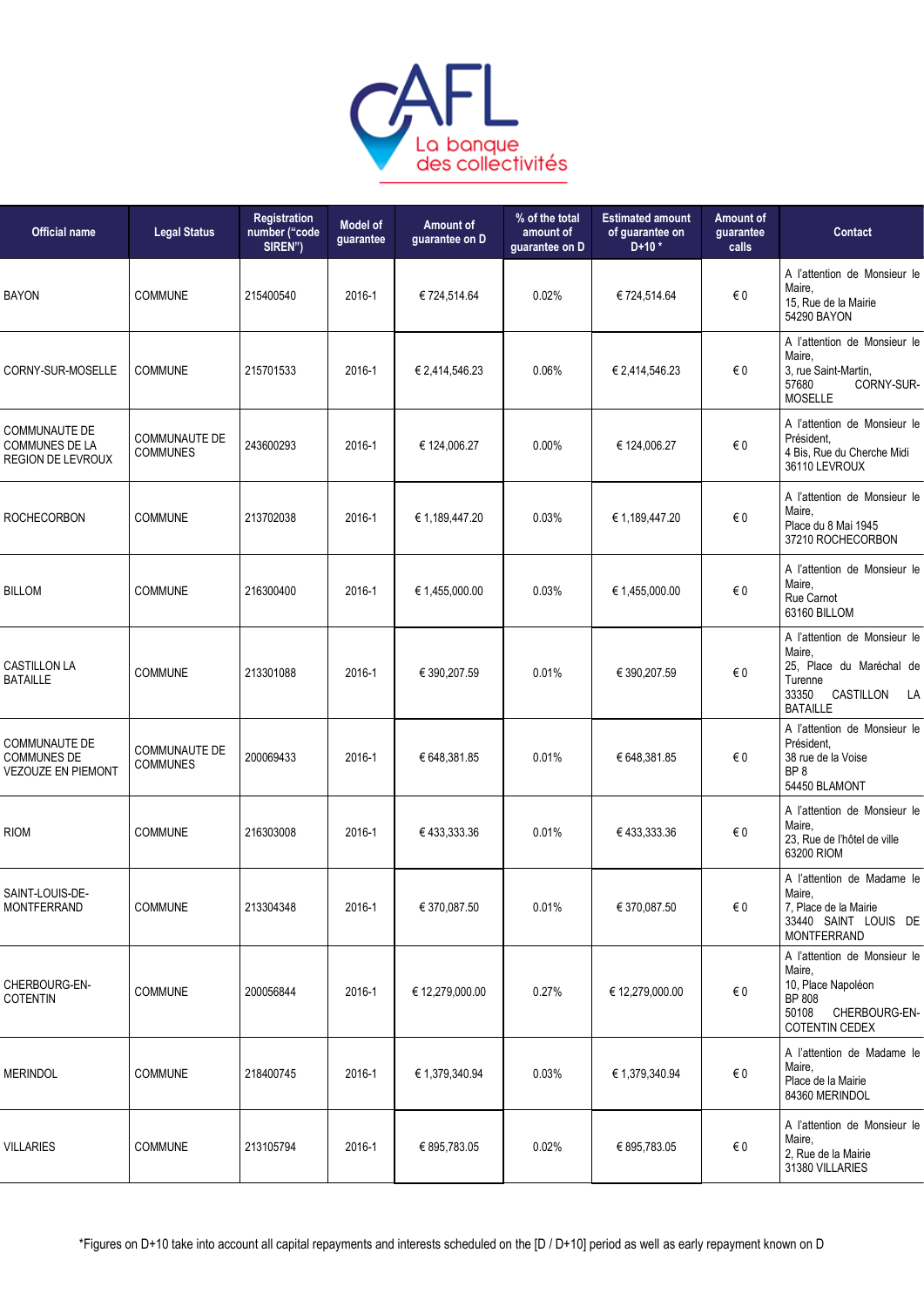

| <b>Official name</b>                                          | <b>Legal Status</b>                         | Registration<br>number ("code<br>SIREN") | <b>Model of</b><br>guarantee | Amount of<br>guarantee on D | % of the total<br>amount of<br>quarantee on D | <b>Estimated amount</b><br>of guarantee on<br>$D+10*$ | <b>Amount of</b><br>guarantee<br>calls | <b>Contact</b>                                                                                                                |
|---------------------------------------------------------------|---------------------------------------------|------------------------------------------|------------------------------|-----------------------------|-----------------------------------------------|-------------------------------------------------------|----------------------------------------|-------------------------------------------------------------------------------------------------------------------------------|
| <b>MANDRES AUX</b><br><b>QUATRE TOURS</b>                     | <b>COMMUNE</b>                              | 215403437                                | 2016-1                       | € 75,409.20                 | $0.00\%$                                      | € 75,409.20                                           | € 0                                    | A l'attention de Monsieur le<br>Maire,<br>12 rue Saint Martin<br>54 470<br><b>MANDRES</b><br>AUX<br><b>QUATRE TOURS</b>       |
| COMMUNAUTE<br>D'AGGLOMERATION DU<br><b>GRAND CHALON</b>       | <b>COMMUNAUTE</b><br><b>D'AGGLOMERATION</b> | 247100589                                | 2016-1                       | € 1,144,755.92              | 0.02%                                         | € 1,144,755.92                                        | €0                                     | A l'attention de Monsieur le<br>Maire,<br>QU COSMES<br>23 Av Georges Pompidou<br>71100 CHALON SUR SAONE                       |
| SAINT-BRICE-SOUS-<br><b>FORET</b>                             | <b>COMMUNE</b>                              | 219505393                                | 2016-1                       | € 3,060,000.00              | 0.07%                                         | € 3,060,000.00                                        | € 0                                    | A l'attention de Monsieur le<br>Maire,<br>14 Rue de Paris<br>95350 SAINT-BRICE-SOUS-<br><b>FORET</b>                          |
| OMMUNAUTE DE<br><b>COMMUNES DU PAYS</b><br>DE BEAUME DROBIE   | <b>COMMUNAUTE DE</b><br><b>COMMUNES</b>     | 240700302                                | 2016-1                       | € 1,815,625.00              | 0.03%                                         | € 1,811,586.65                                        | €0                                     | A l'attention de Monsieur le<br>Président,<br>134 Montée de Chastelanne<br>CS 90030<br>07260 JOYEUSE                          |
| PAU                                                           | COMMUNE                                     | 216404459                                | 2016-1                       | €41,782,789.87              | 0.80%                                         | €41,782,789.87                                        | €0                                     | A l'attention de Monsieur le<br>Maire,<br>Hôtel de Ville,<br>Place Royale<br>64036 PAU Cedex                                  |
| COMMUNAUTE<br><b>D'AGGLOMERATION DE</b><br>LA ROCHELLE        | <b>COMMUNAUTE</b><br><b>D'AGGLOMERATION</b> | 241700434                                | 2016-1                       | € 7,308,333.35              | 0.16%                                         | € 7,308,333.35                                        | €0                                     | A l'attention de Monsieur le<br>Président,<br>6 rue Saint-Michel<br>CS 41287<br>17086 LA ROCHELLE Cedex<br>02                 |
| LE LION D'ANGERS                                              | COMMUNE                                     | 200053239                                | 2016-1                       | €488,250.00                 | 0.01%                                         | €488,250.00                                           | €0                                     | A l'attention de Monsieur le<br>Maire,<br>Place Charles de Gaulle<br>49220 LE LION D'ANGERS                                   |
| <b>STRASBOURG</b>                                             | <b>COMMUNE</b>                              | 216800250                                | 2016-1                       | € 60,141,666.61             | 1.13%                                         | € 60,141,666.61                                       | €0                                     | A l'attention de Monsieur le<br>Maire,<br>1 parc de l'Etoile<br>67076 STRASBOURG Cedex                                        |
| <b>ARFEUILLES</b>                                             | <b>COMMUNE</b>                              | 210300067                                | 2016-1                       | € 581,575.11                | 0.00%                                         | € 581,575.11                                          | $\in 0$                                | A l'attention de Monsieur le<br>Maire,<br>Rue de la Gare<br>03120 ARFEUILLES                                                  |
| THEZA                                                         | <b>COMMUNE</b>                              | 216602086                                | 2016-1                       | € 672,028.32                | 0.02%                                         | € 672,028.32                                          | $\epsilon$ 0                           | A l'attention de Monsieur le<br>Maire,<br>Place de la Promenade<br>66200 THEZA                                                |
| CASTELFRANC                                                   | <b>COMMUNE</b>                              | 214600629                                | 2016-1                       | € 256,181.19                | 0.00%                                         | € 256,181.19                                          | $\epsilon$ 0                           | A l'attention de Monsieur le<br>Maire,<br>1 rue du Cossolat<br>46140 CASTELFRANC                                              |
| <b>COMMUNAUTE DE</b><br>COMMUNES CŒUR DE<br><b>CHARTREUSE</b> | COMMUNAUTE DE<br><b>COMMUNES</b>            | 200069038                                | 2016-1                       | € 1,483,684.12              | 0.03%                                         | € 1,483,684.12                                        | $\epsilon$ 0                           | A l'attention de Monsieur le<br>Président,<br>Pôle Tertiaire<br>ZI Chartreuse-Guiers<br>38380<br>ENTRE-DEUX-<br><b>GUIERS</b> |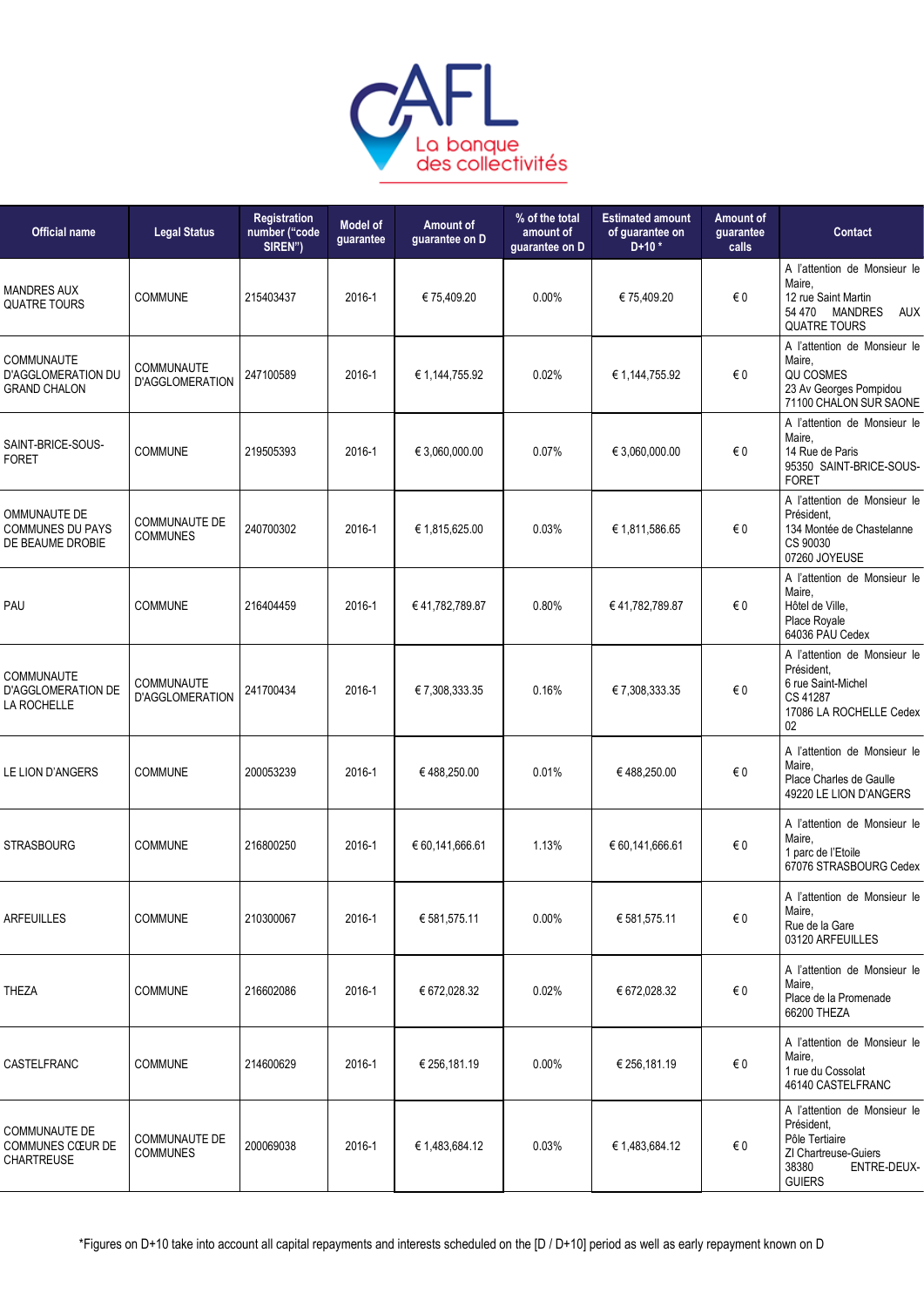

| <b>Official name</b>                                                     | <b>Legal Status</b>                     | <b>Registration</b><br>number ("code<br>SIREN") | <b>Model of</b><br>guarantee | Amount of<br>guarantee on D | % of the total<br>amount of<br>quarantee on D | <b>Estimated amount</b><br>of guarantee on<br>$D+10*$ | <b>Amount of</b><br>guarantee<br>calls | Contact                                                                                                                                 |
|--------------------------------------------------------------------------|-----------------------------------------|-------------------------------------------------|------------------------------|-----------------------------|-----------------------------------------------|-------------------------------------------------------|----------------------------------------|-----------------------------------------------------------------------------------------------------------------------------------------|
| CONCHES-EN-OUCHES                                                        | <b>COMMUNE</b>                          | 212701650                                       | 2016-1                       | € 2,952,499.96              | 0.07%                                         | € 2,952,499.96                                        | €0                                     | A l'attention de Monsieur le<br>Maire.<br>Impasse de l'Hôtel de Ville<br>CS 20073<br>27190<br><b>CONCHES</b><br>EN<br><b>OUCHES</b>     |
| <b>COMMUNAUTE DE</b><br><b>COMMUNES DU PAYS</b><br>DE CONCHES            | <b>COMMUNAUTE DE</b><br><b>COMMUNES</b> | 242700276                                       | 2016-1                       | € 2,590,000.03              | 0.06%                                         | € 2,590,000.03                                        | €0                                     | A l'attention de Monsieur le<br>Président,<br>Impasse de l'Hôtel de Ville<br>CS 20073<br>27190<br><b>CONCHES</b><br>EN<br><b>OUCHES</b> |
| SAINT-SAULVE                                                             | COMMUNE                                 | 215905449                                       | 2016-1                       | €738,000.00                 | 0.02%                                         | €738,000.00                                           | €0                                     | A l'attention de Monsieur le<br>Maire,<br>146, Rue Jean Jaurès<br>59880 SAINT-SAULVE                                                    |
| EPINAY-SUR-SEINE                                                         | <b>COMMUNE</b>                          | 219300316                                       | 2016-1                       | € 5,500,000.00              | 0.12%                                         | € 5,500,000.00                                        | €0                                     | A l'attention de Monsieur le<br>Maire,<br>1-3, Rue Quétigny<br>93800 EPINAY-SUR-SEINE                                                   |
| COMMUNAUTE<br>D'AGGLOMERATION DU<br>BASSIN DE BOURG-EN-<br><b>BRESSE</b> | <b>COMMUNE</b><br>D'AGGLOMERATION       | 200069038                                       | 2016-1                       | € 13,025,000.00             | 0.29%                                         | € 13,025,000.00                                       | €0                                     | A l'attention de Monsieur le<br>Président.<br>3 Avenue Arsène d'Arsonval<br>01000 BOURG-EN-BRESSE                                       |
| SAINT-ROMAIN-LA-<br><b>VIRVEE</b>                                        | COMMUNE                                 | 213304702                                       | 2016-1                       | € 561,302.70                | 0.00%                                         | € 561,302.70                                          | €0                                     | A l'attention de Monsieur le<br>Maire,<br>Le Bourg<br>33240 SAINT ROMAIN LA<br><b>VIRVEE</b>                                            |
| MEULAN-SUR-<br><b>YVELYNES</b>                                           | <b>COMMUNE</b>                          | 217804012                                       | 2016-1                       | € 2,880,681.85              | 0.06%                                         | € 2,880,681.85                                        | €0                                     | A l'attention de Madame le<br>Maire,<br>10 Place Brigitte-Gros<br>78250<br>MEULAN-EN-<br><b>YVELINES</b>                                |
| L'AIGUILLON-LA-<br><b>PRESQU'ILE</b>                                     | COMMUNE                                 | 200096832                                       | 2016-1                       | €910,000.00                 | 0.02%                                         | € 910,000.00                                          | €0                                     | A l'attention de Monsieur le<br>Maire,<br>9 Avenue de l'Océan,<br>85460 LA FAUTE SUR MER                                                |
| <b>COMMUNAUTE DE</b><br>COMMUNES CŒUR DE<br>SAVOIE                       | <b>COMMUNAUTE DE</b><br><b>COMMUNES</b> | 200041010                                       | 2016-1                       | € 5,826,592.65              | 0.11%                                         | € 5,826,592.65                                        | €0                                     | A l'attention de Madame la<br>Présidente,<br>Place Albert Serraz,<br>BP 40020<br>73800 MONTMELIAN                                       |
| LE PUY SAINTE<br><b>REPARADE</b>                                         | <b>COMMUNE</b>                          | 211300801                                       | 2016-1                       | € 878,749.97                | 0.02%                                         | € 878,749.97                                          | €0                                     | A l'attention de Monsieur le<br>Maire,<br>2, Avenue des anciens<br>combattants,<br>13610 LE PUY SAINTE-<br><b>REPARADE</b>              |
| FONTENAY-LE-PESNEL                                                       | <b>COMMUNE</b>                          | 211402789                                       | 2016-1                       | € 532,500.00                | 0.01%                                         | € 532,500.00                                          | €0                                     | A l'attention de Monsieur le<br>Maire,<br>2 Place de la Mairie<br>14 250 FONTENAY-LE-<br><b>PESNEL</b>                                  |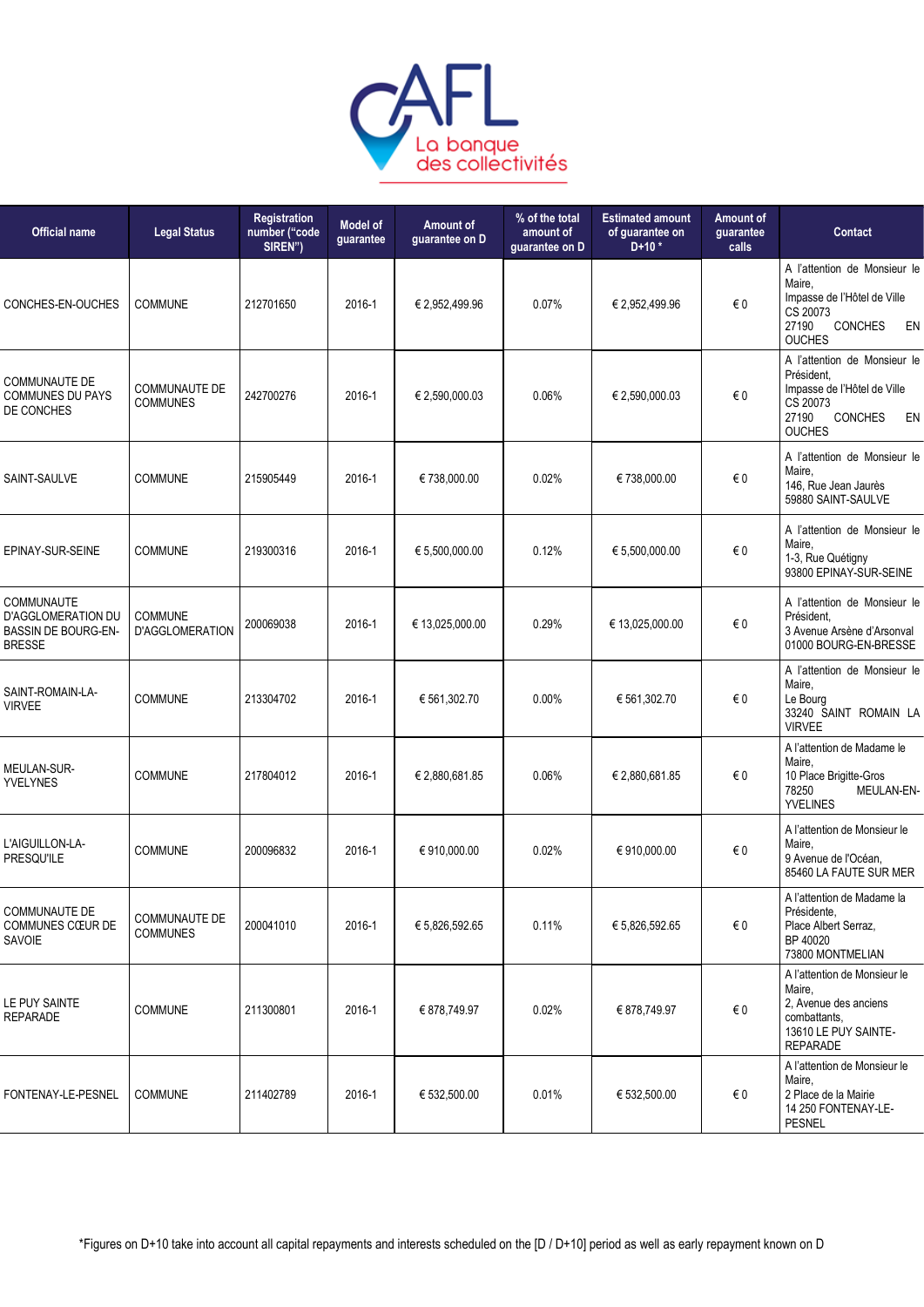

| <b>Official name</b> | <b>Legal Status</b> | Registration<br>number ("code<br>SIREN") | <b>Model of</b><br>guarantee | Amount of<br>guarantee on D | % of the total<br>amount of<br>guarantee on D | <b>Estimated amount</b><br>of quarantee on<br>$D+10*$ | Amount of<br>guarantee<br>calls | Contact                                                                                                                                             |
|----------------------|---------------------|------------------------------------------|------------------------------|-----------------------------|-----------------------------------------------|-------------------------------------------------------|---------------------------------|-----------------------------------------------------------------------------------------------------------------------------------------------------|
| CASSENEUIL           | <b>COMMUNE</b>      | 214700494                                | 2016-1                       | € 174,341.93                | 0.00%                                         | € 174,341.93                                          | €0                              | A l'attention de Monsieur le<br>Maire,<br>Allée de la Paix,<br><b>BP 16</b><br>47440 CASSENEUIL                                                     |
| VALSERHÔNE           | <b>COMMUNE</b>      | 200067452                                | 2016-1                       | € 19,000,000.00             | 0.42%                                         | € 19,000,000.00                                       | €0                              | A l'attention de Monsieur le<br>Maire,<br>Hôtel de Ville<br>34 rue de la République<br>BP 618<br>Bellegarde-sur-Valserine<br>01206 VALSERHÔNE Cedex |
| <b>FLEURIGNE</b>     | <b>COMMUNE</b>      | 213501125                                | 2016-1                       | €441,947.13                 | 0.01%                                         | €441,947.13                                           | $\in 0$                         | A l'attention de Madame la<br>Maire,<br>27 Avenue de Bretagne<br>35133 FLEURIGNE                                                                    |
| <b>ATHIENVILLE</b>   | COMMUNE             | 215400268                                | 2016-1                       | € 220,000.00                | 0.00%                                         | € 220,000.00                                          | $\in 0$                         | A l'attention de Monsieur le<br>Maire,<br>5 Rue de l'école<br>54370 ATHIENVILLE                                                                     |
| <b>VISSEICHE</b>     | COMMUNE             | 213503592                                | 2016-1                       | € 255,000.00                | 0.00%                                         | € 255,000.00                                          | €0                              | A l'attention de Monsieur le<br>Maire,<br>1 Route Marcillé Robert<br>35130 VISSEICHE                                                                |
| <b>SAINT MELANY</b>  | <b>COMMUNE</b>      | 210702759                                | 2016-1                       | € 151,084.76                | $0.00\%$                                      | € 151,084.76                                          | €0                              | A l'attention de Monsieur le<br>Maire,<br>Le Villard<br>Hôtel de Ville<br>07260 SAINT MELANY                                                        |
| SOMMERVILLER         | <b>COMMUNE</b>      | 215405093                                | 2016-1                       | € 643,702.25                | 0.01%                                         | € 635,586.36                                          | €0                              | A l'attention de Monsieur le<br>Maire,<br>28 rue de Lorraine<br>54110 SOMMERVILLER                                                                  |
| <b>LIEURON</b>       | <b>COMMUNE</b>      | 213501513                                | 2016-1                       | € 216,666.69                | 0.00%                                         | € 216,666.69                                          | €0                              | A l'attention de Madame le<br>Maire,<br>5 Rue des Forges<br>35550 LIEURON                                                                           |
| NOISY LE GRAND       | <b>COMMUNE</b>      | 219300514                                | 2016-1                       | € 24,362,806.06             | 0.54%                                         | € 24,362,806.06                                       | $\in 0$                         | A l'attention de Madame le<br>Maire,<br>Hôtel de Ville, Place de la<br>Libération<br>93160 NOISNY-LE-GRAND                                          |
| BERNAY-SAINT-MARTIN  | <b>COMMUNE</b>      | 211700430                                | 2016-1                       | € 117,095.45                | $0.00\%$                                      | € 117,095.45                                          | €0                              | A l'attention de Madame le<br>Maire,<br>46 Grande rue<br>17330 BERNAY-SAINT-<br><b>MARTIN</b>                                                       |
| MOULIS-EN-MEDOC      | <b>COMMUNE</b>      | 213302979                                | 2016-1                       | € 368,113.01                | $0.00\%$                                      | € 368,113.01                                          | $\epsilon$ 0                    | A l'attention de Monsieur le<br>Maire,<br>227 avenue de la Gironde<br>33480 MOULIS EN MEDOC                                                         |
| <b>BONDY</b>         | COMMUNE             | 219300100                                | 2016-1                       | € 10,219,035.04             | 0.22%                                         | € 10,219,035.04                                       | €0                              | A l'attention de Monsieur le<br>Maire,<br>Esplanade Claude-Fuzier<br>93143 BONDY Cedex                                                              |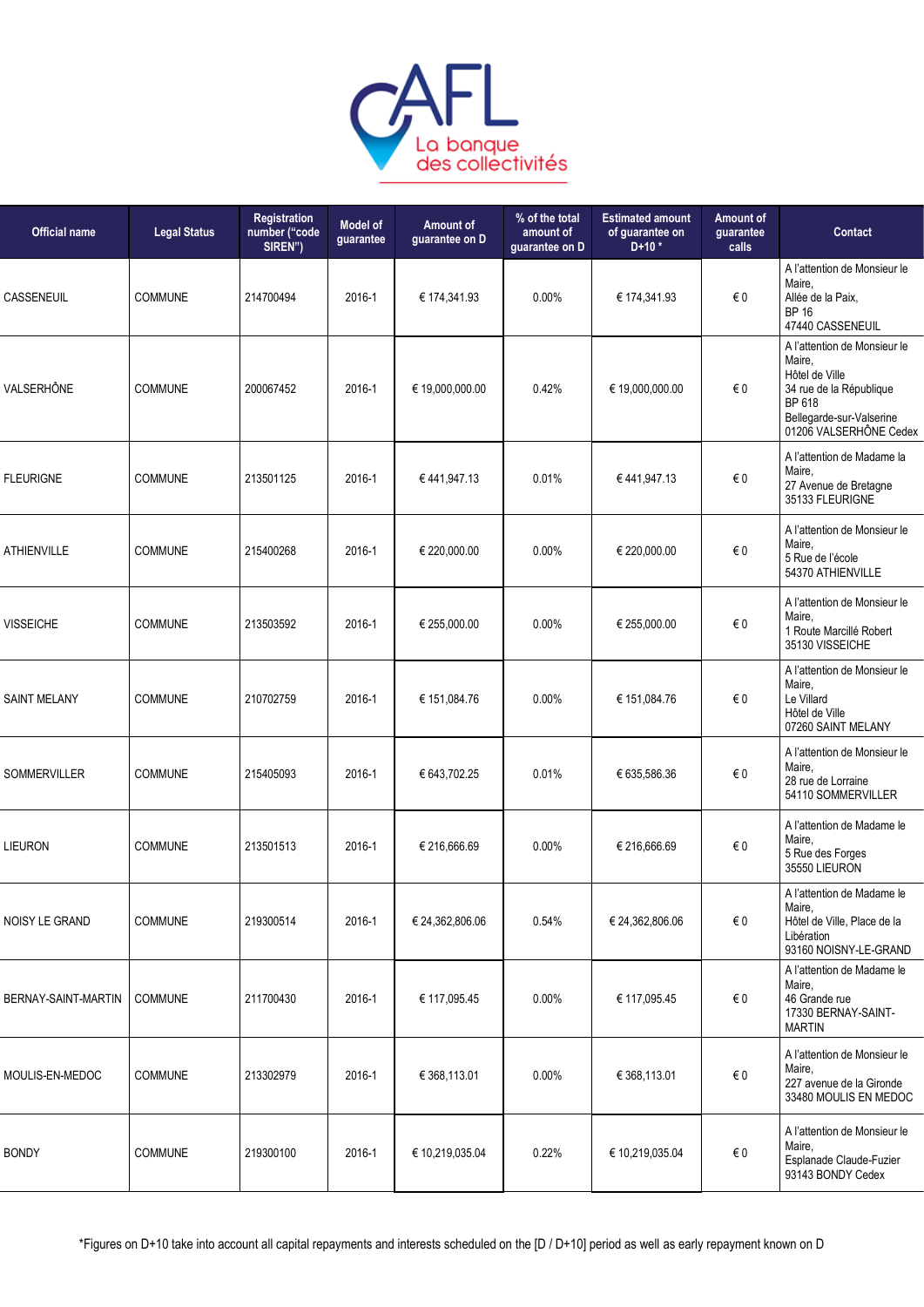

| <b>Legal Status</b> | Registration<br>number ("code<br>SIREN") | <b>Model of</b><br>guarantee | Amount of<br>guarantee on D | % of the total<br>amount of<br>quarantee on D | <b>Estimated amount</b><br>of guarantee on<br>$D+10*$ | Amount of<br>guarantee<br>calls | Contact                                                                                                                         |
|---------------------|------------------------------------------|------------------------------|-----------------------------|-----------------------------------------------|-------------------------------------------------------|---------------------------------|---------------------------------------------------------------------------------------------------------------------------------|
| <b>COMMUNE</b>      | 213600810                                | 2016-1                       | € 164,250.00                | 0.00%                                         | € 164,250.00                                          | € 0                             | A l'attention de Monsieur le<br>Maire,<br>Place Fernand-Baudat<br>36190 GARGILESSE-<br><b>DAMPIERRE</b>                         |
| <b>SYNDICAT</b>     | 200067452                                | 2016-1                       | € 1,302,000.00              | 0.03%                                         | € 1,302,000.00                                        | €0                              | A l'attention de Monsieur le<br>Président.<br>Maison des Services<br>12, rue Maurice Barrès<br>54830 GERBEVILLER                |
| <b>COMMUNE</b>      | 213101660                                | 2016-1                       | € 340,672.46                | 0.00%                                         | € 340,672.46                                          | $\epsilon$ 0                    | A l'attention de Monsieur le<br>Maire,<br>Allée du 8 mai 1945<br>31470 EMPEAUX                                                  |
| <b>REGION</b>       | 220200026                                | 2016-1                       | € 97,500,000.00             | 2.16%                                         | € 97,500,000.00                                       | $\in 0$                         | A l'attention de Madame La<br>Présidente,<br>Hôtel de Région<br>22, Boulevard du Maréchal<br>Juin<br>31406 TOULOUSE             |
| <b>COMMUNE</b>      | 218804086                                | 2016-1                       | € 2,342,242.65              | 0.05%                                         | € 2,342,242.65                                        | €0                              | A l'attention de Madame le<br>Maire,<br>10 rue de l'Église<br>B.P. 20 004<br>88360 RUPT SUR MOSELLE                             |
| <b>COMMUNE</b>      | 212600977                                | 2016-1                       | € 305,267.38                | 0.00%                                         | € 305,267.38                                          | €0                              | A l'attention de Monsieur le<br>Maire,<br>Le Village<br>Hôtel de Ville<br>26270 CLIOUSCLAT                                      |
| <b>DEPARTEMENT</b>  | 220300016                                | 2016-1                       | € 23,520,833.34             | 0.53%                                         | € 23,520,833.34                                       | $\in 0$                         | A l'attention de Monsieur le<br>Président,<br>Hôtel du Département<br>1, avenue Victor Hugo<br>B.P. 1669<br>03016 MOULINS Cedex |
| <b>COMMUNE</b>      | 215601246                                | 2016-1                       | €491,290.09                 | 0.01%                                         | €491,290.09                                           | €0                              | A l'attention de Monsieur le<br>Maire,<br>1 rue Edmont Besson<br>56140 MALESTROIT                                               |
| <b>COMMUNE</b>      | 210801965                                | 2016-1                       | € 1,086,589.74              | 0.02%                                         | € 1,086,589.74                                        | $\in 0$                         | A l'attention de Monsieur le<br>Maire,<br>25 rue Gabriel Brichet<br>08170 HARGNIES                                              |
| <b>COMMUNE</b>      | 217104496                                | 2016-1                       | € 51,118.10                 | 0.00%                                         | € 51,118.10                                           | $\epsilon$ 0                    | A l'attention de Monsieur le<br>Maire,<br>Les Voriots<br>71390 SAINT MARTIN<br>D'AUXY                                           |
| COMMUNE             | 210701769                                | 2016-1                       | € 386,383.67                | 0.01%                                         | € 386,383.67                                          | $\epsilon$ 0                    | A l'attention de Monsieur le<br>Maire,<br>Place de la Mairie<br>07230 PLANZOLLES                                                |
|                     |                                          |                              |                             |                                               |                                                       |                                 |                                                                                                                                 |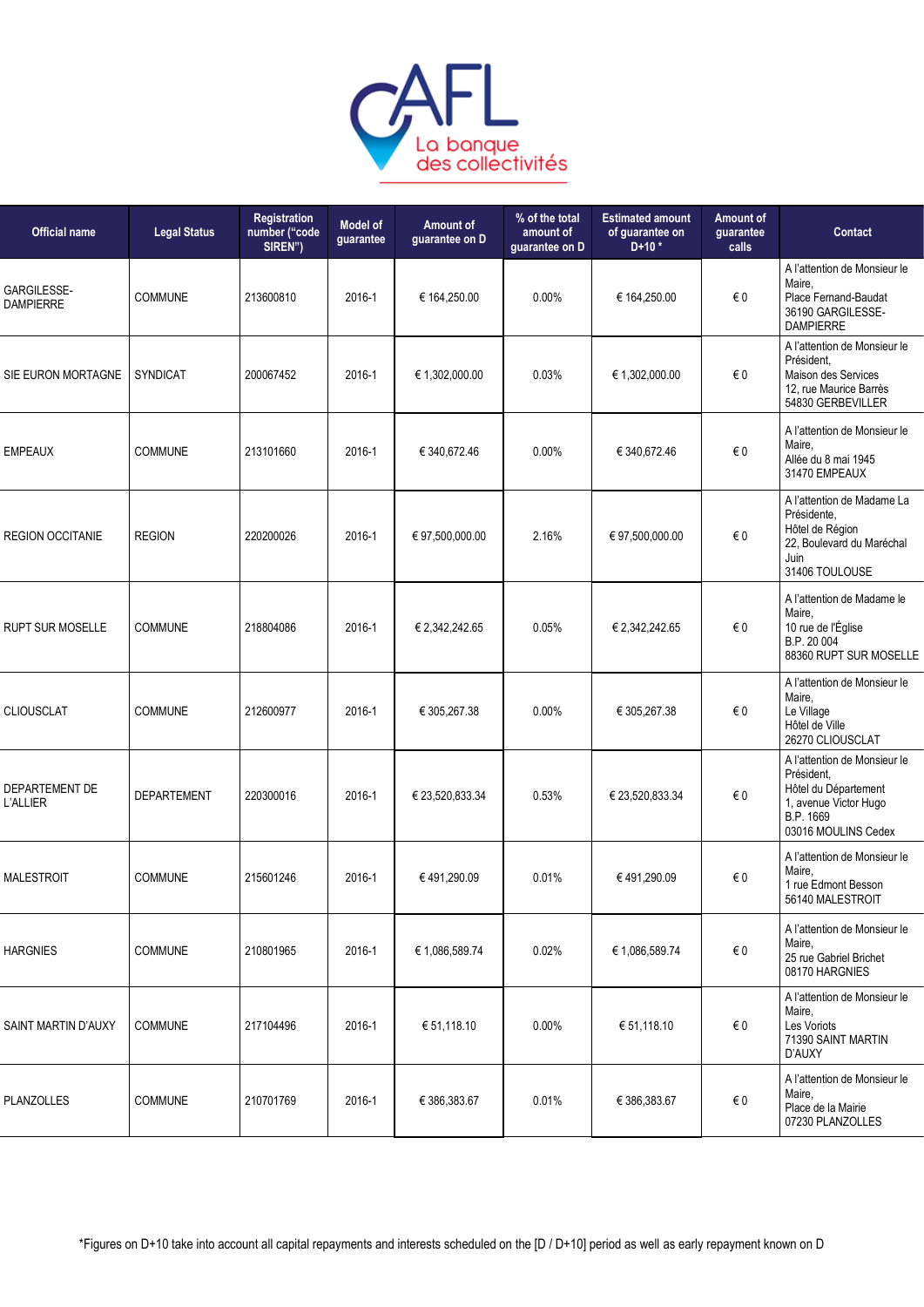

| <b>Official name</b>                           | <b>Legal Status</b>               | <b>Registration</b><br>number ("code<br>SIREN") | <b>Model of</b><br>guarantee | Amount of<br>guarantee on D | % of the total<br>amount of<br>guarantee on D | <b>Estimated amount</b><br>of guarantee on<br>$D+10*$ | Amount of<br>quarantee<br>calls | <b>Contact</b>                                                                                                            |
|------------------------------------------------|-----------------------------------|-------------------------------------------------|------------------------------|-----------------------------|-----------------------------------------------|-------------------------------------------------------|---------------------------------|---------------------------------------------------------------------------------------------------------------------------|
| VENNEZEY                                       | <b>COMMUNE</b>                    | 215405614                                       | 2016-1                       | € 130,000.00                | 0.00%                                         | € 130,000.00                                          | $\epsilon$ 0                    | A l'attention de Madame le<br>Maire,<br>3 rue de l'Église<br>54830 VENNEZEY                                               |
| <b>ENTREPIERRES</b>                            | COMMUNE                           | 210400750                                       | 2016-1                       | € 379,759.51                | 0.00%                                         | € 379,759.51                                          | $\epsilon$ 0                    | A l'attention de Madame le<br>Maire,<br>La Girale<br>04200 Entrepierres                                                   |
| <b>COMMUNAUTE</b><br>D'AGGLOMERATION<br>DU SUD | COMMUNE<br><b>D'AGGLOMERATION</b> | 403522709                                       | 2016-1                       | € 2,192,250.00              | 0.05%                                         | € 2,192,250.00                                        | $\epsilon$ 0                    | A l'attention de Monsieur le<br>Président<br>379 Rue Hubert Delisle<br>97430 LE TAMPON                                    |
| <b>DISSAY</b>                                  | <b>COMMUNE</b>                    | 380872978                                       | 2016-1                       | € 1,925,000.00              | 0.04%                                         | € 1,925,000.00                                        | $\epsilon$ 0                    | A l'attention de Monsieur le<br>Maire<br>240 rue de l'Eglise<br>86130 Dissay                                              |
| SIS DU SANON                                   | <b>SYNDICAT</b>                   | 200071249                                       | 2016-1                       | €472,866.36                 | 0.01%                                         | €472,866.36                                           | $\epsilon$ 0                    | A l'attention de Monsieur le<br>Président<br>5, Rue Karquel<br>54370 EINVILLE-AU-JARD                                     |
| <b>LES ARQUES</b>                              | COMMUNE                           | 214600082                                       | 2016-1                       | € 322,482.31                | 0.00%                                         | € 317,987.38                                          | $\epsilon$ 0                    | A l'attention de Monsieur le<br>Maire<br>Le Bourg<br>46250 LES ARQUES                                                     |
| <b>AILHON</b>                                  | COMMUNE                           | 210700027                                       | 2016-1                       | €476,189.69                 | 0.01%                                         | €476,189.69                                           | €0                              | A l'attention de Monsieur le<br>Maire<br>Le Village<br>07200 AILHON                                                       |
| VALGORGE                                       | <b>COMMUNE</b>                    | 210703294                                       | 2016-1                       | € 653,810.09                | 0.01%                                         | € 653,810.09                                          | $\in 0$                         | A l'attention de Monsieur le<br>Maire<br>Le Mazel<br>07110 VALGORGE                                                       |
| CAPESTANG                                      | <b>COMMUNE</b>                    | 213400526                                       | 2016-1                       | € 1,679,166.66              | 0.04%                                         | € 1,679,166.66                                        | $\in 0$                         | A l'attention de Monsieur le<br>Maire<br>Place Danton Cabrol<br>34310 CAPESTANG                                           |
| <b>FRANCUEIL</b>                               | <b>COMMUNE</b>                    | 213701105                                       | 2016-1                       | € 802,977.49                | 0.02%                                         | € 802,977.49                                          | € 0                             | A l'attention de Monsieur le<br>Maire,<br>Rue des Ecoles<br>37150 FRANCUEIL                                               |
| DEPARTEMENT DE<br>LOIRE-ATLANTIQUE             | <b>DEPARTEMENT</b>                | 224400028                                       | 2016-1                       | € 49,107,142.86             | 1.09%                                         | € 49,107,142.86                                       | $\epsilon$ 0                    | A l'attention de Monsieur le<br>Président.<br>Hôtel du Département<br>3 Quai Ceineray<br>CS 94109<br>44041 NANTES Cedex 1 |
| <b>COLOMIERS</b>                               | <b>COMMUNE</b>                    | 213101496                                       | 2016-1                       | € 5,433,333.33              | 0.12%                                         | € 5,433,333.33                                        | $\epsilon$ 0                    | A l'attention de Madame le<br>Maire,<br>1, Place Alex-Raymond<br>BP 30330<br>31776 COLOMIERS Cedex                        |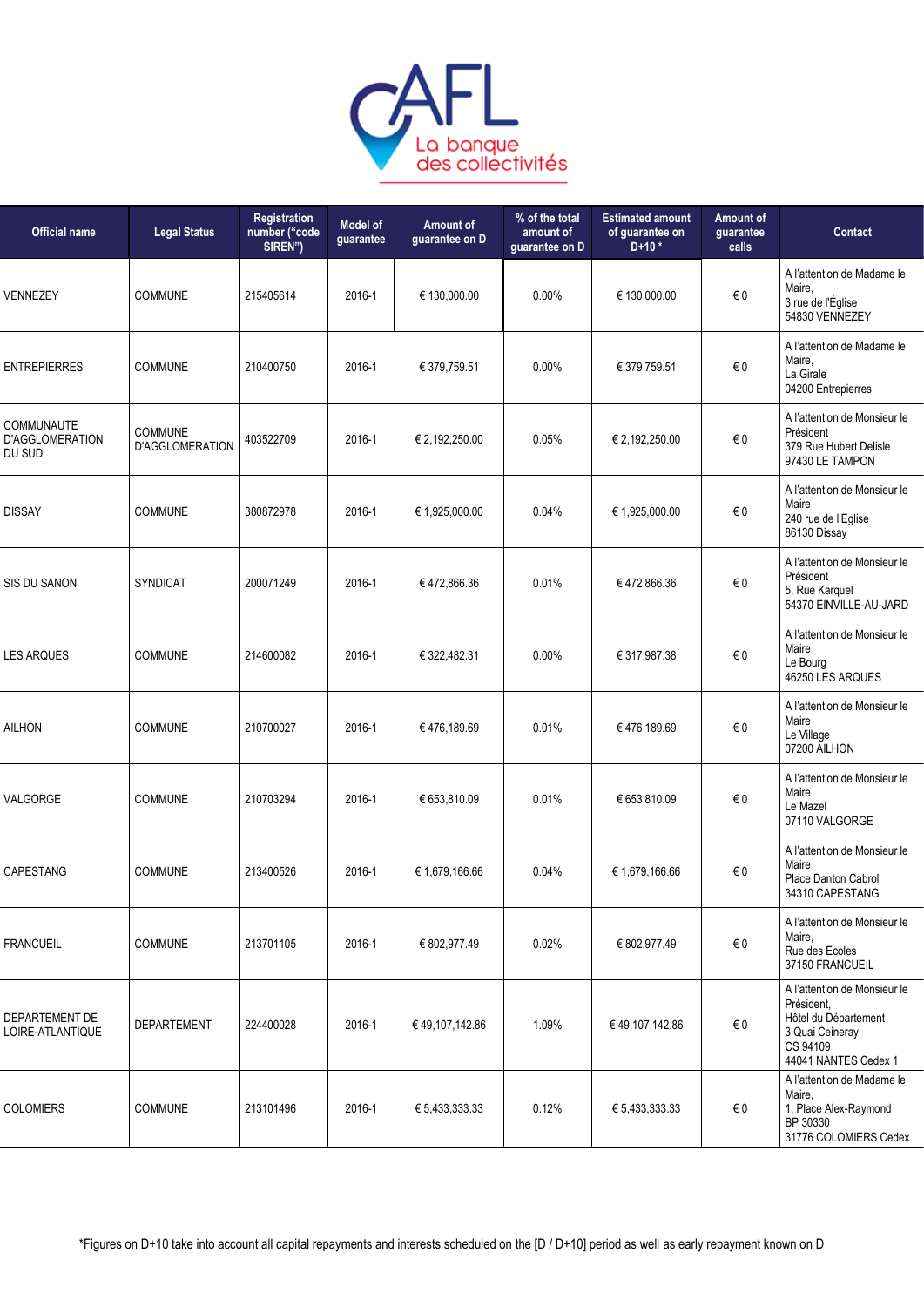

| <b>Official name</b>                                                          | <b>Legal Status</b>                     | <b>Registration</b><br>number ("code<br>SIREN") | <b>Model of</b><br>guarantee | Amount of<br>guarantee on D | % of the total<br>amount of<br>guarantee on D | <b>Estimated amount</b><br>of guarantee on<br>$D+10*$ | Amount of<br>quarantee<br>calls | Contact                                                                                                 |
|-------------------------------------------------------------------------------|-----------------------------------------|-------------------------------------------------|------------------------------|-----------------------------|-----------------------------------------------|-------------------------------------------------------|---------------------------------|---------------------------------------------------------------------------------------------------------|
| <b>GEMOZAC</b>                                                                | <b>COMMUNE</b>                          | 211701727                                       | 2016-1                       | € 1,176,259.69              | 0.03%                                         | € 1,176,259.69                                        | $\epsilon$ 0                    | A l'attention de Monsieur le<br>Maire,<br>Place Albert Mossion<br>17260 GEMOZAC                         |
| ROUSSY-LE-VILLAGE                                                             | COMMUNE                                 | 215706003                                       | 2016-1                       | € 622,201.00                | 0.01%                                         | € 617,621.69                                          | €0                              | A l'attention de Monsieur le<br>Maire,<br>2, Allée de l'Abbé Pax,<br>57330 ROUSSY-LE-<br><b>VILLAGE</b> |
| <b>MUZY</b>                                                                   | <b>COMMUNE</b>                          | 212704233                                       | 2016-1                       | € 158,578.77                | 0.00%                                         | € 158,578.77                                          | $\epsilon$ 0                    | A l'attention de Madame le<br>Maire,<br>2, Rue Bernard Pelluard<br>27650 MUZY                           |
| <b>GUEUX</b>                                                                  | <b>COMMUNE</b>                          | 215102633                                       | 2016-1                       | € 3,628,462.08              | 0.07%                                         | € 3,628,462.08                                        | $\epsilon$ 0                    | A l'attention de Monsieur le<br>Maire,<br>4, Rue de l'Eglise<br>51390 GUEUX                             |
| <b>LA SAUCELLE</b>                                                            | COMMUNE                                 | 212803688                                       | 2016-1                       | € 66,039.44                 | 0.00%                                         | € 66,039.44                                           | €0                              | A l'attention de Monsieur le<br>Maire,<br>5 Rue des Pesles.<br>28250 LA SAUCELLE                        |
| <b>SAINT AUGUSTIN</b>                                                         | <b>COMMUNE</b>                          | 211918107                                       | 2016-1                       | € 589,071.97                | 0.02%                                         | € 589,071.97                                          | €0                              | A l'attention de Monsieur le<br>Maire,<br>166 rue de Saint Omer<br>Rebecques<br>62120 SAINT AUGUSTIN    |
| <b>PANNES</b>                                                                 | <b>COMMUNE</b>                          | 214502478                                       | 2016-1                       | € 950,000.00                | 0.02%                                         | € 950,000.00                                          | €0                              | A l'attention de Monsieur le<br>Maire.<br>250, Rue Marcel Donette<br>45700 PANNES                       |
| <b>SYNDICAT MIXTE</b><br>D'AMENEE D'EAU DU<br>PLATEAU DE<br><b>SIGNARGUES</b> | <b>SYNDICAT</b>                         | 253000152                                       | 2016-1                       | €459,271.76                 | 0.01%                                         | € 000.00                                              | €0                              | A l'attention de Monsieur le<br>Président.<br>2, Avenue des Miougraniers<br>30 390 DOMAZAN              |
| <b>COMMUNAUTE DE</b><br><b>COMMUNES DES</b><br>HAUTS TOLOSANS                 | <b>COMMUNAUTE DE</b><br><b>COMMUNES</b> | 200071314                                       | 2016-1                       | € 3.002.076.85              | 0.06%                                         | € 3,002,076.85                                        | € 0                             | A l'attention de Monsieur le<br>Président.<br>1237 Rue des Pyrénées<br>31330 Grenade sur Garonne        |
| CHASSIEU                                                                      | <b>COMMUNE</b>                          | 216902718                                       | 2016-1                       | €4,750,000.00               | 0.10%                                         | €4,750,000.00                                         | $\epsilon$ 0                    | A l'attention de Monsieur le<br>Maire,<br>60 Rue de la République<br>69680 CHASSIEU                     |
| CLICHY-SOUS-BOIS                                                              | COMMUNE                                 | 219300142                                       | 2016-1                       | €4,856,689.84               | 0.10%                                         | €4,856,689.84                                         | € 0                             | A l'attention de Monsieur le<br>Maire,<br>Place du 11 Novembre 1918<br>93390 CLICHY-SOUS-BOIS           |
| SAINTE-NATHALENE                                                              | COMMUNE                                 | 212404719                                       | 2016-1                       | € 679,262.01                | 0.01%                                         | € 679,262.01                                          | € 0                             | A l'attention de Monsieur le<br>Maire,<br>Le Bourg<br>24200 SAINTE-NATHALENE                            |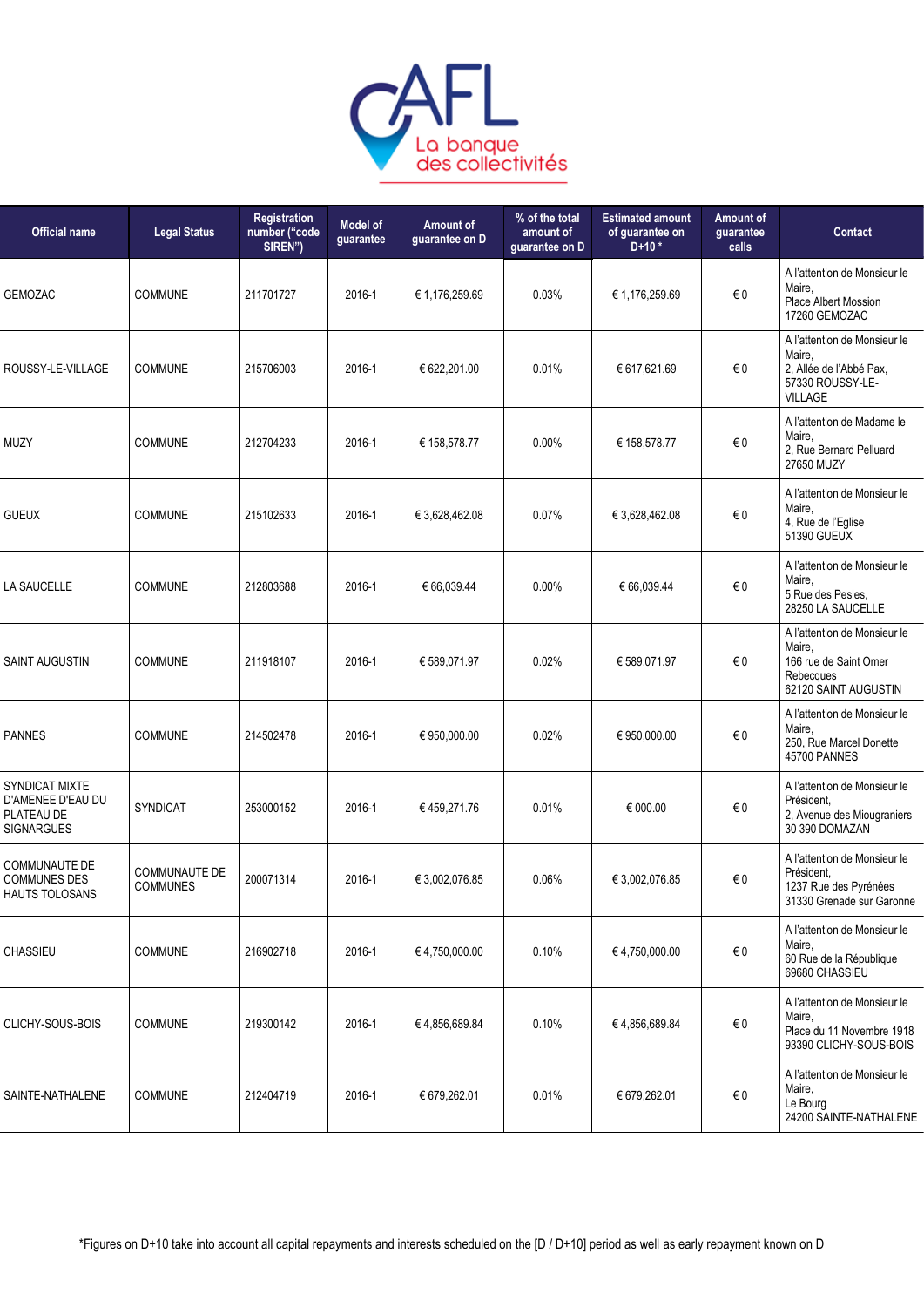

| <b>Official name</b>                                                                           | <b>Legal Status</b>                     | Registration<br>number ("code<br>SIREN") | <b>Model of</b><br>guarantee | Amount of<br>guarantee on D | % of the total<br>amount of<br>guarantee on D | <b>Estimated amount</b><br>of guarantee on<br>$D+10*$ | Amount of<br>guarantee<br>calls | Contact                                                                                                          |
|------------------------------------------------------------------------------------------------|-----------------------------------------|------------------------------------------|------------------------------|-----------------------------|-----------------------------------------------|-------------------------------------------------------|---------------------------------|------------------------------------------------------------------------------------------------------------------|
| <b>LA FERTE ALAIS</b>                                                                          | COMMUNE                                 | 219102324                                | 2016-1                       | € 965,037.34                | 0.02%                                         | € 965,037.34                                          | $\epsilon$ 0                    | A l'attention de Madame le<br>Maire,<br>5, Rue des Fillettes<br>91590 LA FERTE ALAIS                             |
| <b>BUSCHWILLER</b>                                                                             | <b>COMMUNE</b>                          | 216800615                                | 2016-1                       | €1,251,282.25               | 0.03%                                         | €1,251,282.25                                         | $\epsilon$ 0                    | A l'attention de Madame le<br>Maire,<br>5, Rue des Fillettes<br>91590 LA FERTE ALAIS                             |
| <b>DOMAZAN</b>                                                                                 | COMMUNE                                 | 213001035                                | 2016-1                       | € 557,508.31                | 0.02%                                         | € 557,508.31                                          | $\epsilon$ 0                    | A l'attention de Monsieur le<br>Maire,<br>2, Avenue des Miougraniers<br>30 390 DOMAZAN                           |
| ROCHEFORT-SUR-<br><b>LOIRE</b>                                                                 | COMMUNE                                 | 214902595                                | 2016-1                       | €93,508.87                  | 0.00%                                         | €93,508.87                                            | $\epsilon$ 0                    | A l'attention de Madame le<br>Maire,<br>Place de L'Hôtel de ville.<br>49190 Rochefort-sur-Loire                  |
| <b>FIAC</b>                                                                                    | <b>COMMUNE</b>                          | 213402076                                | 2016-1                       | €40,300.15                  | 0.00%                                         | €40,300.15                                            | $\epsilon$ 0                    | A l'attention de Monsieur le<br>Maire,<br>1 rue de l'Ecole,<br>81 500 FIAC                                       |
| <b>COMMUNAUTE DE</b><br><b>COMMUNES DES DEUX</b><br>VALLEES VERTES                             | <b>COMMUNAUTE DE</b><br><b>COMMUNES</b> | 200068294                                | 2016-1                       | € 82,500.00                 | 0.00%                                         | € 82,500.00                                           | $\epsilon$ 0                    | A l'attention de Monsieur le<br>Président.<br>11 rue de la Fontaine<br>25340 PAYS DE CLERVAL                     |
| PETR DU SEGREEN                                                                                | SYNDICAT                                | 200052629                                | 2016-1                       | € 149,643.29                | 0.00%                                         | € 149,643.29                                          | €0                              | A l'attention de Madame la<br>Présidente,<br>Route d'Aviré,<br>49500 Segré-en-Anjou Bleu                         |
| COMMENSACQ                                                                                     | COMMUNE                                 | 214000853                                | 2016-1                       | € 192,894.90                | 0.00%                                         | € 192,894.90                                          | $\epsilon$ 0                    | A l'attention de Monsieur le<br>Maire,<br>200, Route de Trensacq<br>40210 COMMENSACQ                             |
| SYNDICAT<br>INTERCOMMUNAL DES<br>EAUX DE MONTIGNY<br><b>SUR CHIERS ET</b><br>VILLERS LA CHEVRE | <b>SYNDICAT</b>                         | 255403362                                | 2016-1                       | € 206.984.46                | $0.00\%$                                      | € 206.984.46                                          | € 0                             | A l'attention de Monsieur le<br>Président.<br>5, rue du 25ème R.A.<br>54870 VILLERS-LA-CHEVRE                    |
| <b>SAINT MAURICE SUR</b><br><b>MOSELLE</b>                                                     | COMMUNE                                 | 218804268                                | 2016-1                       | € 1,068,586.87              | 0.02%                                         | € 1,068,586.87                                        | $\epsilon$ 0                    | A l'attention de Monsieur le<br>Maire,<br>1 Place du 2 Octobre 1944<br>88560 SAINT MAURICE<br><b>SUR MOSELLE</b> |
| SPOY                                                                                           | <b>COMMUNE</b>                          | 211003637                                | 2016-1                       | € 845,526.13                | 0.02%                                         | € 845,526.13                                          | € 0                             | A l'attention de Monsieur le<br>Maire,<br>2 place de la mairie<br>10 200 SPOY                                    |
| <b>GLANVILLE</b>                                                                               | <b>COMMUNE</b>                          | 211403027                                | 2016-1                       | € 140,406.52                | 0.00%                                         | € 140,406.52                                          | € 0                             | A l'attention de Madame la<br>Maire,<br>404 route de Bourgeauville<br>14950 GLANVILLE                            |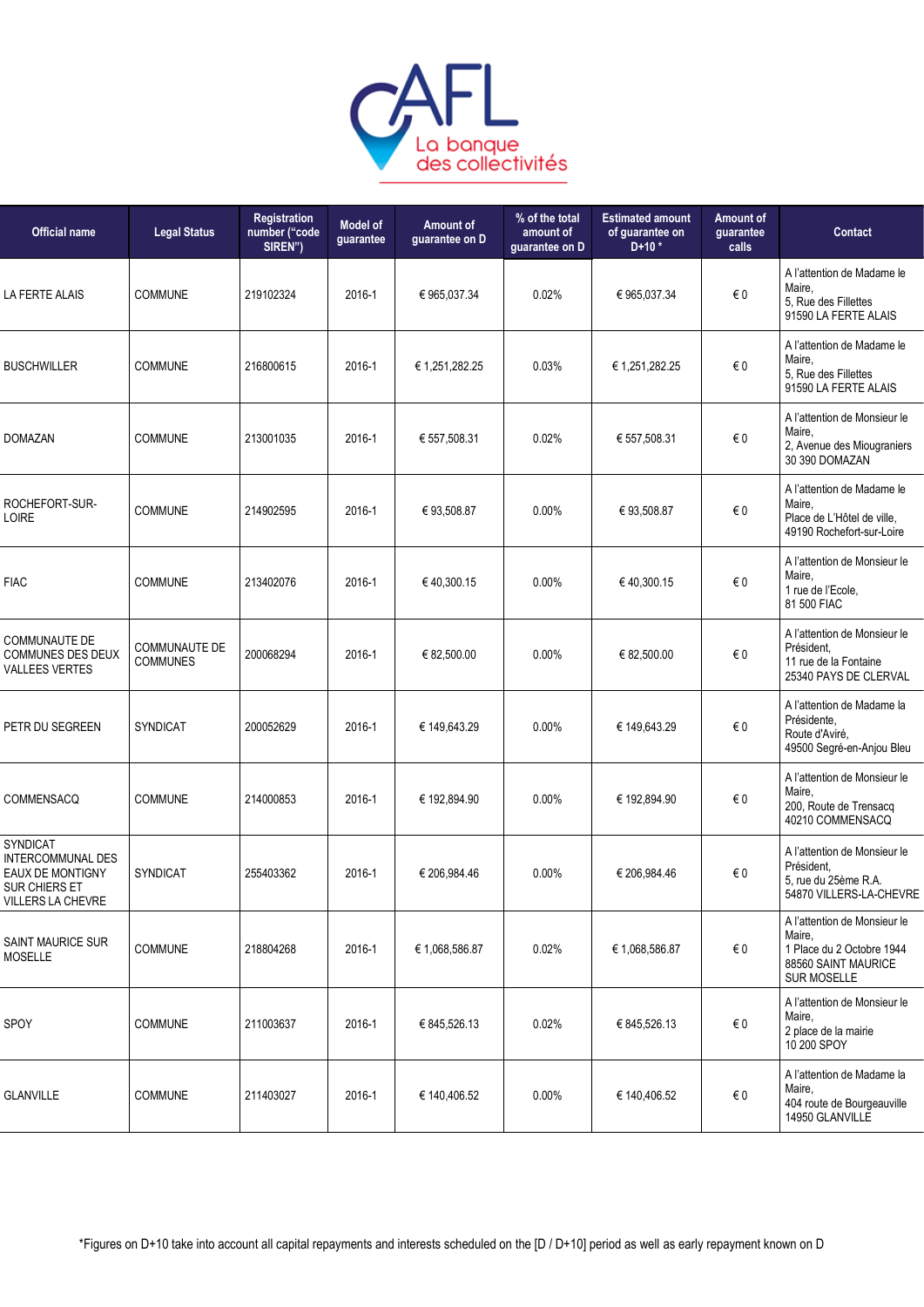

| <b>Legal Status</b> | <b>Registration</b><br>number ("code<br>SIREN") | <b>Model of</b><br>guarantee | <b>Amount of</b><br>guarantee on D | % of the total<br>amount of<br>guarantee on D | <b>Estimated amount</b><br>of guarantee on<br>$D+10*$ | Amount of<br>guarantee<br>calls | Contact                                                                                                    |
|---------------------|-------------------------------------------------|------------------------------|------------------------------------|-----------------------------------------------|-------------------------------------------------------|---------------------------------|------------------------------------------------------------------------------------------------------------|
| <b>COMMUNE</b>      | 213102874                                       | 2016-1                       | € 1,267,880.57                     | 0.03%                                         | € 1,267,880.57                                        | $\in 0$                         | A l'attention de Monsieur le<br>Maire,<br>1 place de la Mairie<br>31410 LAVERNOSE-<br><b>LACASSE</b>       |
| COMMUNE             | 213305550                                       | 2016-1                       | €4,545,000.00                      | 0.11%                                         | €4,545,000.00                                         | $\in 0$                         | A l'attention de Monsieur le<br>Maire,<br>3, Avenue de la République<br>33380 MARCHEPRIME                  |
| <b>COMMUNE</b>      | 213102320                                       | 2016-1                       | € 1,920,000.00                     | 0.04%                                         | € 1,920,000.00                                        | $\in 0$                         | A l'attention de Monsieur le<br>Maire,<br>19, Avenue Lazare Carnot<br>31330 GRENADE                        |
| <b>COMMUNE</b>      | 216705236                                       | 2016-1                       | € 3,240,000.00                     | 0.07%                                         | € 3,240,000.00                                        | $\in 0$                         | A l'attention de Monsieur le<br>Maire,<br>2A, Rue de l'Eglise<br>67500 WEITBRUCH                           |
| <b>COMMUNE</b>      | 211407069                                       | 2016-1                       | € 140,372.57                       | 0.00%                                         | € 140,372.57                                          | €0                              | A l'attention de Monsieur le<br>Maire,<br>10A, Route de Saint Martin<br>14130 TOURVILLE-EN-<br><b>AUGE</b> |
| <b>COMMUNE</b>      | 210501342                                       | 2016-1                       | € 165,355.93                       | 0.00%                                         | € 165,355.93                                          | €0                              | A l'attention de Monsieur le<br>Maire,<br>Route nationale 94<br>05600 SAINT-CLEMENT-<br>SUR-DURANCE        |
| <b>SYNDICAT</b>     | 200067452                                       | 2016-1                       | € 333,933.76                       | 0.01%                                         | € 333,933.76                                          | $\in 0$                         | A l'attention de Monsieur le<br>Président.<br>28 rue de Lorraine,<br>54110 SOMMERVILLER                    |
| <b>COMMUNE</b>      | 215404971                                       | 2016-1                       | € 117,304.17                       | $0.00\%$                                      | € 117,304.17                                          | € 0                             | A l'attention de Madame le<br>Maire.<br>11, Impasse de la Mairie<br>54330 SAXON-SION                       |
| <b>COMMUNE</b>      | 213103419                                       | 2016-1                       | € 2,925,000.00                     | 0.06%                                         | € 2,925,000.00                                        | €0                              | A l'attention de Madame le<br>Maire,<br>Place du 11 Novembre 1918<br>31 330 MERVILLE                       |
| COMMUNE             | 215400201                                       | 2016-1                       | € 482,296.62                       | 0.01%                                         | € 482,296.62                                          | $\in 0$                         | A l'attention de Monsieur le<br>Maire,<br>3 rue de la Chapelle<br>54110 ANTHELUPT                          |
| <b>COMMUNE</b>      | 210600037                                       | 2016-1                       | €482,508.82                        | 0.01%                                         | €482,508.82                                           | $\in 0$                         | A l'attention de Monsieur le<br>Maire,<br>23, Place Victorin Bonhomme<br>06750 ANDON                       |
| COMMUNE             | 218801702                                       | 2016-1                       | € 173,774.88                       | 0.00%                                         | € 171,691.22                                          | $\epsilon$ 0                    | A l'attention de Monsieur le<br>Maire,<br>11 rue d'Alsace<br>88360 FERDRUPT                                |
|                     |                                                 |                              |                                    |                                               |                                                       |                                 |                                                                                                            |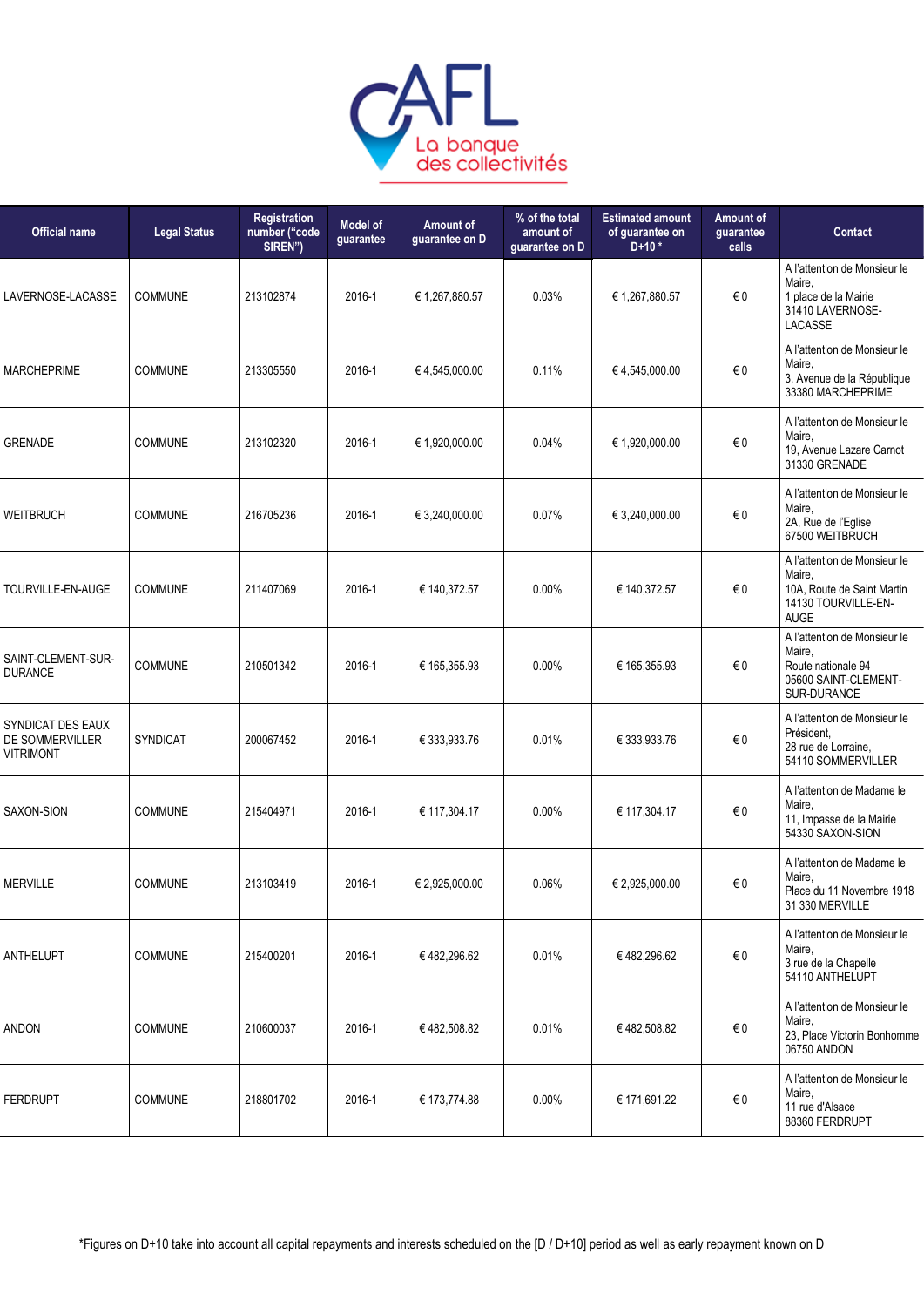

| <b>Official name</b>                                         | <b>Legal Status</b>                                               | Registration<br>number ("code<br>SIREN") | <b>Model of</b><br>guarantee | Amount of<br>guarantee on D | % of the total<br>amount of<br>guarantee on D | <b>Estimated amount</b><br>of guarantee on<br>$D+10*$ | Amount of<br>quarantee<br>calls | Contact                                                                                                            |
|--------------------------------------------------------------|-------------------------------------------------------------------|------------------------------------------|------------------------------|-----------------------------|-----------------------------------------------|-------------------------------------------------------|---------------------------------|--------------------------------------------------------------------------------------------------------------------|
| SAUSSET-LES-PINS                                             | COMMUNE                                                           | 211301049                                | 2016-1                       | € 1,428,245.09              | 0.03%                                         | € 1,428,245.09                                        | €0                              | A l'attention de Monsieur le<br>Maire,<br>Place des Droits de l'Homme<br>Hôtel de Ville<br>13960 SAUSSET-LES-PINS  |
| <b>ILEVA</b>                                                 | <b>SYNDICAT</b>                                                   | 200069038                                | 2016-1                       | € 67,876,334.85             | 1.50%                                         | € 67,876,334.85                                       | €0                              | A l'attention de Monsieur le<br>Président.<br>9, Chemin Paulo-Tilmar<br>Basse terre - BP 560<br>97410 SAINT-PIERRE |
| <b>OSSES</b>                                                 | <b>COMMUNE</b>                                                    | 216404368                                | 2016-1                       | € 375,000.01                | 0.01%                                         | € 375,000.01                                          | €0                              | A l'attention de Monsieur le<br>Maire,<br>Route Départementale 8<br>Hôtel de Ville<br>64780 OSSES                  |
| <b>FLAINVAL</b>                                              | <b>COMMUNE</b>                                                    | 215401951                                | 2016-1                       | € 92,000.00                 | 0.00%                                         | € 92,000.00                                           | €0                              | A l'attention de Monsieur le<br>Maire,<br>211 Rue Ernest Bichat<br>Hôtel de Ville<br>54110 FLAINVAL                |
| EPT GRAND PARIS SUD<br><b>EST AVENIR</b>                     | <b>ETABLISSEMENT</b><br><b>PUBLIC</b><br><b>TERRITORIAL (EPT)</b> | 200058006                                | 2014-1                       | € 11,600,000.00             | 0.25%                                         | € 11,600,000.00                                       | €0                              | A l'attention de Monsieur le<br>Président<br>14 Rue Edouard Le<br>Corbusier<br>94000 CRETEIL                       |
| <b>EUVEZIN</b>                                               | COMMUNE                                                           | 210103537                                | 2016-1                       | €420,000.00                 | 0.01%                                         | €420,000.00                                           | €0                              | A l'attention de Madame le<br>Maire,<br>Place du Château<br>54470 EUVEZIN                                          |
| <b>COMMUNAUTE DE</b><br><b>COMMUNES PEVELE</b><br>CAREMBAULT | <b>COMMUNAUTE DE</b><br><b>COMMUNES</b>                           | 200041960                                | 2016-1                       | €4,000,000.00               | 0.09%                                         | €4,000,000.00                                         | €0                              | A l'attention de Monsieur le<br>Président.<br>141 rue Nationale<br>59710 PONT-A-MARCQ                              |
| <b>VIRE-SUR-LOT</b>                                          | COMMUNE                                                           | 219740081                                | 2016-1                       | € 238,941.40                | $0.00\%$                                      | € 238,941.40                                          | €0                              | A l'attention de Madame le<br>Maire,<br>Le Bourg<br>46700 VIRE-SUR-LOT                                             |
| <b>JARRIE</b>                                                | <b>COMMUNE</b>                                                    | 213802002                                | 2016-1                       | € 500.000.00                | 0.01%                                         | € 500.000.00                                          | €0                              | A l'attention de Madame le<br>Maire,<br>Le Bourg<br>46700 VIRE-SUR-LOT                                             |
| <b>AIGLUN</b>                                                | COMMUNE                                                           | 210600011                                | 2016-1                       | € 74,800.00                 | 0.00%                                         | € 74,800.00                                           | $\epsilon$ 0                    | A l'attention de Monsieur le<br>Maire,<br>9 place de la Mairie<br>06910 AIGLUN                                     |
| <b>ROQUETTES</b>                                             | <b>COMMUNE</b>                                                    | 213104607                                | 2016-1                       | € 2,406,250.00              | 0.05%                                         | € 2,406,250.00                                        | $\epsilon$ 0                    | A l'attention de Monsieur le<br>Maire,<br>6, Rue Clément Ader<br>31120 ROQUETTES                                   |
| PINSAGUEL                                                    | <b>COMMUNE</b>                                                    | 213104201                                | 2016-1                       | € 1,398,708.63              | 0.03%                                         | € 1,398,708.63                                        | $\epsilon$ 0                    | A l'attention de Monsieur le<br>Maire,<br>1 Rue du Ruisseau<br>31120 PINSAGUEL                                     |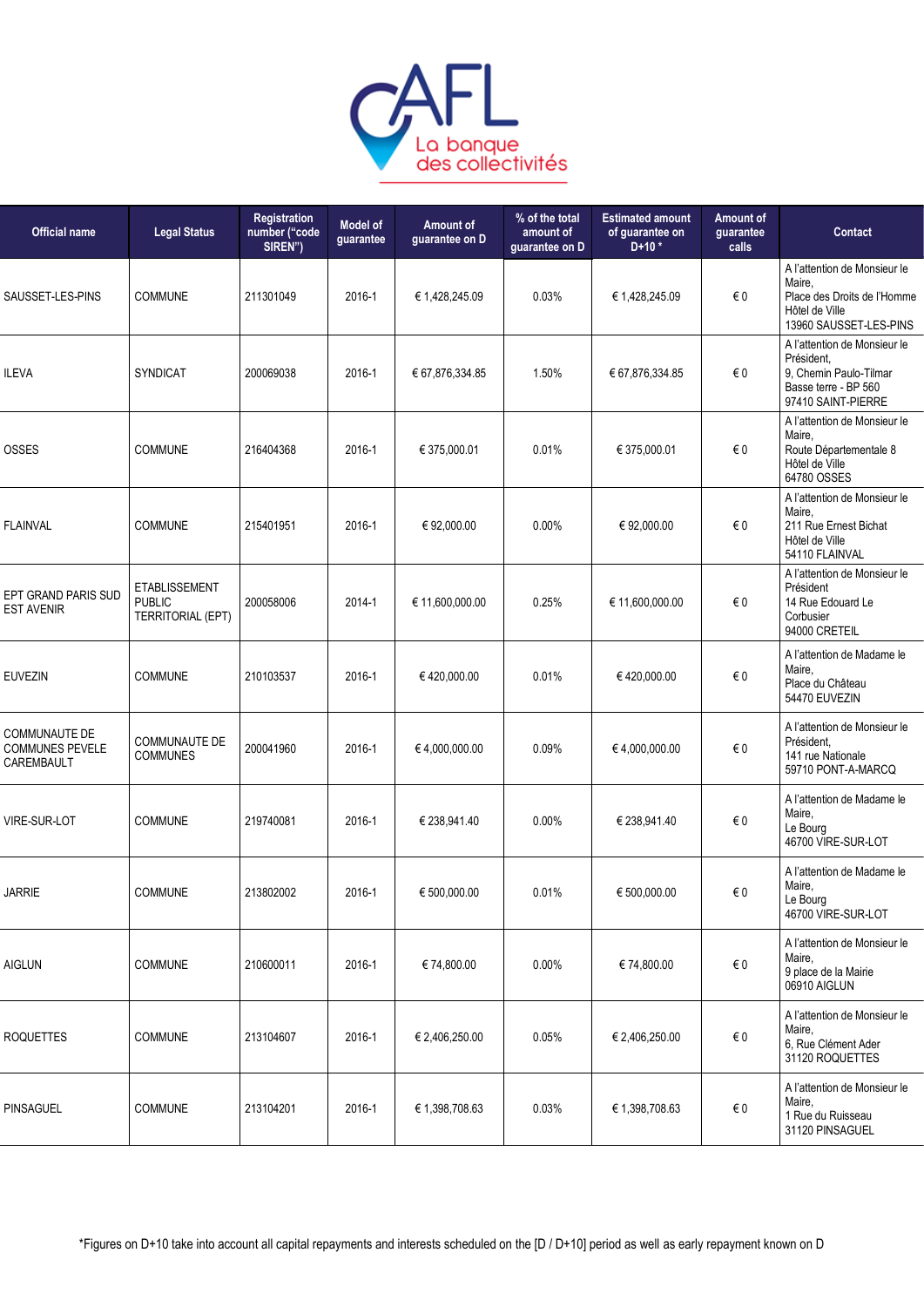

| <b>Official name</b>                                                                           | <b>Legal Status</b> | <b>Registration</b><br>number ("code<br>SIREN") | <b>Model of</b><br>guarantee | Amount of<br>guarantee on D | % of the total<br>amount of<br>guarantee on D | <b>Estimated amount</b><br>of guarantee on<br>$D+10*$ | Amount of<br>guarantee<br>calls | Contact                                                                                                                  |
|------------------------------------------------------------------------------------------------|---------------------|-------------------------------------------------|------------------------------|-----------------------------|-----------------------------------------------|-------------------------------------------------------|---------------------------------|--------------------------------------------------------------------------------------------------------------------------|
| <b>VILLE D'AVRAY</b>                                                                           | COMMUNE             | 219200771                                       | 2016-1                       | € 2,400,000.00              | 0.05%                                         | € 2,400,000.00                                        | € 0                             | A l'attention de Madame le<br>Maire,<br>Hôtel de Ville<br>13, Rue de Saint-Cloud<br>92410 VILLE-D'AVRAY                  |
| <b>BOURGANEUF</b>                                                                              | COMMUNE             | 212303002                                       | 2016-1                       | € 195,402.78                | 0.00%                                         | € 195,402.78                                          | $\epsilon$ 0                    | A l'attention de Monsieur le<br>Maire,<br>Place de l'Hôtel de Ville<br>23400 BOURGANEUF                                  |
| <b>GRAGNAGUE</b>                                                                               | <b>COMMUNE</b>      | 213102288                                       | 2016-1                       | € 2,900,000.00              | 0.06%                                         | € 2,900,000.00                                        | $\epsilon$ 0                    | A l'attention de Monsieur le<br>Maire,<br>15 Place Bellegarde<br>31380 GRAGNAGUE                                         |
| <b>FOIX</b>                                                                                    | COMMUNE             | 246700488                                       | 2016-1                       | € 1,933,333.34              | 0.04%                                         | € 1,933,333.34                                        | $\epsilon$ 0                    | A l'attention de Monsieur le<br>Maire,<br>45 cours Gabriel Fauré<br>09000 FOIX                                           |
| <b>BRETX</b>                                                                                   | COMMUNE             | 213100894                                       | 2016-1                       | € 615,000.00                | 0.01%                                         | € 615,000.00                                          | $\epsilon$ 0                    | A l'attention de Monsieur le<br>Maire,<br>Allée de l'Eglise<br>31530 BRETX                                               |
| SYNDICAT<br>DEPARTEMENTAL<br><b>D'ENERGIE ET</b><br><b>D'EQUIPEMENT DE LA</b><br><b>VENDEE</b> | <b>SYNDICAT</b>     | 200069038                                       | 2016-1                       | € 2,425,625.00              | 0.05%                                         | € 2,425,625.00                                        | €0                              | A l'attention de Monsieur le<br>Président.<br>3 rue du Maréchal Juin<br>CS 80040<br>85036 LA ROCHE-SUR-YON<br>Cedex      |
| <b>TISSEO COLLECTIVITES</b>                                                                    | SYNDICAT            | 253100986                                       | 2016-1                       | € 0.00                      | $0.00\%$                                      | € 0.00                                                | € 0                             | A l'attention de Monsieur le<br>Président,<br>7 Esplanade Compans<br>Caffarelli<br>BP 11120<br>31000 TOULOUSE            |
| <b>FILLIERE</b>                                                                                | <b>COMMUNE</b>      | 200069038                                       | 2016-1                       | € 5,590,945.37              | 0.12%                                         | € 5,590,945.37                                        | € 0                             | A l'attention de Monsieur le<br>Maire,<br>300 rue des Fleuries<br><b>Thorens Glières</b><br>74570 FILLIERE               |
| RIVE-DE-GIER                                                                                   | <b>COMMUNE</b>      | 214201865                                       | 2016-1                       | € 3,842,500.00              | 0.08%                                         | € 3,842,500.00                                        | $\epsilon$ 0                    | A l'attention de Monsieur le<br>Maire,<br>Rue de l'Hôtel de ville<br>42800 RIVE-DE-GIER                                  |
| GARGES-LES-<br>GONESSE                                                                         | <b>COMMUNE</b>      | 219502689                                       | 2016-1                       | €4,833,333.34               | 0.11%                                         | € 4,833,333.34                                        | € 0                             | A l'attention de Monsieur le<br>Maire,<br>8 place de l'Hôtel de Ville<br>BP <sub>2</sub><br>95141 GARGES-LES-<br>GONESSE |
| <b>MELVE</b>                                                                                   | <b>COMMUNE</b>      | 210401188                                       | 2016-1                       | € 60,000.00                 | $0.00\%$                                      | € 60,000.00                                           | € 0                             | A l'attention de Monsieur le<br>Maire,<br>Hôtel de ville<br>04250 MELVE                                                  |
| NOYELLES-SUR-<br>ESCAUT                                                                        | COMMUNE             | 215904384                                       | 2016-1                       | € 100,000.00                | $0.00\%$                                      | € 100,000.00                                          | $\epsilon$ 0                    | A l'attention de Monsieur le<br>Maire,<br>Rue Sorel<br>59159 NOYELLES-SUR-<br><b>ESCAUT</b>                              |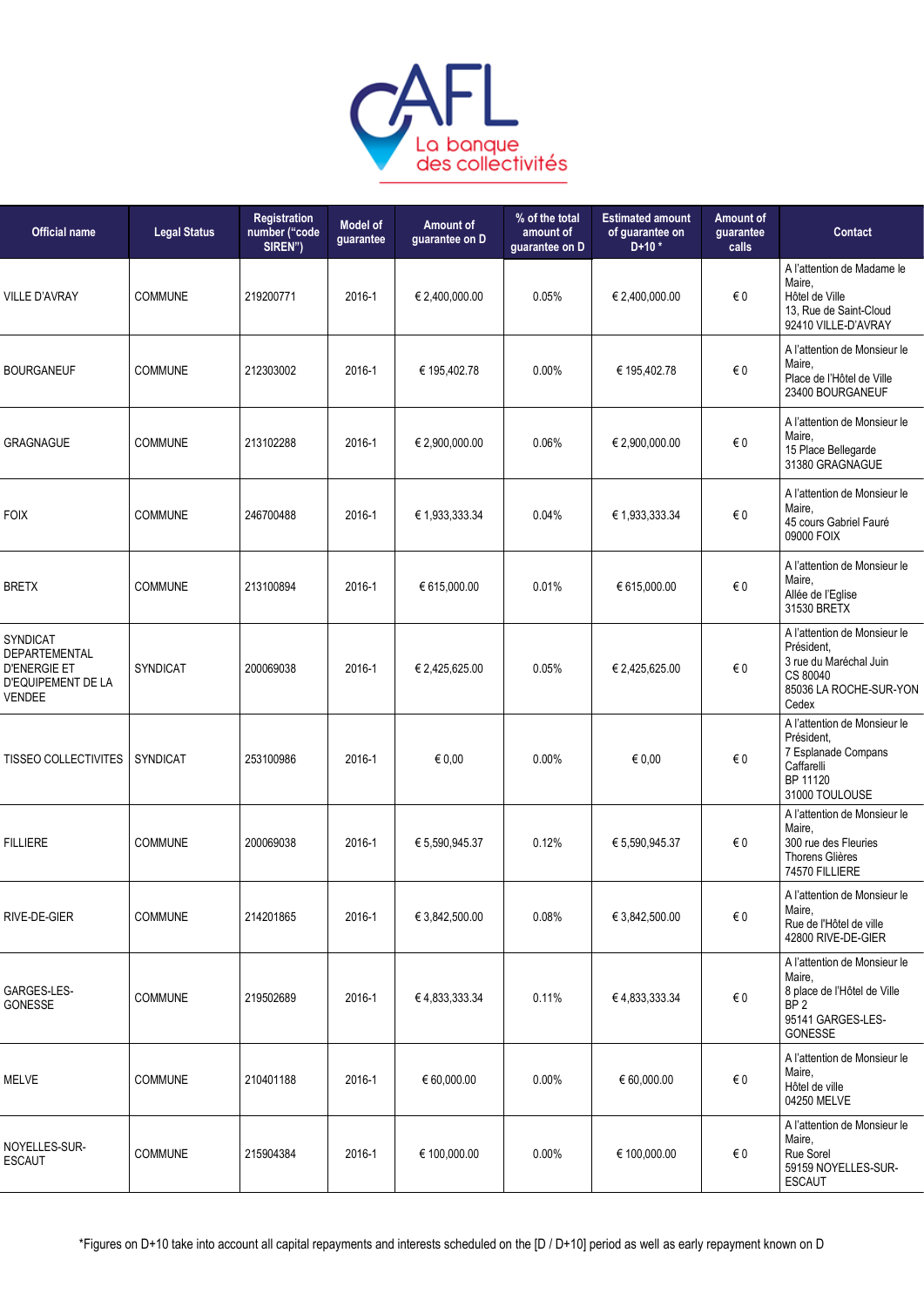

| <b>Official name</b>                     | <b>Legal Status</b> | Registration<br>number ("code<br>SIREN") | <b>Model of</b><br>guarantee | Amount of<br>guarantee on D | % of the total<br>amount of<br>guarantee on D | <b>Estimated amount</b><br>of guarantee on<br>$D+10*$ | Amount of<br>guarantee<br>calls | Contact                                                                                                    |
|------------------------------------------|---------------------|------------------------------------------|------------------------------|-----------------------------|-----------------------------------------------|-------------------------------------------------------|---------------------------------|------------------------------------------------------------------------------------------------------------|
| SAINT-CEZAIRE-SUR-<br><b>SIAGNE</b>      | COMMUNE             | 210601183                                | 2016-1                       | € 1,185,000.00              | 0.03%                                         | € 1,185,000.00                                        | €0                              | A l'attention de Monsieur le<br>Maire,<br>5, Place de la République<br>06530 SAINT-CEZAIRE-<br>SUR-SIAGNE  |
| <b>ARRAS</b>                             | <b>COMMUNE</b>      | 216200410                                | 2016-1                       | € 4 000 000,00              | 0.09%                                         | €4,000,000.00                                         | €0                              | A l'attention de Monsieur le<br>Maire,<br>Place Guy Mollet<br>BP 70913<br>62022 ARRAS Cedex                |
| PINS JUSTARET                            | <b>COMMUNE</b>      | 213104219                                | 2016-1                       | € 1,005,732.93              | 0.02%                                         | € 1,005,732.93                                        | €0                              | A l'attention de Monsieur le<br>Maire,<br>Place du château<br>31860 PINS JUSTARET                          |
| <b>MORZINE</b>                           | <b>COMMUNE</b>      | 217401918                                | 2016-1                       | € 5,609,476.18              | 0.12%                                         | € 5,609,476.18                                        | € 0                             | A l'attention de Monsieur le<br>Maire,<br>1 Place de l'Eglise,<br>CS 20025<br>74110 MORZINE                |
| VERNEUIL-SUR-VIENNE                      | <b>COMMUNE</b>      | 218720100                                | 2016-1                       | € 990,000.00                | 0.02%                                         | € 990,000.00                                          | €0                              | A l'attention de Monsieur le<br>Maire,<br>2 Place de l'Eglise,<br>87430 VERNEUIL-SUR-<br><b>VIENNE</b>     |
| SYNDICAT MIXTE DES<br>EAUX TARN ET GIROU | <b>SYNDICAT</b>     | 200093441                                | 2016-1                       | € 713,387.58                | 0.02%                                         | € 713,387.58                                          | €0                              | A l'attention de Monsieur le<br>Président.<br>Mairie de Montjoire<br>Place de la Mairie<br>31380 MONTJOIRE |
| <b>PESCADOIRES</b>                       | COMMUNE             | 214602187                                | 2016-1                       | €480,000.00                 | 0.00%                                         | €480,000.00                                           | $\in 0$                         | A l'attention de Monsieur le<br>Maire,<br>85 Route du Vignoble<br>46220 PESCADOIRES                        |
| <b>BEAUMONT</b>                          | COMMUNE             | 214300220                                | 2016-1                       | € 223,099.00                | 0.00%                                         | € 223,099.00                                          | €0                              | A l'attention de Madame le<br>Maire,<br>Le Village<br>07110 BEAUMONT                                       |
| SAINT-GILLES                             | <b>COMMUNE</b>      | 213002587                                | 2016-1                       | €467,678.57                 | 0.01%                                         | €467,678.57                                           | €0                              | A l'attention de Monsieur le<br>Maire,<br>4 rue du centre<br>35590 SAINT-GILLES                            |
| <b>SENE</b>                              | COMMUNE             | 215602434                                | 2016-1                       | € 1,283,750.00              | 0.03%                                         | € 1,283,750.00                                        | $\in 0$                         | A l'attention de Madame le<br>Maire,<br>6 Place de la Fraternité<br>56860 SENE                             |
| CAZALS                                   | <b>COMMUNE</b>      | 214600660                                | 2016-1                       | € 38,000.00                 | 0.00%                                         | € 38,000.00                                           | $\epsilon$ 0                    | A l'attention de Monsieur le<br>Maire,<br>Place Joseph Touriol<br>46 250 CAZALS                            |
| <b>PEGOMAS</b>                           | <b>COMMUNE</b>      | 210600904                                | 2016-1                       | € 300,000.00                | 0.01%                                         | € 300,000.00                                          | €0                              | A l'attention de Madame le<br>Maire,<br>169, Avenue de Grasse<br>06580 PEGOMAS                             |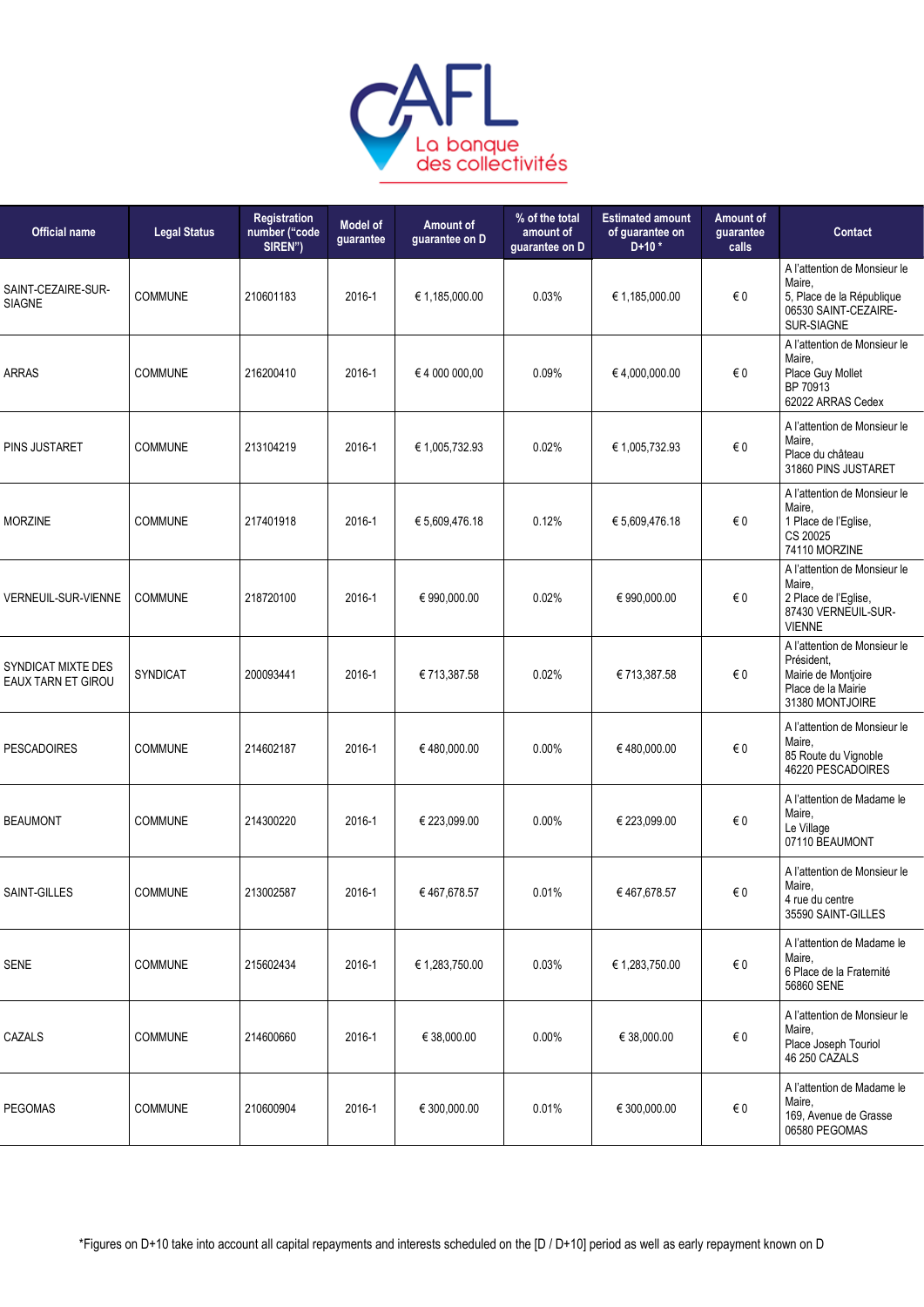

| <b>Official name</b>                            | <b>Legal Status</b>                                                                                       | Registration<br>number ("code<br>SIREN") | <b>Model of</b><br>guarantee | Amount of<br>guarantee on D | % of the total<br>amount of<br>guarantee on D | <b>Estimated amount</b><br>of guarantee on<br>$D+10*$ | Amount of<br>guarantee<br>calls | Contact                                                                                                              |
|-------------------------------------------------|-----------------------------------------------------------------------------------------------------------|------------------------------------------|------------------------------|-----------------------------|-----------------------------------------------|-------------------------------------------------------|---------------------------------|----------------------------------------------------------------------------------------------------------------------|
| <b>REGION GRAND EST</b>                         | <b>REGION</b>                                                                                             | 200039915                                | 2016-1                       | € 29,250,000.00             | 0.65%                                         | € 29,250,000.00                                       | € 0                             | A l'attention de Monsieur le<br>Président,<br>1, Place Adrien Zeller<br>BP 91006 - 67070<br>STRASBOURG Cedex         |
| <b>RENNES</b>                                   | <b>COMMUNE</b>                                                                                            | 213502388                                | 2016-1                       | €40,000,000.00              | 0.88%                                         | €40,000,000.00                                        | $\in 0$                         | A l'attention de Madame le<br>Maire,<br>Place de la Mairie<br>35031 RENNES Cedex                                     |
| METROPOLE DE<br><b>RENNES</b>                   | <b>ETABLISSEMENT</b><br>PUBLIC DE<br><b>COOPERATION</b><br>INTERCOMMUNALE<br>(EPCI) A FISCALITE<br>PROPRE | 243500139                                | 2016-1                       | € 73,000,000.00             | 1.63%                                         | € 73,000,000.00                                       | €0                              | A l'attention de Madame la<br>Présidente.<br>Hôtel de Rennes Métropole<br>4 Avenue Henri Fréville<br>35207 RENNES    |
| <b>AIGUILLES</b>                                | <b>COMMUNE</b>                                                                                            | 210500039                                | 2016-1                       | € 118,623.70                | 0.00%                                         | € 117,244.44                                          | $\in 0$                         | A l'attention de Madame le<br>Maire.<br>Place Jean Léa<br>05470 AIGUILLES                                            |
| <b>MARQUEFAVE</b>                               | <b>COMMUNE</b>                                                                                            | 213103203                                | 2016-1                       | € 300,000.00                | 0.01%                                         | € 300,000.00                                          | $\in 0$                         | A l'attention de Monsieur le<br>Maire,<br>2 route de Carbonne<br>31 390 MARQUEFAVE                                   |
| <b>ISTRES</b>                                   | <b>COMMUNE</b>                                                                                            | 211300470                                | 2016-1                       | € 3,176,666.67              | 0.07%                                         | € 3,176,666.67                                        | € 0                             | A l'attention de Monsieur le<br>Maire.<br>1 Esplanade Bernardin<br>Laugier<br>CS 97002<br><b>13808 ISTRES</b>        |
| <b>MONTJOIRE</b>                                | <b>COMMUNE</b>                                                                                            | 213103831                                | 2016-1                       | € 250,000.00                | 0.01%                                         | € 250,000.00                                          | $\in 0$                         | A l'attention de Madame le<br>Maire,<br>1 Place de la Mairie<br>31380 MONJOIRE                                       |
| <b>REGION BOURGOGNE</b><br><b>FRANCHE COMTE</b> | <b>REGION</b>                                                                                             | 200053726                                | 2016-1                       | € 29,500,000.00             | 0.65%                                         | € 29,500,000.00                                       | $\in 0$                         | A l'attention de Madame la<br>Présidente,<br>Hôtel de Région<br>4, Square Castan<br>CS 51857<br>25031 BESANCON Cedex |
| <b>GRAND PARIS GRAND</b><br><b>EST</b>          | <b>ETABLISSEMENT</b><br><b>PUBLIC</b><br>TERRITORIAL (EPT)                                                | 200058790                                | 2016-1                       | € 6,000,000.00              | 0.13%                                         | € 6,000,000.00                                        | $\in 0$                         | A l'attention de Monsieur le<br>Président<br>11, Boulevard du Mont d'Est<br>93160 NOISY LE GRAND                     |
| BEAULIEU-SUR-OUDON                              | <b>COMMUNE</b>                                                                                            | 215300260                                | 2016-1                       | € 292,330.00                | 0.01%                                         | € 292,330.00                                          | €0                              | A l'attention de Monsieur le<br>Maire,<br>22 Rue de Bretagne<br>5330 BEAULIEU-SUR-<br><b>OUDON</b>                   |
| ATHEE-SUR-CHER                                  | <b>COMMUNE</b>                                                                                            | 213700081                                | 2016-1                       | € 1,790,663.38              | 0.04%                                         | € 1,790,663.38                                        | $\in 0$                         | A l'attention de Madame le<br>Maire,<br>9, chemin des Dames<br>37270 ATHEE-SUR-CHER                                  |
| <b>VILLIERS-SUR-MARNE</b>                       | COMMUNE                                                                                                   | 219400793                                | 2016-1                       | € 6,572,579.13              | 0.14%                                         | € 6,572,579.13                                        | €0                              | A l'attention de Monsieur le<br>Maire,<br>Place de l'hôtel de Ville<br>94350 VILLIERS-SUR<br><b>MARNE</b>            |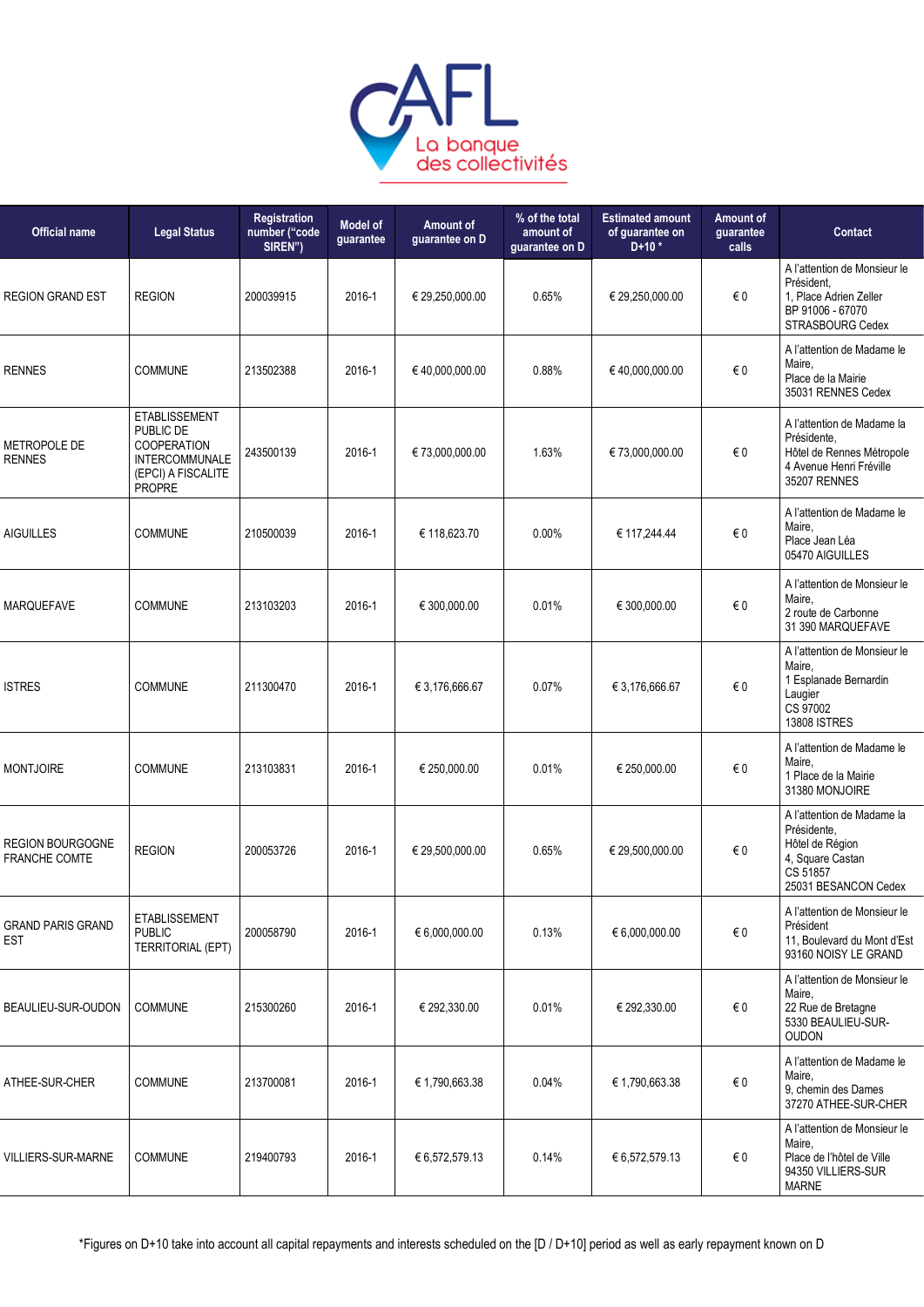

| <b>Official name</b>                                           | <b>Legal Status</b>                  | Registration<br>number ("code<br>SIREN") | <b>Model of</b><br>guarantee | Amount of<br>guarantee on D | % of the total<br>amount of<br>guarantee on D | <b>Estimated amount</b><br>of guarantee on<br>$D+10*$ | Amount of<br>guarantee<br>calls | <b>Contact</b>                                                                                                       |
|----------------------------------------------------------------|--------------------------------------|------------------------------------------|------------------------------|-----------------------------|-----------------------------------------------|-------------------------------------------------------|---------------------------------|----------------------------------------------------------------------------------------------------------------------|
| <b>JOURNANS</b>                                                | <b>COMMUNE</b>                       | 210101978                                | 2016-1                       | € 147,599.99                | 0.00%                                         | € 147,599.99                                          | $\in 0$                         | A l'attention de Monsieur le<br>Maire,<br>79, rue du Moulin<br>01250 JOURNANS                                        |
| SAINT MARTIN DE LA<br><b>BRASQUE</b>                           | COMMUNE                              | 218401131                                | 2016-1                       | € 1,300,000.00              | 0.03%                                         | € 1,300,000.00                                        | €0                              | A l'attention de Madame le<br>Maire.<br>6, Cours du Mont Libre<br>84760 SAINT MARTIN DE<br>LA BRASQUE                |
| COMMUNAUTE<br><b>D'AGGLOMERATION DE</b><br>LA REGION DIEPPOISE | COMMUNAUTE<br>D'AGGLOMERATION        | 247600786                                | 2016-1                       | € $0,00$                    | 0.00%                                         | € 0,00                                                | $\in 0$                         | A l'attention de Monsieur le<br>Président,<br>4. Boulevard du Général de<br>Gaulle<br>BP 50166<br>76204 DIEPPE Cedex |
| <b>FIMENIL</b>                                                 | <b>COMMUNE</b>                       | 218801728                                | 2016-1                       | € 119,000.00                | 0.00%                                         | € 119,000.00                                          | €0                              | A l'attention de Monsieur le<br>Maire,<br>4 rue de la Mairie.<br>88600 FIMENIL                                       |
| CHAMBONAS                                                      | <b>COMMUNE</b>                       | 210700506                                | 2016-1                       | € 100,000.00                | 0.00%                                         | € 100,000.00                                          | $\in 0$                         | A l'attention de Madame le<br>Maire,<br>111, Rue des Chanaleilles<br>07140 CHAMBONAS                                 |
| SAINT-PRIEST                                                   | <b>COMMUNE</b>                       | 216902908                                | 2016-1                       | € 8,500,000.00              | 0.19%                                         | € 8,500,000.00                                        | €0                              | A l'attention de Monsieur le<br>Maire.<br>Hôtel de Ville, Place Charles<br>Ottina,<br>69800 Saint-Priest             |
| COMMUNAUTE<br>D'AGGLOMERATION DU<br><b>GRAND COGNAC</b>        | <b>COMMUNAUTE</b><br>D'AGGLOMERATION | 200070738                                | 2016-1                       | € 6,500,000.00              | 0.14%                                         | € 6,500,000.00                                        | $\in 0$                         | A l'attention de Monsieur le<br>président.<br>6 rue de Valdepenas,<br>CS10216,<br>16111 Cognac Cedex                 |
| LE BOULAY                                                      | <b>COMMUNE</b>                       | 213700305                                | 2016-1                       | € 241,000.00                | 0.01%                                         | € 241,000.00                                          | €0                              | A l'attention de Monsieur le<br>Maire,<br>2 allée des Tilleuls.<br>37110 Le Boulay                                   |
| <b>MAREAU AUX PRES</b>                                         | COMMUNE                              | 214501967                                | 2016-1                       | € 90,000.00                 | 0.00%                                         | € 90,000.00                                           | €0                              | A l'attention de Monsieur le<br>Maire,<br>385 Rue Saint Fiacre,<br>45370 MAREAU AUX PRES                             |
| <b>HERBEVILLER</b>                                             | <b>COMMUNE</b>                       | 215402595                                | 2016-1                       | € 150,000.00                | 0.00%                                         | € 150,000.00                                          | $\epsilon$ 0                    | A l'attention de Monsieur le<br>Maire,<br>1, place Saint-Germain<br>54450 HERBEVILLER                                |
| BAGNEUX (03)                                                   | COMMUNE                              | 210300158                                | 2016-1                       | € 258,000.00                | 0.00%                                         | € 258,000.00                                          | €0                              | A l'attention de Monsieur le<br>Maire,<br>1, Grand Rue<br>03460 BAGNEUX                                              |
| SAINT-HILAIRE-DE-LA-<br><b>NOAILLE</b>                         | <b>COMMUNE</b>                       | 213304181                                | 2016-1                       | € 50,000.00                 | $0.00\%$                                      | € 50,000.00                                           | $\in 0$                         | A l'attention de Monsieur le<br>Maire,<br>6, Le pont<br>33190 SAINT-HILAIRE-DE-<br><b>LA-NOAILLE</b>                 |
|                                                                |                                      |                                          |                              |                             |                                               |                                                       |                                 |                                                                                                                      |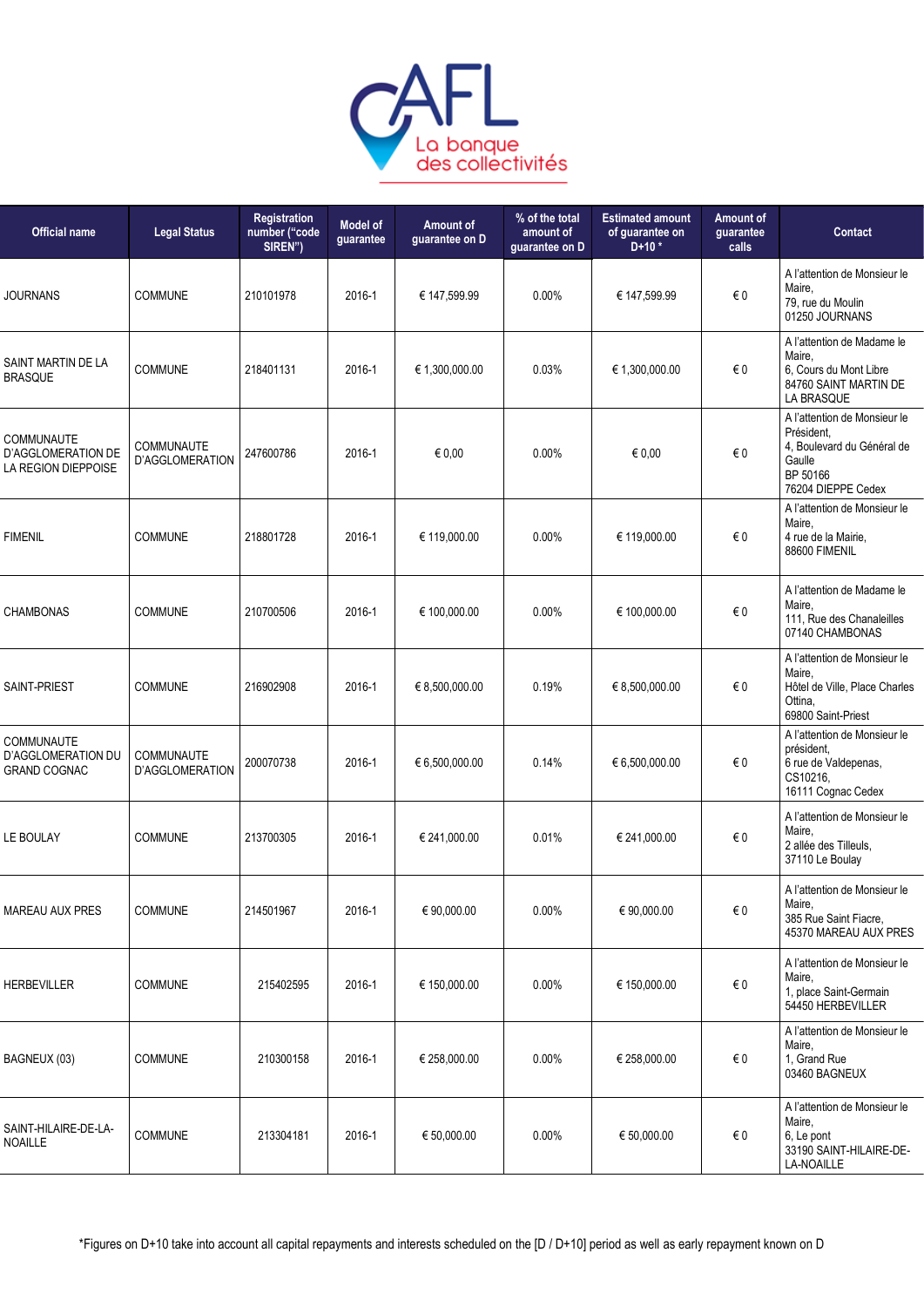

| <b>Official name</b>                 | <b>Legal Status</b> | <b>Registration</b><br>number ("code<br>SIREN") | <b>Model of</b><br>guarantee | <b>Amount of</b><br>guarantee on D | % of the total<br>amount of<br>guarantee on D | <b>Estimated amount</b><br>of guarantee on<br>$D+10*$ | Amount of<br>guarantee<br>calls | <b>Contact</b>                                                                                               |
|--------------------------------------|---------------------|-------------------------------------------------|------------------------------|------------------------------------|-----------------------------------------------|-------------------------------------------------------|---------------------------------|--------------------------------------------------------------------------------------------------------------|
| <b>DAUX</b>                          | <b>COMMUNE</b>      | 213101603                                       | 2016-1                       | € 250,000.00                       | 0.01%                                         | € 250,000.00                                          | $\epsilon$ 0                    | A l'attention de Monsieur le<br>Maire,<br>Place de la mairie<br>31700 DAUX                                   |
| HAUTECOURT-<br><b>ROMANECHE</b>      | COMMUNE             | 210101846                                       | 2016-1                       | € 80,000.00                        | 0.00%                                         | € 80,000.00                                           | $\epsilon$ 0                    | A l'attention de Monsieur le<br>Maire,<br>37 route de Neuville<br>01250 HAUTECOURT-<br><b>ROMANECHE</b>      |
| <b>ANCERVILLER</b>                   | <b>COMMUNE</b>      | 215400144                                       | 2016-1                       | € 620,000.00                       | 0.01%                                         | € 620,000.00                                          | $\epsilon$ 0                    | A l'attention de Monsieur le<br>Maire,<br>5 bis GdR,<br>54450 ANCERVILLER                                    |
| LARRA                                | COMMUNE             | 213105927                                       | 2016-1                       | € 1,114,020.00                     | 0.02%                                         | € 1,114,020.00                                        | $\epsilon$ 0                    | A l'attention de Monsieur le<br>Maire,<br>Place Maurice-Pontich,<br>31330 LARRA                              |
| <b>LAUNAC</b>                        | COMMUNE             | 213102817                                       | 2016-1                       | €400,000.00                        | 0.00%                                         | € 400,000.00                                          | € 0                             | A l'attention de Monsieur le<br>Maire,<br>3 Rue du Parc,<br>31330 LAUNAC                                     |
| <b>SUZE</b>                          | COMMUNE             | 212603468                                       | 2016-1                       | € 150,000.00                       | 0.00%                                         | € 150,000.00                                          | $\epsilon$ 0                    | A l'attention de Madame le<br>Maire,<br>64, Les Jaux<br>26400 SUZE                                           |
| <b>COURCHELETTES</b>                 | <b>COMMUNE</b>      | 215901562                                       | 2016-1                       | € 300,000.00                       | 0.00%                                         | € 300,000.00                                          | € 0                             | A l'attention de Monsieur le<br>Maire,<br>3 rue Macra<br>59 552 COURCHELETTES                                |
| <b>DURBAN</b>                        | <b>COMMUNE</b>      | 200070738                                       | 2016-1                       | € 170,000.00                       | 0.00%                                         | € 170,000.00                                          | $\epsilon$ 0                    | A l'attention de Monsieur le<br>Maire,<br>Au village,<br>32260 DURBAN                                        |
| SIS PAUL FORT                        | SYNDICAT            | 200070738                                       | 2016-1                       | € 25,000.00                        | 0.00%                                         | € 25,000.00                                           | $\epsilon$ 0                    | A l'attention de Monsieur le<br>Président,<br>1 rue des écoles,<br>54870 CONS LA<br><b>GRANDVILLE FRANCE</b> |
| <b>POLLIAT</b>                       | <b>COMMUNE</b>      | 210103016                                       | 2016-1                       | € 600,000.00                       | 0.01%                                         | € 600,000.00                                          | $\epsilon$ 0                    | A l'attention de Monsieur le<br>Maire,<br>209 place de la Mairie,<br>01310 POLLIAT                           |
| <b>BUELLAS</b>                       | <b>COMMUNE</b>      | 210100657                                       | 2016-1                       | € 500,000.00                       | 0.01%                                         | € 500,000.00                                          | $\epsilon$ 0                    | A l'attention de Monsieur le<br>Maire,<br>10 place de la Mairie,<br>01310 BUELLAS                            |
| SIVU SALIGNAC<br><b>ENTREPIERRES</b> | <b>SYNDICAT</b>     | 200067452                                       | 2016-1                       | € 0,00                             | $0.00\%$                                      | $\epsilon$ 0,00                                       | € 0                             | A l'attention de Monsieur le<br>Président.<br>Mairie d'Entrepierres,<br>La Girale,<br>04200 ENTREPIERRES     |